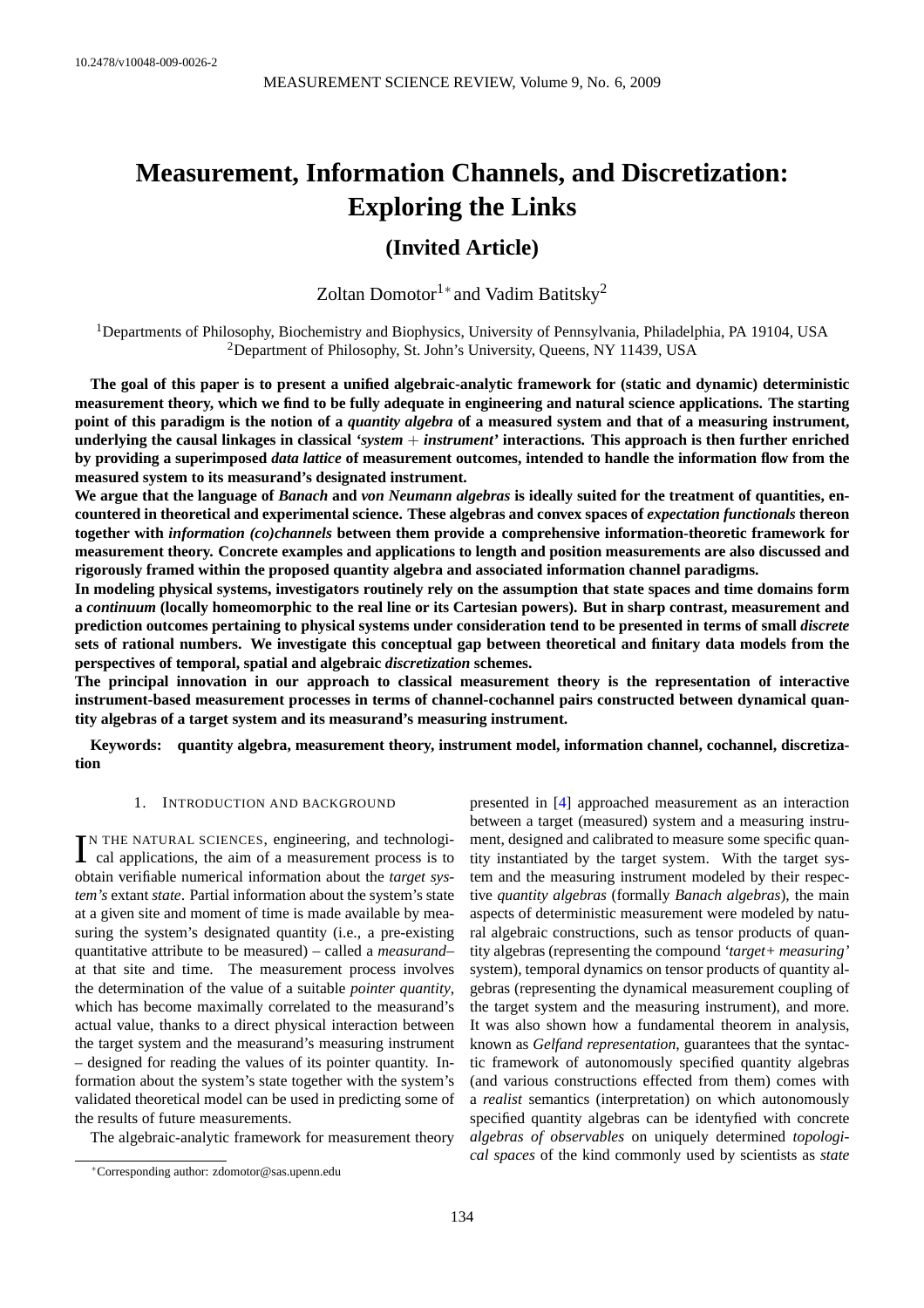*spaces* of natural systems in the world.

Because the initial presentation of this algebraic-analytic framework was only brought up as a viable alternative to the *representational theory of measurement*, several epistemologically and methodologically important issues pertaining to real world measurements remained unexplored. These issues will be addressed in the present paper, which enriches and refines the framework of Banach algebras, so as to obtain conceptually and formally adequate models of the following aspects of measurement:

- (i) *Error and uncertainty in measurement:* Because real world measuring instruments do not possess unlimited degrees of accuracy, all scientific measurements are subject to uncertainty in general, and deterministic and random errors in particular. The inherent element of randomness and uncertainty, however, is not reflected in the framework of Banach algebras, where quantities are presumed to be *smooth* or *continuous*, and where measurements are treated as *ideally perfect* determinations of such quantities' values. To make our algebraic models of measurement epistemologically and methodologically more realistic, we will introduce a mathematically broader notion of *measurable* (random) quantities, and will use *von Neumann algebras* as our quantity algebras for modeling measurement interactions whose results are known only to the extent that they belong to certain measurable sets of reals with such-and-such probability. Analogously to the earlier mentioned Gelfand representation for Banach algebras, we will show that another theorem in analysis, known as *Riesz representation*, provides us with a semantic interpretation of autonomously specified von Neumann algebras in terms of concrete von Neumann algebras of random variables on suitable *measure spaces*.
- (ii) *Relations between infinite/continuum theoretical models and finite/discrete measurement data:* Theoretical science relies extensively on modeling natural phenomena using families of differential equations over realor complex-valued functions (based on the ontological assumption that the underlying domains of time, space and system states are furnished with the structure of a topological continuum). On the other hand, real-world measurements can yield only finite amounts of information about a target natural system. As a result, quantities in theoretical models may take on numerical values which cannot be experimentally determined with any fixed finite amount of measurement and computational resources (e.g., in the case of transcendental reals), or even in the limit of infinite precision allowed by highly idealized measuring instruments (if the measurand's values are non-computable or random reals). A theory of measurement, we believe, should explore this gap between the *ontologically* motivated continuum-based theoretical models and our resource-bounded *epistemic* access to the modeled natural systems through finite and

discrete measurement data. To this end, the present paper will follow [\[2\]](#page-27-1) by introducing the notion of (spatial and temporal) *discretization* of continuum dynamical models, and investigate the formal relationships between continuum theoretical models and their discretized versions in the context of measurement interactions. Along the way, we also exploit the fact that Gelfand and Riesz representations – which relate dynamical algebras and topological dynamical models – also holds for discretized versions of these algebraic and topological dynamical models.

(iii) *Information channel perspective on measurement:* As a matter of scientific practice, a given quantity instantiated by a target natural system can be measured in different ways, with varying degrees of accuracy, using different measuring instruments, different background laws involved in the design and calibration of measuring instruments, and so on. Yet, despite being quite different *qua physical interactions*, such measurements have something in common which makes them all measurements of *one and the same quantity*. Clearly, this common property shared by physically distinct methods of measuring a given quantity cannot be captured at the *physical* level of description, except by trivial disjunctive descriptions of all the different physical processes underlying such measurements. On the other hand, this common property can be handled at a 'higher' (conceptually more general) level, called a *functionalist* perspective on measurement – the perspective which abstracts measurement away from its specific underlying physical processes and allows us to view it as a *transfer of information* about the measurand from its instantiating target system to the instrument's pointer module. The motivation for this functionalist perspective on measurement is quite analogous to that behind the machine-independent perspective on computability, which abstracts away from specific equivalent models of computation (e.g., a Turing machine, Post production system, Markov algorithm, etc.) and focuses on the general properties of *computable functions*. In this paper we will explore several formal and conceptual advantages of this functionalist information-theoretic perspective on measurement by introducing and studying the notion of a *channel* as a formal model of the causally directed transfer of information about the measurand to the measuring instrument. Of special importance to this investigation will be a theorem known as *Umegaki representation*, which guarantees that every information channel *target system* −→ *measuring instrument* comes with its dual conversely directed *cochannel*: *measuring instrument* −→ *target system*. The latter will be used in modeling the *estimation* (reconstruction) of the measurand's objective value from the measuring instrument's output.

By way of concluding this introduction, we would like to emphasize that the rather technical algebraic-analytic ap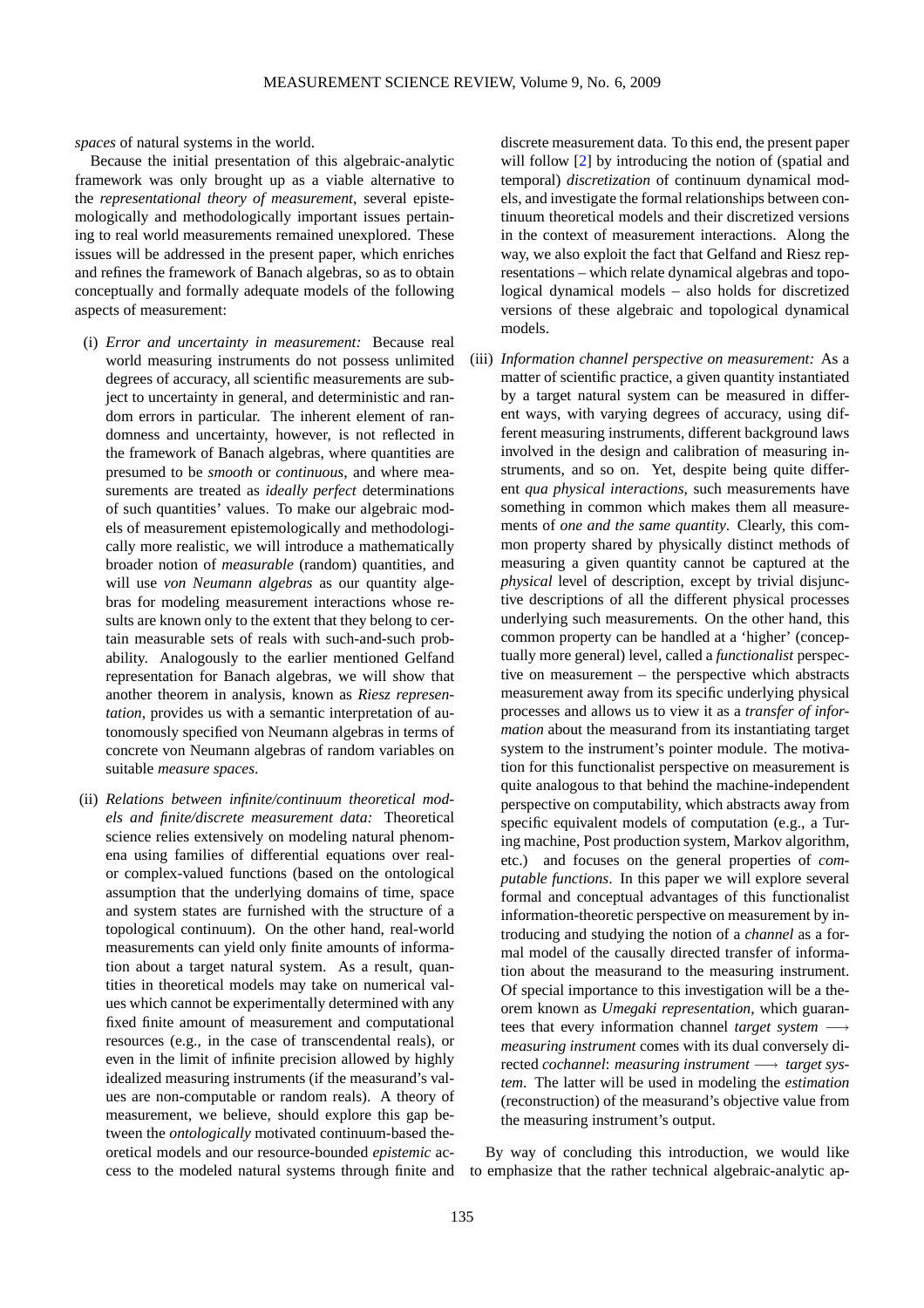proach to measurement presented in this paper is motivated by (and ultimately gives support to) our *philosophical* commitment to the *realist conception of quantities* – the conception which opposes the instrumentalist view of quantities underlying the well-known *representational theory of measurement*, and on which (i) quantities are *theoretical entities of science* interpreted as *objective characteristics* of natural systems in the world, and (ii) measurement is a physical process of (approximate) *determination* or *estimation* of *the value posed by a quantity under consideration*, as instantiated by the target natural system.

#### 2. ALGEBRAIC-ANALYTIC FRAMEWORK FOR CLASSICAL MEASUREMENT THEORY

In this section we recall the general mathematical structure of classical physical measurement we shall need. *Instrumentbased measurement of a quantity* of interest (e.g., electric current, volume, temperature, mechanical stress, X-ray energy, etc.), commonly called a *measurand*, is a physical process involving a *target system* that (i) instantiates the measurand in a particular amount or degree, (ii) is dynamically coupled to the measurand's designated *measuring instrument* during the act of measurement, and (iii) contingently upon its state, the system sends information about the measurand's extant value via the composite *'system + instrument'* bipartite system to the instrument's *pointer* module, ready for readout.

Although the formal structure of much of classical physics and systems science is nothing more than a suitable dynamics (traditionally described by differential or difference equations) and a statistics of quantities, the mathematical framework for physical measurement processes ordinarily involves the following three major algebraic-analytic and probabilistic ingredients: (1) *quantity algebras* together with their (deterministic and probabilistic) *state spaces*, independently representing the target system and the measurand's measuring instrument, (2) joint physical *dynamics* of the *'system + instrument'* compound system, and (3) a supervening *information channel* from the system's state space to that of the instrument's pointer module. To see the details, we need to recall some basic concepts pertaining to mathematical measurement theory. We start with the characterization of quantity algebras and accompanying state spaces.

#### 2.1. Quantity algebras of measured and measuring systems

Here we follow the algebraic-analytic framework for mea-surement theory, outlined in [\[4\]](#page-27-0) and further developed in [\[5\]](#page-27-2). It is impracticable to study classical physical measurement without an explicit commitment to appropriate (continuous, measurable, smooth, discretized, etc.) *quantities*, such as energy, force, electric charge, pressure, and so forth, and lawlike relations between them. Accordingly, the starting point of measurement modeling in engineering and the natural sciences is the specification of a physically relevant *algebra*  $\mathfrak{A}_\mathsf{S}$ of quantities that is believed to correctly describe the quan-

titative attributes and behavior of the natural system S under consideration. For reasons of mathematical tractability, the quantity algebra can not be exhaustively detailed. Many aspects of the natural system of interest are deliberately omitted, suppressed or enhanced. The system's quantity algebra is not intended to be an exact mathematical copy of reality. Instead, it is constructed with special regards to formulating scientific concepts and ideas that facilitate the model builder's *understanding* of the system's structure and function. In practice, the algebra is generated by a remarkably short list of quantities (e.g., positions and momenta of point particles or pressure, volume and thermodynamic temperature of gases in vessels, or currents and potential differences in electric circuits) that meets the aims of quantitative modeling of measurement at a given level of idealization and simplification. The discrepancy between the degrees of freedom present in the target natural system S and those captured by the representing quantity algebra  $\mathfrak{A}_S$  inevitably leads to various *modeling errors*. This is not a serious problem as long as the selected algebra is sufficiently close to the actual system in the sense that the differences between measurement results and model-generated predictions (and explanations) that could tell them apart are well within the bounds of antecedently specified admissible errors. Overidealization or overabstraction embodied in the system's quantity algebra  $\mathfrak{A}_S$  can lead not only to information *reduction* in the sense that not all quantities or behaviors of interest are faithfully encoded in its structure, but also to information *distortion*, meaning that the algebra allows behaviors which are not present in the natural system under consideration. This is the price a modeler has to pay for incorrectly handling system complexity and for failing to delineate the model's domain of applicability.

In practice, all measurands which are believed to be decisive in the description of the target system's structure and behavior of interest are automatically included in its associated quantity algebra  $\mathfrak A$ . To uphold the standard laws of addition of quantities of the same physical *dimension* and those of distributive multiplication relied upon in secondary quantities (such as density, pressure, stress, and so on), the algebra  $\mathfrak A$  is presumed to have the structure of a unital commutative ring. In particular, for any pair of quantities  $f, g$  in  $\mathfrak A$  we have their associative and reversible *addition*  $f + g$ , and a bilinear, associative and commutative *multiplication f* • *g* with a unique (constant) *unit* quantity *1* satisfying  $I \cdot f = f \cdot I = f$ , all in  $\mathfrak{A}$ . Rational scale changes of quantities prompt to include the operation of *scalar multiplication*, which assigns to each quantity  $f$  in  $\mathfrak A$  and a scalar  $c$  in the field of reals  $\mathbb R$  the unique scalar product quantity, denoted  $c \cdot f$ , again in  $\mathfrak{A}$ . In this way, the quantity algebra is automatically also a linear space over R. In view of topological and measure-theoretic properties of many quantitative attributes arising in physics and engineering, quantity algebras tend to come with a *norm*, i.e., a non-negative real-valued function  $\|\cdot\| : \mathfrak{A} \longrightarrow \mathbb{R}$  satisfying the usual norm axioms and the inequality  $||f \cdot g|| \le ||f|| \cdot ||g||$  for all  $f, g \in \mathfrak{A}$ . A topologically complete, normed, real, unital, commutative algebra described above is important in its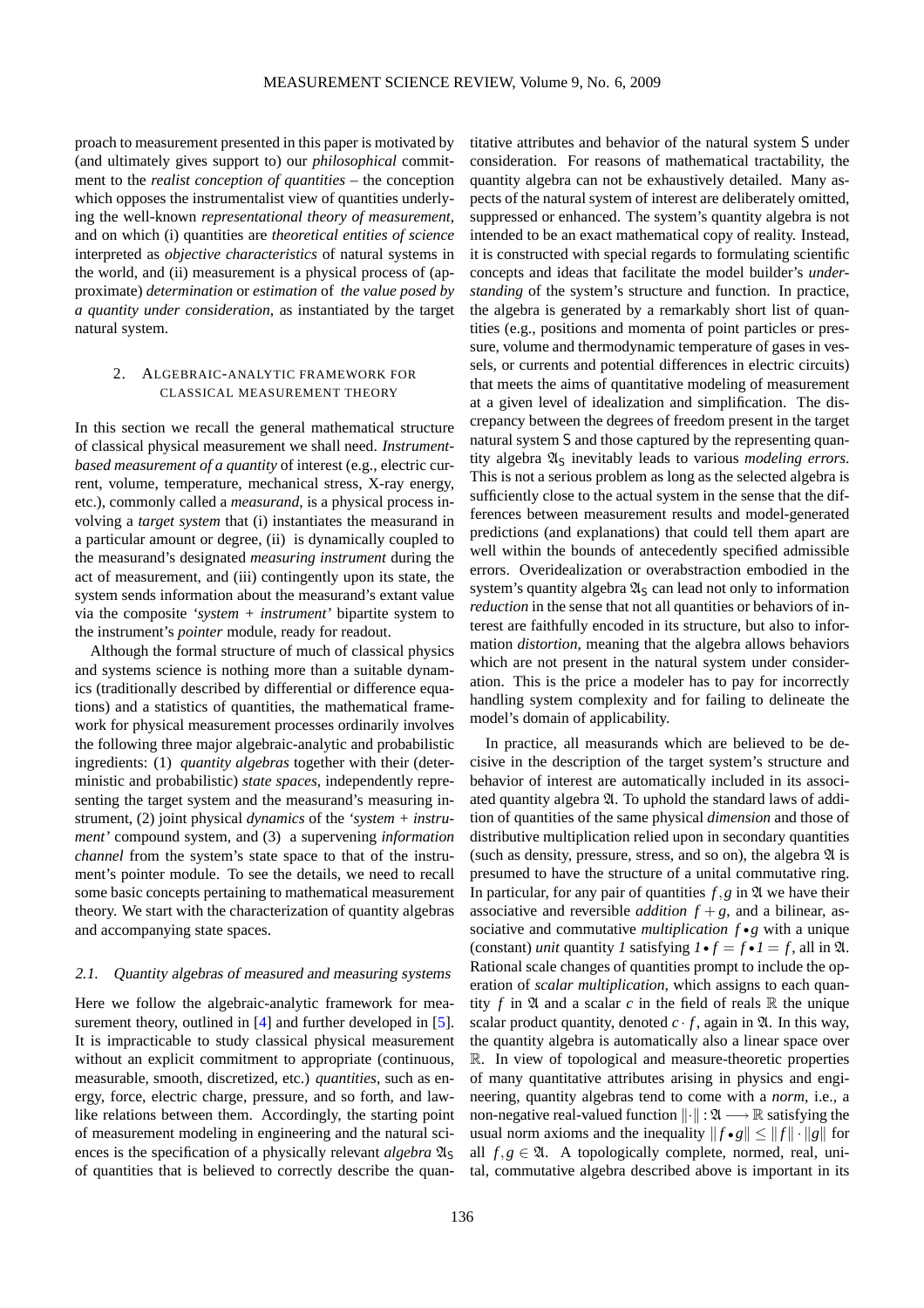own right and therefore has a special name – it is called a real (unital, commutative) *Banach algebra*. It is good to bear in mind that there is no proof that the algebraic language of Banach algebras is fully universal in the sense that within it all mainline physical measurements of quantities can be framed. What we can claim, however, is that all *known* empirically adequate theories of classical measurement processes involving *continuous* quantities admit a Banach algebra formulation. Of special appeal is the fact that *noncommutative* Banach algebras over the immutable complex field provide an established framework for reasoning about quantum measurement and, moreover, certain assignments of appropriate Banach algebras to space-time regions are well suited to the study of relativistic mechanical and electromagnetic field measurements. Banach algebras are furnished with as much algebraic and geometric structure as a measurement theorist could ever wish for in her theory. We now extend the foregoing primer on Banach algebras with a few facts on probabilistic states thereon and channels between them.

# **2.1.1. Banach algebra approach to physical measurement**

We devote this part of Subsection 2.1 to setting down, in precise terms, the definitions of states, and information channels between the state spaces of measured and measuring systems. In the second part we shall confine our attention to the properties of von Neumann algebras of measurable quantities and their Riesz representation.

In support of dimensional analysis, some quantities *f* (e.g., volume and area, needed for defining density and pressure, respectively) are presumed to come with a unique *inverse* quantity  $f^{-1}$ , satisfying the equalities  $f \cdot f^{-1} = f^{-1} \cdot f = I$  and  $(f \cdot g)^{-1} = f^{-1} \cdot g^{-1}$ , if both *f* and *g* are invertible. It is easy to check that the set of invertible quantities (i.e., the ones that possess an inverse) in a Banach algebra  $\mathfrak A$  is a group with respect to the multiplication operation •, conveniently denoted by GrA. Importantly, each quantity *f* in A has a unique *value* (spectral) space

$$
\text{Val}(f) =_{df} \{c \in \mathbb{R} \mid c \cdot I - f \notin \text{Gr}\mathfrak{A}\}\
$$

that *abstractly* (i.e., without any evaluation device) specifies the quantity's set of *possible* numerical values. The value space captures the standard lore about quantities as attributes possessing values that match their concrete instantiations in degrees or amounts. Specifically, if experimenters were to measure measurand *f*, *ideally* they would obtain exactly one of the values in  $Val(f)$  as the measurement outcome. However, as everybody in the trade knows, the measurement outcome in a normal real-world measurement process is at best only the value of the measuring instrument's *pointer quantity*  $\mathcal{D}f$  (chosen for measuring *f*) that is presumed to correctly approximate the actual value of *f* .

A good mathematical source of examples of Banach algebras are the rings of continuous real-valued functions on a topological space. Concretely, if  $\mathscr X$  is a compact Hausdorff

space, then the space  $C(\mathcal{X})$  of all continuous real-valued functions of the form  $f : \mathcal{X} \longrightarrow \mathbb{R}$  is a real (unital, commutative) Banach algebra under pointwise-defined algebraic operations (inherited from  $\mathbb R$ ) and the supremum norm. In this case it is elementary to verify that the value space  $Val(f)$  of *f* equals to its numerical range  $\{f(x) | x \in \mathcal{X}\}\subseteq \mathbb{R}$ . Quantities of a more complex *type* (e.g., vector and tensor quantities) come with values belonging to  $\mathbb{R}^n$  (for some natural number *n*) or other more involved sets constructed from the host ground field  $\mathbb R$  of reals.

We mentioned that most quantity algebras arising in applications tend to be *finitely generated*. Recall that a finite subset of linearly independent quantities, say, { *f*,*g*} of a Banach algebra A, *finitely generates* the entire algebra A just in case the set of all linear combinations of monomials of the form *f <sup>m</sup>* • *g n* , where *m*,*n* are natural numbers, is *topologically dense* in A. In particular, quantity algebras used in classical mechanics, thermodynamics, optics, and electromagnetism tend to be finitely generated. For example, in the formal treatment of measuring instruments, chosen to measure quantity *f* , we shall frequently rely on the pointer module's Banach algebra  $\mathfrak{A}(\mathcal{D}f)$ , generated by the instrument's pointer quantity  $\mathcal{D}f$ and unit *I*. It is elementary to check that  $\mathfrak{A}(\mathcal{Q}f)$  is the smallest Banach algebra containing  $\mathcal{D}f$ . To see the measurementtheoretic significance of finitely generated quantity algebras, consider again the case of measuring quantity *f* that results (say) in the outcome  $c \in Val(f)$ . Since for any continuous function  $\xi : \mathbb{R} \longrightarrow \mathbb{R}$  the value  $\xi(c)$  can always be calculated (perhaps only approximately and of course likewise for all finitary combinations of the form  $1 + f + f \cdot f + f \cdot f \cdot f + \cdots$ , etc.), there is no need to perform another measurement of measurand ξ ◦ *f* . Simply, because measuring *f* automatically takes care of the measurement of *all* quantities in the algebra  $\mathfrak{A}(f)$  generated by f (albeit only indirectly via computation), we can regard the measurement of *f* as a physical process of extracting information from the target system about all quantities in the algebra  $\mathfrak{A}(f)$ . More generally, in the case of a joint measurement of quantities *f* and *g* the extracted information pertains to the finitely generated algebra  $\mathfrak{A}(f,g)$ , and so on.

Some (dimensionally homogeneous) quantities admit quantitative comparisons. A quantity  $f \in \mathfrak{A}$  is said to be *positive* provided that it has the form  $f = g^2 = g \cdot g$  for some quantity *g* in  $\mathfrak{A}$  (e.g., the quantity area = length • length is positive). If *f* is positive, then we shall write  $f \ge 0$ , and  $f \le g$ is understood to mean  $g - f \ge 0$ , where O denotes the *zero* quantity with value space  $\{0\}$ . In this manner,  $\mathfrak A$  is also furnished with a natural partial-order structure that is crucial in the statistical treatment of quantities. Positive quantities are particularly important in defining square roots and generally  $n^{th}$  roots of quantities of the form  $\sqrt[n]{f}$ . Specifically, the square root of a positive quantity *f*, denoted  $\sqrt{f}$ , is the unique positive quantity *g* such that  $g \cdot g = f$ . The set of positive quantities of  $\mathfrak A$  forms a linear lattice.

After a quantity algebra  $\mathfrak A$  has been correctly chosen for the natural system under consideration, there is a general *al-*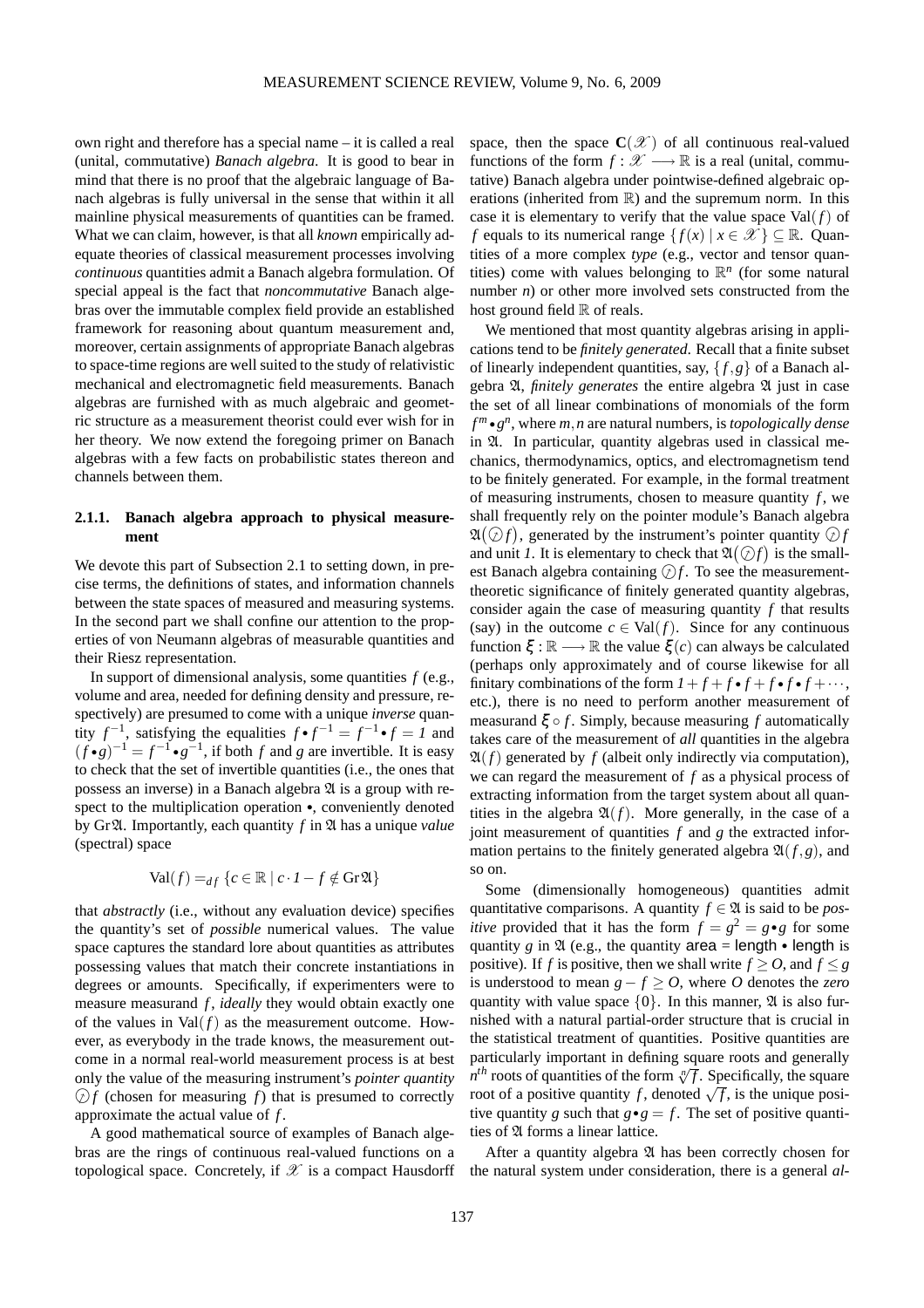*gebraic* way to describe the system's possible (pure) *deterministic* and (mixed) *probabilistic states* in terms of suitable expectation functionals on  $\mathfrak{A}$ .<sup>[1](#page-4-0)</sup> In preparation for the correct conceptual setting for states, recall that the set of continuous linear functionals of the form  $\mathscr{E} : \mathfrak{A} \longrightarrow \mathbb{R}$  is a Banach space (under pointwise-defined addition inherited from  $\mathbb R$  and scalar multiplication), symbolized by  $\mathfrak{A}^*$  and called the algebraic *dual* of Banach algebra  $\mathfrak{A}$ .<sup>[2](#page-4-1)</sup> An *expectation functional*  $\mathscr E$  on  $\mathfrak A$  is a unital, positive, continuous linear functional of the form above that ascribes a unique expected value  $\mathcal{E}(f)$  to the quantity *f* of interest, contigently upon the system's extant (deterministic or probabilistic) state, encoded by  $\mathscr E$ . We shall write

$$
\mathscr{S}(\mathfrak{A}) =_{df} \left\{ \mathscr{E} \in \mathfrak{A}^* \middle| \mathscr{E} \geq 0 \And \mathscr{E}(I) = 1 \right\}
$$

for the set all expectation functionals on  $\mathfrak{A}$ . Here the positivity constraint  $\mathscr{E} \geq 0$  means  $\mathscr{E}(f) \geq 0$  for all  $f \geq 0$  and, to reiterate, the number  $\mathcal{E}(f)$  is thought to be the *expected value* of quantity *f*, when the target system is in a state represented by  $\mathscr E$ . Each expectation functional  $\mathscr E$  is accompanied with its *dispersion* functional (algebraically emulating standard deviation), defined by  $\text{Dsp}_{\mathscr{E}}(f) =_{df} \sqrt{\mathscr{E}(f^2) - \mathscr{E}(f)^2}$ for all quantities  $f^3$  $f^3$ .

Expectation functionals are needed for (i) extracting empirical content from the syntactic formalism of the quantity algebra  $\mathfrak{A}$ , (ii) determining the extant values of quantities during measurement, and for (iii) handling quantitative information about the target system in general. $4$  The so-called algebraic

<span id="page-4-1"></span><sup>2</sup>A *Banach space* is a linear space over  $\mathbb R$  equipped with a norm  $\|\cdot\|$  that is also a complete metric space under the metric induced by the norm. Banach spaces are the most important linear spaces arising in classical analysis. The so-called *L<sup>p</sup>* spaces are the prime examples of Banach spaces.

<span id="page-4-2"></span><sup>3</sup>To simplify our language, we shall often refer to an expectation functional somewhat loosely as a (deterministic or probabilistic) *state*, even though it is more precisely a *mathematical* representation of a physical state, relative to a selected quantity algebra, summarizing the target system's instantaneous situation or mode of being.

<span id="page-4-3"></span><sup>4</sup>The principal benefit of considering probabilistic states rather than just the customary deterministic states is that we immediately gain full access to a quantity-based *algebraic probability calculus*, needed for the treatment of *evaluation* map

$$
\mathfrak{A} \times \mathscr{S}(\mathfrak{A}) \xrightarrow{\varepsilon} \mathbb{R},
$$

defined very simply by taking the expectation  $\boldsymbol{\epsilon}(f,\mathscr{E}) =_{df}$  $\mathscr{E}(f)$  of quantity f when the system is in state  $\mathscr{E}$ , handles the algebraic specification of expectation values of quantities arising in calculations and measurements. A key observation we wish to make here is that each natural system S of interest can be completely characterized by a quantity algebra  $\mathfrak{A}_S$  alone and there is a universal way to specify the algebra's state space  $\mathscr{S}(X)$  together with the evaluation map  $\epsilon$ . Note, however, that a *theoretical* account of the value  $\mathcal{E}(f)$  does not automatically pop into a measuring instrument or into the experimenter's mind without a reproducible measurement process, based on a suitable physical interaction (i.e., exchange of energy and information) between the target system and a calibrated measurement apparatus for *f*. Referring to  $\mathcal{E}(f)$  is of little value without having direct access to specific methods that actually generate, at the least, its rough estimate.

One may object that even if a measurement is instrumentbased or involves a physically correct measurement coupling, the outcome is still at best the expectation of *f* and not the quantity's actual value. Here it is necessary to exercise care and not to jump to conclusions. As we shall see next, the outcome of measuring quantity *f* decisively depends on the specific nature of the system's state encoded by a suitable expectation functional and on the physical nature of the quantity itself. For a simple example, if *f* is two-valued, meaning  $Val(f) = \{0, 1\}$ , then  $\mathcal{E}(f)$  specifies the *probability* that the actual value of quantity *f* is 1, given that the system is in the state  $\mathscr E$ . Other examples are provided below.

A distinguished role is played by the so-called *extremal* expectation functionals of  $\mathscr{S}(\mathfrak{A})$ , i.e., functionals that do not admit any proper convex decomposition. Formally, an expectation functional  $\mathscr E$  is said to be *extremal* provided that  $\mathscr E$  =  $c \cdot \mathscr{E}_1 + (1 - c) \cdot \mathscr{E}_2$  implies  $\mathscr{E} = \mathscr{E}_1 = \mathscr{E}_2$  for all  $0 < c < 1$ ,  $\mathscr{E}_1$ , and  $\mathscr{E}_2$ . Equivalently, a functional  $\mathscr{E}$  is extremal just in case it is multiplicative, i.e., the equality  $\mathscr{E}(f \bullet g) = \mathscr{E}(f) \cdot \mathscr{E}(g)$ holds for all quantities  $f$  and  $g$  in  $\mathfrak{A}$ . Extremal functionals  $\mathscr E$  are precisely dispersion-free, i.e., we have the condition  $\text{Dsp}_{\mathscr{E}}(f) = 0$  for all f. For future reference, the set of extremal expectation functionals is denoted by  $\mathscr{S}_{ex}( \mathfrak{A})$ .<sup>[5](#page-4-4)</sup> It turns out that its elements capture the so-called underlying *deterministic states*, involving minimal randomness and hence pro-

<span id="page-4-0"></span><sup>1</sup>As will become increasingly evident as we proceed, a *deterministic state* of a target system at a given instant of time *t* is the system's 'fine-scale mode of being' at  $t$  as seen from the perspective of the quantity algebra  $\mathfrak{A}$ , brought about by its previous history, involving various preparations and causal interactions with other systems. States are essential in determining the extant values of quantities (using calculations or measurements) and in the reversed direction, the values of quantities at a given moment of time are collectively sufficient for individuating the system's prepared state at that time. In order to capture the supervening uncertainty or randomness inherent in repetitive measurement interactions and complex (e.g., chaotic) behaviors of systems, it is necessary to consider also a more general notion of state at any particular time *t* (that prompts a substantially wider algebraic-analytic treatment of physical states), called a *probabilistic state*, intended to capture the system's 'gross mode of being' at *t*, i.e., its objective higher-level *indefiniteness* relative to A. Complete identification of a deterministic state comes with a maximum of information about exactly 'how the the target system is in itself' at a given time (when nobody looks), considered in relation to  $\mathfrak{A}$ . This information together with the system's governing laws is sufficient for specifying any state into which the system will evolve in the future. By contrast, in general, knowledge of a probabilistic state results only in a less-than-maximum information about the system.

errors and uncertainties. We mention in passing that the pair  $\langle \mathfrak{A}, \mathscr{E} \rangle$  consisting of a Banach algebra  $\mathfrak A$  and an expectation functional  $\mathscr E$  thereon can be thought of as a *Banach algebra probability space* that significantly generalizes Kolmogorov's classical notion of a probability space. For example, quantities  $f$  and  $g$  are said to be *probabilistically independent* relative to  $\mathscr E$ provided that  $\mathscr{E}(f \cdot g) = \mathscr{E}(f) \cdot \mathscr{E}(g)$ . The algebraic analog of *variance* relative to  $\mathscr E$  is defined by  $Var(f) =_{df} \mathscr E((f - \mathscr E(f) \cdot I)^2)$  for all quantities *f* . Many other probabilistic and statistical notions (e.g., covariance, correlation and conditional expectation) automatically carry over to Banach algebra probability spaces on an analogy with the corresponding concepts in classical probability and statistics.

<span id="page-4-4"></span><sup>&</sup>lt;sup>5</sup>The value space of quantity *f* can now be given quite simply by  $Val(f)$  =  $\{\mathscr{E}(f) \mid \mathscr{E} \in \mathscr{S}_{ex}(\mathfrak{A})\}.$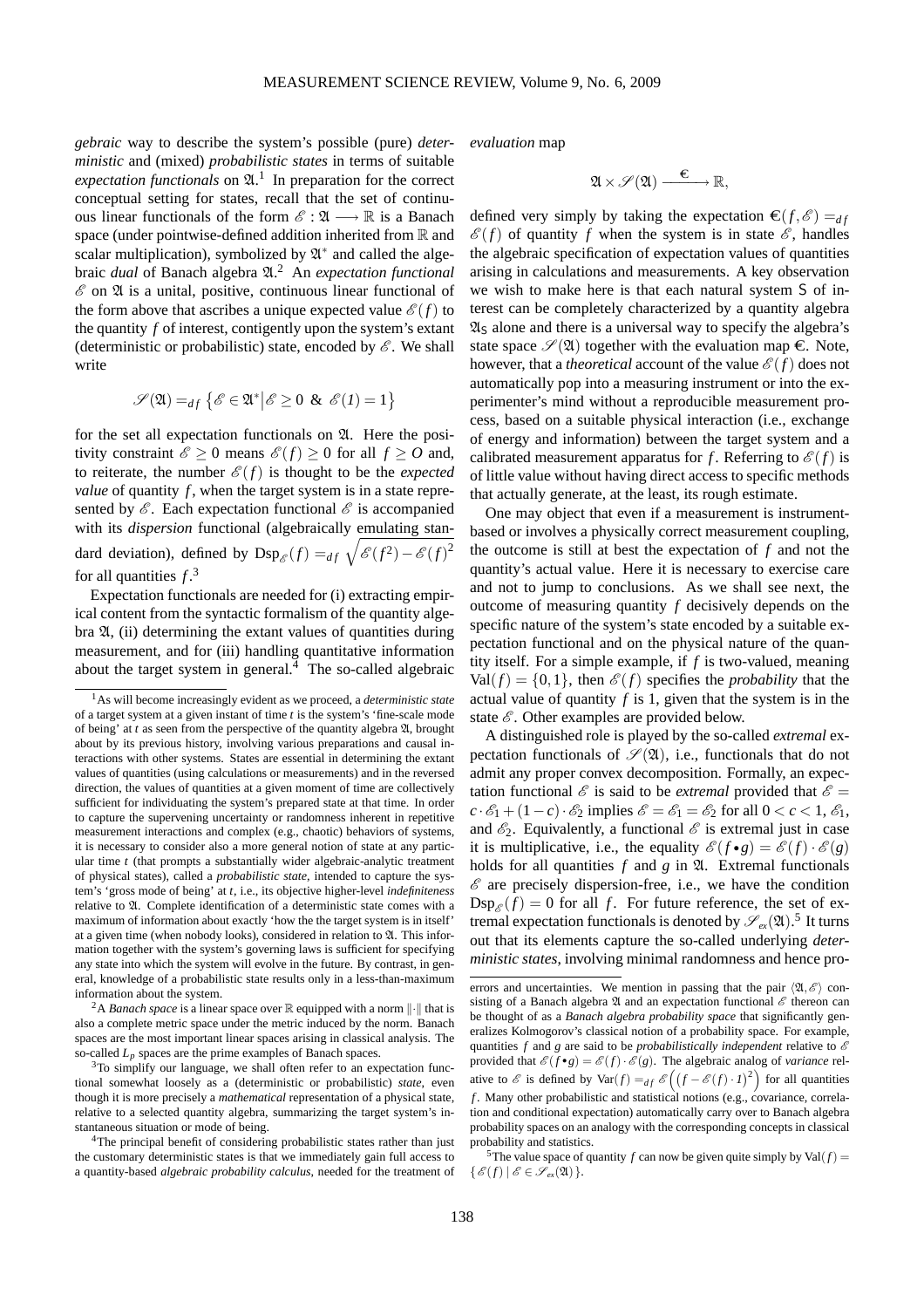viding maximal information about the system's mode of being at a given moment of time. Since there is no dispersion when measuring a quantity *f* in a deterministic state encoded by its extremal functional  $\mathscr{E}$ , the expectation  $\mathscr{E}(f)$  determines the precise value of *f* . The objective of the remainder of this section is to clarify how and why mainline measurement problems pertaining to target systems can be framed in the setting of a suitable algebra  $\mathfrak A$  of quantities (some of which are to be measured) and its associated compact convex subspace (topologically a simplex)  $\mathscr{S}(X) \subset X^*$  of expectation functionals (serving as principal means of obtaining measurement outcomes), linked by an algebraic real-valued evaluation map  $\epsilon$ . We mention in passing that the simplex  $\mathscr{S}(\mathfrak{A})$  of states comes with the lattice  $\textbf{Face}(\mathcal{S}(\mathfrak{A}))$  of its faces. Recall that a *face* is an convex subset  $\mathscr{F} \subseteq \mathscr{S}(\mathfrak{A})$  such that the condition  $c \cdot \mathscr{E} + (1 - c) \cdot \mathscr{E}' \in \mathscr{F} \implies \mathscr{E}, \mathscr{E}' \in \mathscr{F}$  holds for all  $0 < c < 1$ . Two states  $\mathscr{E}$  and  $\mathscr{E}'$  in  $\mathscr{S}(\mathfrak{A})$  are said to be *orthogonal* just in case the respective faces to which they belong are disjoint. As we shall see, the orthogonality relation between states and its cousins turn the lattice of faces into a rich playground for measurement theory.[6](#page-5-0) We now digress briefly to recall some crucial facts about mappings between state spaces and between their underlying quantity algebras, needed for a particularly attractive information-theoretic description of physical measurement.

Let  $\mathscr{S}(X)$  and  $\mathscr{S}(\mathfrak{A}')$  be state spaces associated with Banach algebras  $\mathfrak A$  and  $\mathfrak A'$ , respectively, where in measurement applications the first algebra represents a target system and the second algebra models a measuring instrument or its pointer module. Then a map  $\mathbb{C}^* : \mathscr{S}(\mathfrak{A}) \longrightarrow \mathscr{S}(\mathfrak{A}')$  between them is called a *state channel* or simply an information *channel* from input  $\mathfrak A$  to *output*  $\mathfrak A'$  provided that the following three conditions are satisfied for all states  $\mathscr E$  and  $\mathscr E'$  on  $\mathfrak A$ , quantities f in  $\mathfrak{A}'$ , and reals  $0 \leq c \leq 1$ :

- (i) Affine Property:  $\mathbf{C}^*(c \cdot \mathscr{E} + (1-c) \cdot \mathscr{E}') = c \cdot \mathbf{C}^*(\mathscr{E}) + c$  $(1-c)\cdot\mathbf{C}^*(\mathscr{E}').$
- (ii) *Unity*:  $[C^*(\mathscr{E})](1) = 1$ .

(iii) *Positivity:*  $f \geq 0 \implies [\mathbf{C}^*(\mathscr{E})](f) \geq 0.$ 

We call a state channel  $\mathsf{C}^*$  :  $\mathscr{S}(\mathfrak{A}) \longrightarrow \mathscr{S}(\mathfrak{A}')$  *deterministic* just in case it maps deterministic states to deterministic states, encoded by extremal expectation functionals.<sup>[7](#page-5-1)</sup> It is easy to check that a cascade composition of two channels is also a channel. Additional properties of channels will be discussed later on. The measurement-theoretic significance of channels can be summed up as follows. Measurement is a physical operation performed on a target system, aimed at extracting information from the system that is transmitted via an information channel to the coupled measuring instrument's pointer module for readout or storage. The input information is presumed to be encoded by an appropriate expectation functional that the system-to-instrument channel transforms during the measurement process into another closely related expectation functional at the receiving end, ready for decoding and interpretation. It is important to bear in mind that a channel captures not only the underlying causal mechanisms of the sender, receiver and transmitter, but also all physical (usually random) disturbances in the system – from source to destination – and randomness originating in the measurement process itself. In addition, we wish to emphasize that since channel transmission is inherently a finite process, in an actual realization each continuous input quantity will appear at the output in some discrete form.

In [\[13\]](#page-27-3), Umegaki shows that each state channel  $\mathbb{C}^*$  :  $\mathscr{S}(X) \longrightarrow \mathscr{S}(X')$  defined above determines a unique dual *channel*, called a *quantity channel* or simply a *cochannel*, having the mathematical form  $\mathsf{C}: \mathfrak{A}' \longrightarrow \mathfrak{A}$  (with the arrow direction reversed and the superscript star symbol removed), such that the following conditions hold for all expectation functionals  $\mathscr E$  on  $\mathfrak A$ , quantities  $f, g$  in  $\mathfrak A'$ , and reals  $a, b \in \mathbb R$ :

- (i) *Duality:*  $\mathscr{E}(\mathbf{C}(f)) = [\mathbf{C}^*(\mathscr{E})](f)$ .
- (ii) *Linearity:*  $\mathbf{C}(a \cdot f + b \cdot g) = a \cdot \mathbf{C}(f) + b \cdot \mathbf{C}(g)$ .
- (iii) *Unity:*  $C(1) = 1$ .
- (iv) *Positivity:*  $f \geq 0 \implies C(f) \geq 0$ .

And conversely, each dual channel or simply cochannel (i.e., a linear unital positive map)  $C : \mathfrak{A}' \longrightarrow \mathfrak{A}$  determines a unique (state) channel  $\mathsf{C}^*: \mathscr{S}(\mathfrak{A}) \longrightarrow \mathscr{S}(\mathfrak{A}')$  such that the *duality* property listed above holds.

Following up on Umegaki's representation theorem, later we shall be discussing a general algebraic-analytic approach to a large variety of measurement processes, systematically framed in terms of the above defined channel-cochannel dual pair, succinctly symbolized by the map<sup>[8](#page-5-2)</sup>

$$
\mathfrak{A}'\times\mathscr{S}\bigl(\mathfrak{A}'\bigr)\xrightarrow{\phantom{a}(\mathbf{C},\mathbf{C}^*)\phantom{a}}\mathfrak{A}\times\mathscr{S}\bigl(\mathfrak{A}\bigr)
$$

rendering the *adjointness* diagram

$$
\begin{array}{ccc}\n\mathfrak{A}' \times \mathscr{S}(\mathfrak{A}) & \xrightarrow{\mathbf{C} \times \mathbf{I}_{\mathfrak{A}}} & \mathfrak{A} \times \mathscr{S}(\mathfrak{A}) \\
\mathbf{I}_{\mathfrak{A}'} \times \mathbf{C}^* \downarrow & & \downarrow \mathbf{\epsilon}_{\mathfrak{A}} \\
\mathfrak{A}' \times \mathscr{S}(\mathfrak{A}') & \xrightarrow{\mathbf{\epsilon}_{\mathfrak{A}'}} & \mathbb{R}\n\end{array}
$$

commutative. In this diagram,  $I_{\mathfrak{A}}$  denotes the identity mapping from  $\mathscr{S}(A)$  to itself and likewise  $I_{\mathfrak{A}'}$  stands for the identity mapping of  $\mathscr{S}(\mathfrak{A}')$  to itself. Finally,  $\epsilon_{\mathfrak{A}}$  and  $\epsilon_{\mathfrak{A}'}$  are the basic evaluation maps, defined earlier. When unpacked, the commutativity property of the diagram simply states that the equality  $\mathscr{E}(\mathbf{C}(f)) = [\mathbf{C}^*(\mathscr{E})](f)$  holds for all states  $\mathscr{E}$  and

<span id="page-5-0"></span><sup>&</sup>lt;sup>6</sup>We regard the quantities in  $\mathfrak A$  to be instantiated in the target dynamical system collectively at all run times, while the states in  $\mathcal{S}(X)$  occur in the system only individually, one at a time.

<span id="page-5-1"></span><sup>7</sup>Strict determinism is usually reserved for bijective channels that preserve the orthogonality relation between states.

<span id="page-5-2"></span><sup>&</sup>lt;sup>8</sup>To indicate that the channel-cochannel pairs involve two maps, henceforth we shall denote them by triangle-headed arrows.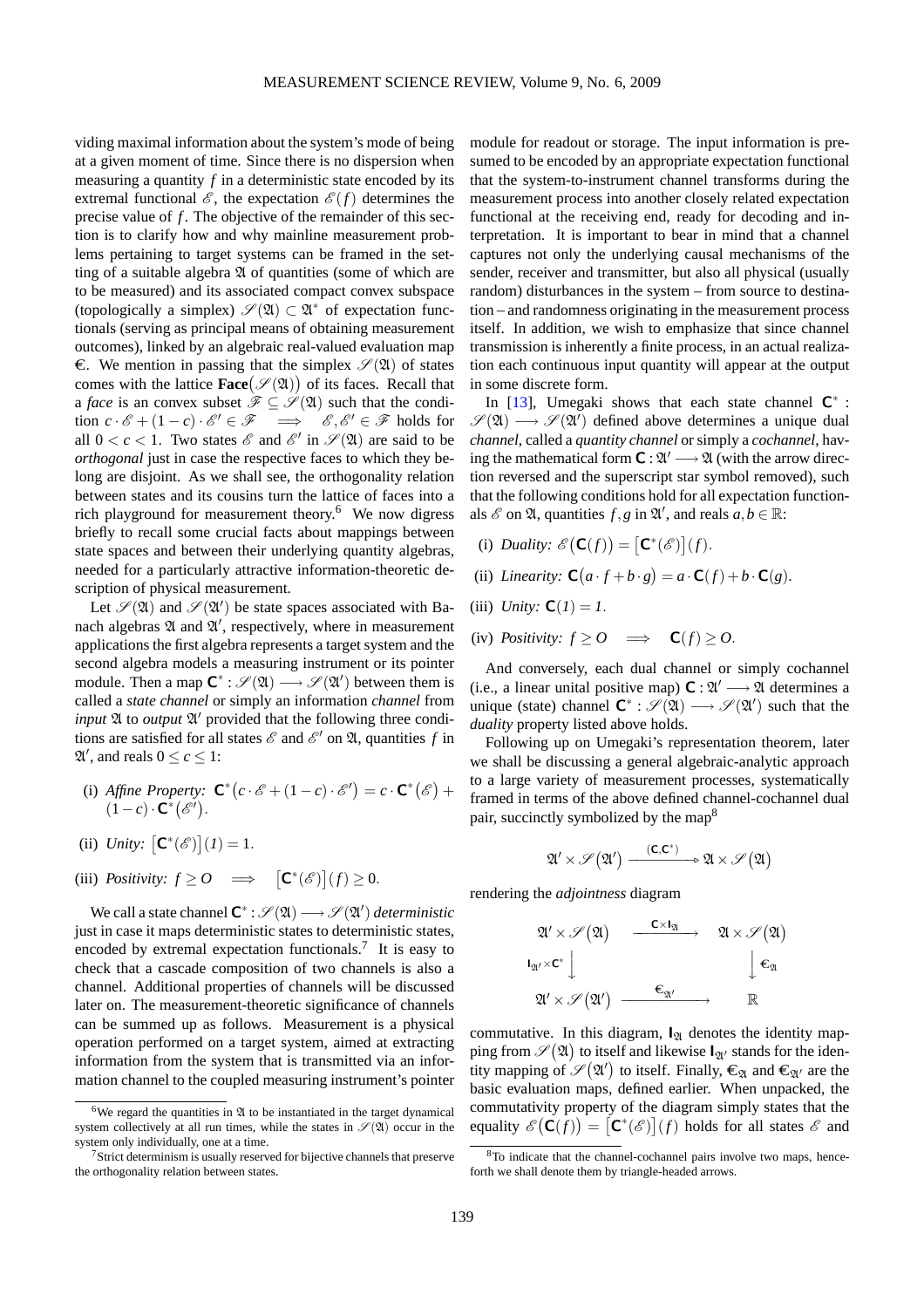quantities *f*. Because in what follows we shall need to refer to various quantity algebras, we prefer to reformulate the channel-cochannel duality in its above-displayed adjointness form.<sup>[9](#page-6-0)</sup> We take the two-way map  $(C, C^*)$  (shown above) to be a fundamental concept in its own right that captures the information-theoretic essence of instrument-based measurement.

After these preliminaries we are now ready to define at least one major species (out of many possibilities) of a channeltheoretic measurement model as follows. Let  $\mathfrak{A}_S$  be the quantity algebra of a natural system S under consideration and let  $f \in \mathfrak{A}_S$  be its measurand. Furthermore, take  $\mathcal{D} f \in \mathfrak{A}_M$  to be the measurand's pointer quantity in the measuring instrument's quantity algebra  $\mathfrak{A}_M$ . Then a dual pair  $(M, M^*)$ , consisting of a linear unital positive map of the form  $M : \mathfrak{A}_M \longrightarrow$  $\mathfrak{A}_S$  and its associated affine unital map  $\mathsf{M}^* : \mathscr{S}(\mathfrak{A}_S) \longrightarrow$  $\mathscr{S}(\mathfrak{A}_{\mathrm{M}})$  is said to represent an *unbiased measurement of f* with pointer quantity  $\bigcirc$  *f* provided that  $M(\bigcirc f) = f$ . A closely related measurement model  $(M', M'^*)$  with additive error is defined by  $\mathbf{M}'(\mathcal{D}f) = f + u$ , where *u* is an appropriate 'noise' quantity. Because the mathematical ways in which channels or cochannels are specified in applications tend to involve only one of them and the other is automatically derived from their duality property, often we shall refer to a cochannel (quantity channel) as the measurement model of interest, without explicitly specifying its corresponding (state) channel, or vice versa.

Up to this point we have been treating quantity algebras and their state spaces *syntactically*, i.e., in an axiomatic or presentation-independent way that treats all quantities on the same footing, intended to abstractly characterize and reason about the system's quantitative attributes of interest, with little regard for *concrete numerical values presented in specific units, and methods or means of identifying these values*. Likewise, states were modeled abstractly by positive normalized linear functionals on quantity algebras. The question thus arises: given the target system's quantity algebra and its accompanying state space, when can we say that they are 'correct' or meet our representational aims? Our basic problem is simply to find a method of quantity model validation. For that we need an *interpretational framework*, [10](#page-6-1) which secures a concrete physical meaning of quantities, their data propositions and laws – enabling a validation of propositions using measurement outcomes. Another way to express this is to say that in addition to the foregoing syntactic algebraic quantity and state apparatus, intended for effective *theoretical* analysis, we need their mathematically concrete *realizations*, *implementations* or distinguished *representations*, which allow us to designate a specific frame or basis, in which all pertinent physical variables and coordinates can be fixed for calculation, measurement, and testing.

This leads us to recall an important representation (realization) of Banach algebras. The so-called *Gelfand representation* theorem (see [\[6\]](#page-27-4) and [\[11\]](#page-27-5)) states that every abstractly given real (unital, commutative) Banach algebra A, satisfying the so-called  $\mathbb{R}$ -*property*  $||f||^2 \le ||f^2 + g^2||$  for all quantities *f* and *g*, is isomorphic to (and hence can be identified with) the concrete Banach algebra  $\mathbb{C}(\mathscr{X})$  of all real-valued continuous functions (with the usual supremum norm) on a compact Hausdorff topological space  $\mathscr X$ , defined (among other options) by the space of *maximal ideals* in  $\mathfrak A$  and furnished with the so-called *Gelfand topology*. [11](#page-6-2)

The Gelfand duality between quantity algebras and topological state spaces, alluded to above, has proved to be surprisingly effective in the *semantical* study of measurement processes. As an additional element of concreteness, the socalled Riesz representation theorem (see [\[15\]](#page-27-6) or Theorem 6.3 in [\[14\]](#page-27-7)) states that the algebraic dual  $\mathbf{C}(\mathscr{X})^*$  (formally a Banach space that includes all expectation functionals) of the mathematically concrete Banach algebra  $\mathbf{C}(\mathscr{X})$  is isomorphic to (and hence can be identified with) the Banach space of all regular Borel measures on the Borel measurable space  $\langle \mathcal{X}, \mathcal{F} \rangle$  associated with  $\mathcal{X}.^{12}$  $\mathcal{X}.^{12}$  $\mathcal{X}.^{12}$  And far more is mathematically true. The convex space  $\mathscr{S}(\mathbf{C}(\mathscr{X}))$  of expectation functionals on the algebra  $\mathbf{C}(\mathscr{X})$  is in a bijective correspondence with the space  $P(\mathcal{X})$  of all regular Borel probability measures on the induced Borel measurable space  $\langle \mathcal{X}, \mathcal{F} \rangle$ . Explicitly, each probability measure *P* on the Borel state space  $\langle \mathcal{X}, \mathcal{F} \rangle$ comes with its *induced* expectation functional  $\mathcal{E}_P$  on  $\mathbf{C}(\mathcal{X})$ , defined by the integral  $\mathcal{E}_P(f) =_{df} \int_{\mathcal{X}} f(x) P(dx)$  for all *f* in  $\mathbf{C}(\mathscr{X})$ , and all expectation functionals arise in this way.

Conversely, it follows at once from Gelfand and Riesz representation theorems that for any underlying Banach algebra  $\mathfrak A$  and a quantity *f* in it, each state  $\mathscr E \in \mathscr S(\mathfrak A)$  determines a unique probability measure  $P_{\mathscr{E},f} \in \mathbf{P}(\text{Val}(f))$  such that

$$
\mathscr{E}\big(\xi(f)\big) = \int_{\text{Val}(f)} \xi(x) P_{\mathscr{E},f}\big(\text{d} x\big)
$$

for all observables  $\xi$  in  $C(Val(f))$ . Indeed, it is easy to see that since  $\mathfrak{A}(f)$  is a subalgebra of  $\mathfrak A$  and isomorphic to  $\mathbf{C}(\text{Val}(f))$ , there is an embedding  $f^{\sharp}: \mathbf{C}(\text{Val}(f)) \longrightarrow \mathfrak{A}$ , defined by the continuous function  $f^{\sharp}(\xi) =_{df} \xi(f) = \xi \circ \hat{f}$  for all  $\xi$ , where  $\hat{f}$  Gelfand-represents  $f$  along the lines discussed in the next paragraph. This representation result is convenient in formulating the notion of perfect measurement. By way of illustration, take  $\mathfrak{A}_S$  to be the quantity algebra of target system S and let  $f \in \mathfrak{A}_S$  be its measurand. Furthermore, take

<span id="page-6-0"></span><sup>&</sup>lt;sup>9</sup>We shall interpret channel  $\mathsf{C}^*$  ontologically as a *forward* model of a measurement process that represents the causal direction of information flow from the target system to a measuring instrument. And its dual cochannel C is best thought of epistemically as an *inverse* model, representing the measurand's *reconstruction* or *estimation* operation, acting on its pointer quantity.

<span id="page-6-1"></span><sup>10</sup>Also known as a *quantity algebra semantics*, i.e., an endeavor of providing a mathematically specified empirical content for quantities and states.

<span id="page-6-2"></span><sup>&</sup>lt;sup>11</sup>Here the term 'abstract' refers to those quantity algebras which are presented in a 'coordinate-free' manner – needed by the engineer or scientist to reason freely about the physical processes themselves, without invoking the unnecessary details of any specific numerical or other measurement-theoretic domains. However, the choice of these numerical domains is crucial in establishing a bridge between the world of numbers and the physical system's behavior, embodied in the representing quantity algebra and states thereon.

<span id="page-6-3"></span><sup>&</sup>lt;sup>12</sup>Here the measure-theoretic Borel sigma-field  $\mathscr F$  on  $\mathscr X$  is generated by the open sets of the topological space  $\mathscr X$ .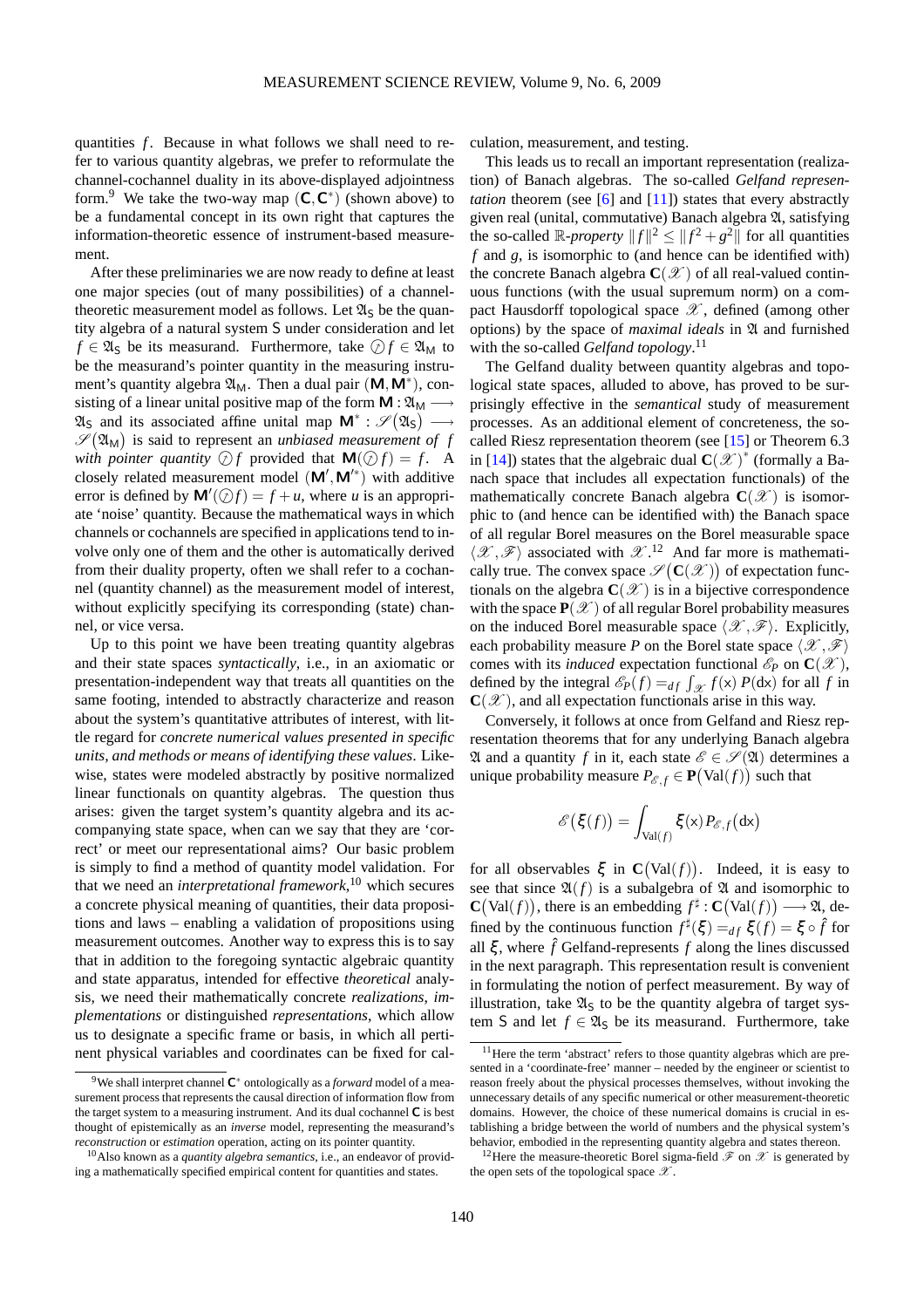$\mathcal{D}f \in \mathfrak{A}_{M}$  to be the measurand's pointer quantity in the measuring instrument's quantity algebra  $\mathfrak{A}_{M}$ . Then a cochannel (linear unital positive map) of the form  $M : \mathfrak{A}_M \longrightarrow \mathfrak{A}_S$  (together with its dual M<sup>∗</sup> ) is said to represent a *perfect measurement of measurand f with pointer quantity*  $\mathcal{D}f$  provided that  $Val(\hat{\mathcal{Q}}f) = Val(f)$  and  $\mathbf{M}(\xi(\hat{\mathcal{Q}}f)) = \xi(f)$  for all continuous maps  $\xi : \text{Val}(f) \longrightarrow \mathbb{R}$ . Returning to the general case, observe that the above-discussed passage

$$
\mathscr{S}(\mathfrak{A}) \xrightarrow{\ \mathfrak{\mathfrak{E}}_f^* \ } \mathbf{P}\big(\text{Val}(f)\big) \cong \mathscr{S}\bigg(\mathbf{C}\big(\text{Val}(f)\big)\bigg)
$$

from the abstractly given convex space of expectation functionals on A to the concrete space of probability measures on the value space of a given measurand f, defined by  $\epsilon_f(\mathscr{E}) =$  $P_{\mathscr{E},f}$ , leads to an important commutative passage



from a given (measurement) channel M<sup>∗</sup> to a Markov channel **M**<sup>\*</sup><sub>*f*</sub> between the measurand's value space input to its pointer quantity's value space output. In this way, a measurement channel can be thought of concretely as a transfer of input probability distributions on the measurand's values to suitable output probability distributions on its pointer quantity values. Such transfers are perfect if the distance between these two probability distributions is minimal.

Joint measurement of two measurands *f* and *g* is captured by the commutative diagram



in which for each state  $\mathscr E$  we set  $\mathbf{\epsilon}_{f,g}^*(\mathscr E) =_{df} P_{\mathscr E,f,g}$ , so that for all continuous maps  $\xi : Val(f) \longrightarrow \mathbb{R}$  we have

$$
\mathscr{E}\big(\xi(f)\big) = \int_{\text{Val}(f) \times \text{Val}(g)} \xi(x) P_{\mathscr{E},f,g} \big(\text{d}x,\text{d}y\big)
$$

and similarly for  $\mathcal{E}(\zeta(g))$  with  $\zeta : \text{Val}(g) \longrightarrow \mathbb{R}$ . Alternatively, if we rephrase the foregoing representation of joint measurement in a contravariant cochannel setting  $\mathfrak{E}_{f,g}$  :  $\mathbf{C}(\text{Val}(f) \times \text{Val}(g)) \longrightarrow \mathfrak{A}_{\mathsf{S}}$ , we obtain  $\mathfrak{E}_{f,g}(\xi \otimes I) =$  $\xi(f)$  and  $\boldsymbol{\epsilon}_{f,g}(I\otimes \zeta) = \zeta(g)$ .

Coming back to the representation of states, recall that the extremal functionals in  $\mathscr{S}_{ex}(\mathbf{C}(\mathscr{X}))$  are in one-to-one and onto correspondence with the so-called *Dirac probability* measures on  $\langle \mathcal{X}, \mathcal{F} \rangle$ , i.e., probability measures of the

form  $D_x$ , concentrated at a single point x in  $\mathscr X$  such that  $\mathscr{E}_{D_{\mathsf{X}}}(f) = \hat{f}(\mathsf{x})$ , where  $\hat{f} : \mathscr{X} \longrightarrow \mathbb{R}$  (with Val $(\hat{f}) = \text{Val}(f)$ and  $\|\hat{f}\| = \|f\|$  is the *Gelfand representation* of quantity *f*, specified by the chosen isomorphism  $\hat{\cdot} : \mathfrak{A} \longrightarrow \mathbf{C}(\mathcal{X})$ . Because the set of Dirac probability measures is also in a bijective correspondence with the space  $\mathscr X$  (i.e., we have the isomorphism  $\mathscr{S}_{ex}(\mathbf{C}(\mathscr{X})) \cong \mathscr{X}$ , the traditional state space terminology, usually reserved for space  $\mathscr X$  alone, is consis-tent with the one introduced earlier.<sup>[13](#page-7-0)</sup> Considerations from Gelfand and Riesz representation results lead to the following mathematically concrete topological representation (realization) of the algebraic evaluation map  $\epsilon$ , introduced above:

$$
C(\mathscr{X})\times P(\mathscr{X})\xrightarrow{\varepsilon_{\mathscr{X}}}\qquad P(\mathbb{R}),
$$

where for 'observable'  $\hat{f}$  :  $\mathscr{X} \longrightarrow \mathbb{R}$  (Gelfand representing quantity *f*) in  $C(\mathcal{X})$  and a probability measure *P* (encoding the system's extant probabilistic state) we set  $\epsilon_{\mathcal{X}}(\hat{f}, P) = Q$ with  $Q(B) =_{df} P(\hat{f}^{-1}(B))$  for all Borel subsets of R. Thus, under a specific realization of the algebraic evaluation map  $\in$ the number  $P(\hat{f}^{-1}(B))$  gives the probability that upon (ideal) measurement the value of quantity *f* will fall into the Borel subset  $B$ , given that the system is known to be in a state captured by the probability measure *P*. It is here that the quantity algebra actually makes contact with the natural system of interest. However, as we have already intimated, the expression  $P(\hat{f}^{-1}(B))$  provides only a *theoretical determination* of the value of quantity  $f$ , since it says nothing about *exactly how* the determination was made. For that we need a concrete measurement process which is described by a suitable tensor product of quantity algebras and its relations to the constituent quantity algebras, independently characterizing the target system and measuring instrument. The specifics will be discussed later on.

<span id="page-7-0"></span><sup>&</sup>lt;sup>13</sup>Recall that in classical physics it is customary to attribute two kinds of states to any physical system under consideration: (i) the so-called groundlevel, *pure*, deterministic (maximally informative) states that are encoded by the points of a representing compact topological space  $\mathscr X$  (or any of its isomorphic copies), and (ii) the logically higher-level probabilistic states, captured by probability measures in  $P(\mathcal{X})$ . For example, from the standpoint of classical physics, a falling coin used in statisticians' coin-tossing experiments can certainly be viewed deterministically as a classical dynamical system with two distinguished terminal states, corresponding to the familiar *heads* and *tails*. However, since the solutions to the coin's equations of motion (not well known at the moment) are bound to be pathologically sensitive to initial conditions, a deterministic prediction of, say, the coin's landing with heads up, is not feasible in view of prohibitive limitations on the experimenter's memory, time, and other cognitive or physical resources, encountered in attempts at specifying the coin's initial conditions with perfect accuracy. Nonetheless, this macroscopic deterministic system exhibits in a structurally stable way also a (logically higher-level) unique probabilistic state, seen as an objective indefiniteness in its behavior, encoded by a probability measure, whose values are approximable by the frequencies of occurrence of heads. So, due to the extreme complexity of the coin's deterministic dynamics and states (challenging our resource-sensitive knowledge of the coin's precise initial state) and the inaccessible details regarding the coin's possible trajectories, it is incomparably more effective to work with the coin's probabilistic state than with its deterministic *heads* and *tails*. The fact that it is *conceptually* possible to eliminate the element of uncertainty lurking in a coin-tossing experiment is of little empirical significance, if in fact such uncertaintiy is not *actually* going to be removed. For more details regarding the stochastic aspects of scientific models, see [\[2\]](#page-27-1) and [\[8\]](#page-27-8).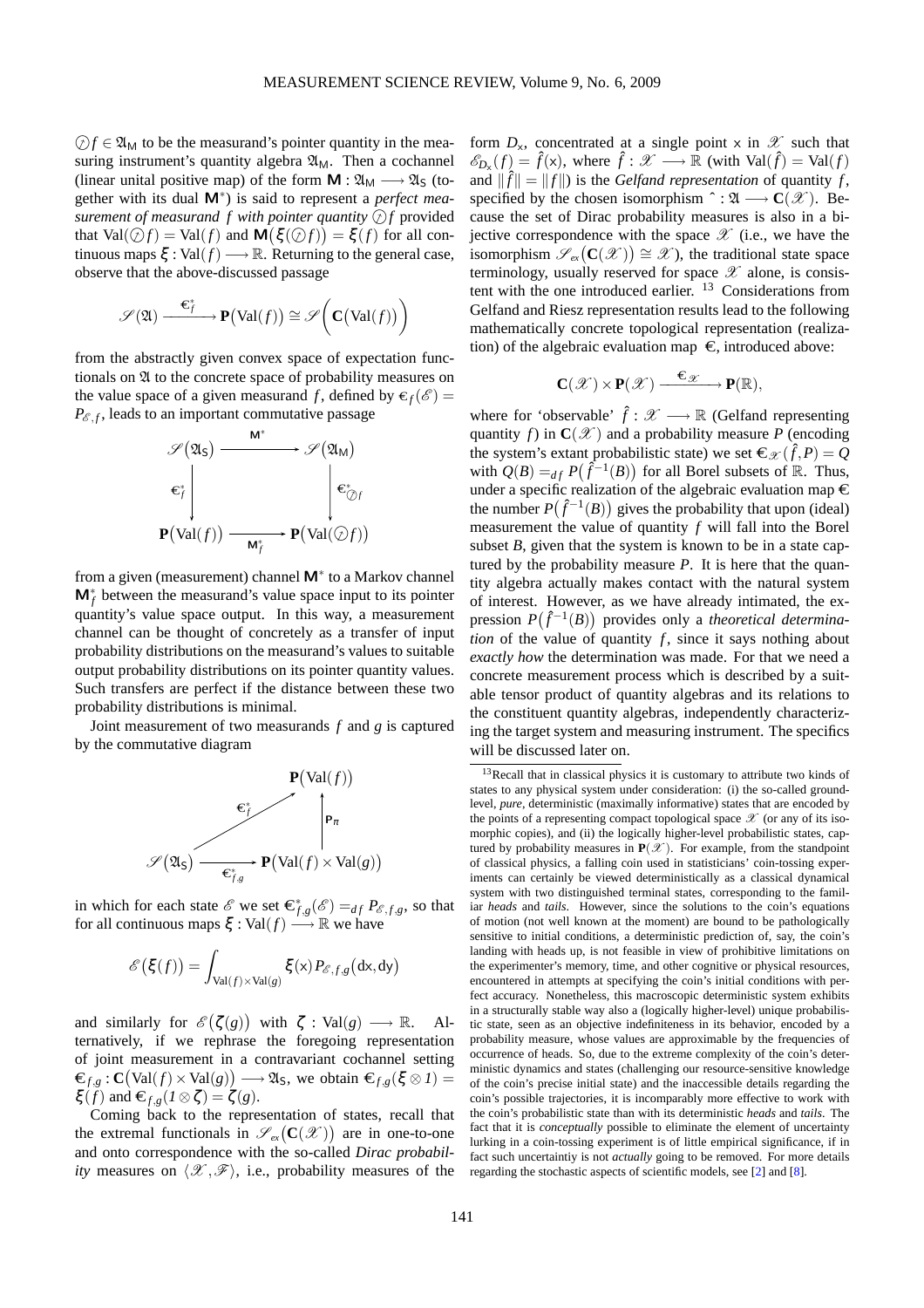It should by now come as no surprise to the reader that when we analytically reason about, for example, the motion of a simple pendulum in a vertical plane, we may simply choose the real Banach algebra  $\mathfrak{A}(p,v)$ , finitely generated by the *position* p of the pendulum's bob and its *velocity* v (with respective value spaces  $Val(p) = \mathbb{C}$  and  $Val(v) = \mathbb{R}^{\frac{1}{4}}$  and frame all pertinent kinematic problems in it. However, if our task is to *calculate* or *measure* the value of the pendulum's position at a given time, we need to pass to the quantity algebra's concrete realization, namely the Banach algebra  $\mathbf{C}(\mathbb{C} \times \mathbb{R})$  of all continuous real-valued functions on the state space  $\mathbb{C} \times \mathbb{R}$  of all position-velocity pairs. Under this representation the position is now given by the first continuous projection map  $\hat{\rho}: \mathbb{C} \times \mathbb{R} \longrightarrow \mathbb{C} \subset \mathbb{R}$ , where  $\hat{\rho}(a,b) = a$  for all position-velocity pairs  $(a, b)$ . And, as anticipated, the second projection  $\hat{v} : \mathbb{C} \times \mathbb{R} \longrightarrow \mathbb{R}$  captures the pendulum's velocity quantity. A prime example of a secondary quantity in this representation is the all-important pendulum's total energy, i.e., the so-called *Hamiltonian*, specified in terms of  $\hat{p}$ and  $\hat{v}$ . Under the foregoing quantity semantics, all probabilistic predictions of pendulum positions are readily handled by the evaluation map

$$
C\big(\mathbb{C}\times\mathbb{R}\big)\times P\big(\mathbb{C}\times\mathbb{R}\big)\xrightarrow{\quad \ \ \in_{\mathbb{R}}\quad \ \ }P(\mathbb{R}),
$$

implemented by a suitable measurement process. Proceeding a stage further, it is important to realize that since these concrete mathematical models live in an *infinitely resourced* realm (where they can be subjected to infinitely precise mathematical operations), the (probability) values in  $\mathbb R$  generally demand an infinite resource (e.g., unlimited time and memory for storage) to specify them precisely. In contrast, calculations and measurements are performed in a *finite-resource* framework, with strictly finite amounts of information. To bridge the gap between theoretical continuum dynamical models and finitary data structures, we need to construct appropriate converging families of *discretized* descent or offspring dynamical models of their continuum parent models. Details are given in Section 3 below.

### **2.1.2. Von Neumann algebra approach to physical measurement**

In addition to real (unital, commutative) Banach algebras of continuous quantities, we shall also make frequent reference to von Neumann algebras N of *measurable* (random) quantities, satisfying the customary algebraic closure condition

$$
f,g\in\mathfrak{N}\ \&\ c\in\mathbb{R}\quad\Longrightarrow\quad f+g,f\bullet g,c\cdot f\in\mathfrak{N},
$$

interpreted in a standard way. A real (unital, commutative) *von Neumann algebra* N is a real (unital, commutative) normed algebra that is an algebraic dual (viewed as a Banach space) of a unique Banach space <sup>N</sup>∗, called the algebra's *predual* space, such that  $\mathfrak{N} = (\mathfrak{N}_*)^*$ . Although the language of von Neumann algebras closely parallels that of Banach algebras, there are several subtle formal and interpretational differences.

We have seen that in the world of Banach algebras quantities are the primary entities and (deterministic and probabilistic) states are treated via algebraic duality. In the universe of von Neumann algebras the quantity-state duality often proceeds in the reversed direction, in the sense that this time the quantity algebra is the unique dual of its presumed so-called *predual* Banach space, involving states. Remarkably, there is a measure-theoretic analog of the Gelfand representation result, known as the so-called *spectral theorem* (see [\[7\]](#page-27-9), sections 9.3 - 9.5 for a proof). It states that any abstractly given real (unital, commutative) von Neumann algebra N with a normal state  $\mathscr E$  thereon<sup>[15](#page-8-1)</sup> is isomorphic to (and hence can be identified with) the mathematically concrete von Neumann algebra L∞(X ,F,*P*) of bounded *measurable* real-valued functions (modulo *P*-probability measure zero) on a suitable classical probability space  $\langle \mathcal{X}, \mathcal{F}, P \rangle$ , where the *essential supremum norm*  $\|\cdot\|_{\infty}$  of  $\mathfrak{L}_{\infty}(\mathscr{X}, \mathscr{F}, P)$  is defined by

$$
||f||_{\infty} = \inf \{ k > 0 \mid |f(\mathbf{x})| \le k \text{ for } P\text{-almost all } \mathbf{x} \in \mathcal{X} \},
$$

and the algebra operations are defined pointwise, inherited from  $\mathbb R$ . Furthermore, under the chosen isomorphism  $\hat{ }$ :  $\mathfrak{N} \longrightarrow \mathfrak{L}_{\infty}(\mathscr{X}, \mathscr{F}, P)$  the expectation functional is given by  $\mathscr{E}(f) = \int_{\mathscr{X}} \hat{f}(\mathsf{x}) P(\mathsf{d}\mathsf{x})$  for all *measurable* quantities f in  $\mathfrak{N}$ with  $||f||_{\infty} < \infty$ . The spectral theorem provides a concrete mathematical semantics for abstractly conceived measurable (random) quantities and conversely, it shows how classical probability spaces are algebraically encodable by von Neumann algebras of quantities, equipped with normal states. (For technical details, see [\[12\]](#page-27-10), Chapter 1, page 45.)

In addition to a concrete representation of measurable quantities, there is also a concrete representation of states. Specifically, the Banach space  $\mathfrak{L}_1(\mathscr{X}, \mathscr{F}, P) = \mathfrak{L}_{\infty}(\mathscr{X}, \mathscr{F}, P)_{*}$  of all *P*-integrable functions on  $\langle \mathcal{X}, \mathcal{F}, P \rangle$  is the predual of  $\mathfrak{L}_{\infty}(\mathcal{X}, \mathcal{F}, P)$ , so that we have  $\mathfrak{L}_1(\mathscr{X},\mathscr{F},P)^* = \mathfrak{L}_\infty(\mathscr{X},\mathscr{F},P)$ . Importantly, the subset  $\mathscr{S}(\mathfrak{L}_1(\mathscr{X}, \mathscr{F}, P)) =_{df} \{p \in \mathfrak{L}_1(\mathscr{X}, \mathscr{F}, P) \mid p \ge 0 \&$  $||p|| = 1$  of probabilistic states is actually the convex space of all *density functions* on  $\langle \mathcal{X}, \mathcal{F}, P \rangle$ .<sup>[16](#page-8-2)</sup>

Unlike Banach algebras (convenient for smooth and continuous quantities), von Neumann algebras tend to have many *idempotent* (two-valued, projection) quantities *f* satisfying  $f \cdot f = f$  (forming, roughly speaking, a Boolean sigma algebra under the partial ordering  $\preccurlyeq$ , defined by  $f \preccurlyeq f'$  if and

<span id="page-8-0"></span><sup>14</sup>We recall for the reader's convenience that C denotes the so-called *circle group*, defined by the half-open interval  $[0,2\pi)$  of reals – furnished with a cyclic group structure and topologically isomorphic to the unit circle that is obtained by identifying  $2\pi$  with 0. The standard algebraic notation for the cyclic group  $\mathbb C$  is  $\mathbb R_{2n\mathbb Z}$ .

<span id="page-8-1"></span><sup>&</sup>lt;sup>15</sup>A state  $\mathscr E$  on  $\mathfrak N$  is said to be *normal* provided that for every increasing sequence  $f_1, f_2, \cdots$  of positive random quantities converging to  $f$  in  $\mathfrak{N}$  we have  $\lim_{n} \mathcal{E}(f_n) = \mathcal{E}(f)$ . Normalcy is a technical counterpart of the countable additivity property of probability measures.

<span id="page-8-2"></span><sup>&</sup>lt;sup>16</sup>We mention in passing that  $\mathfrak{L}_{\infty}(\mathscr{X}, \mathscr{F}, P)$  can also be obtained from the Banach algebra  $\mathbf{C}(\mathscr{X})$  of continuous real-valued functions on  $\mathscr{X}$  by completion under the so-called weak topology. For a detailed account of von Neumann algebras see [\[12\]](#page-27-10).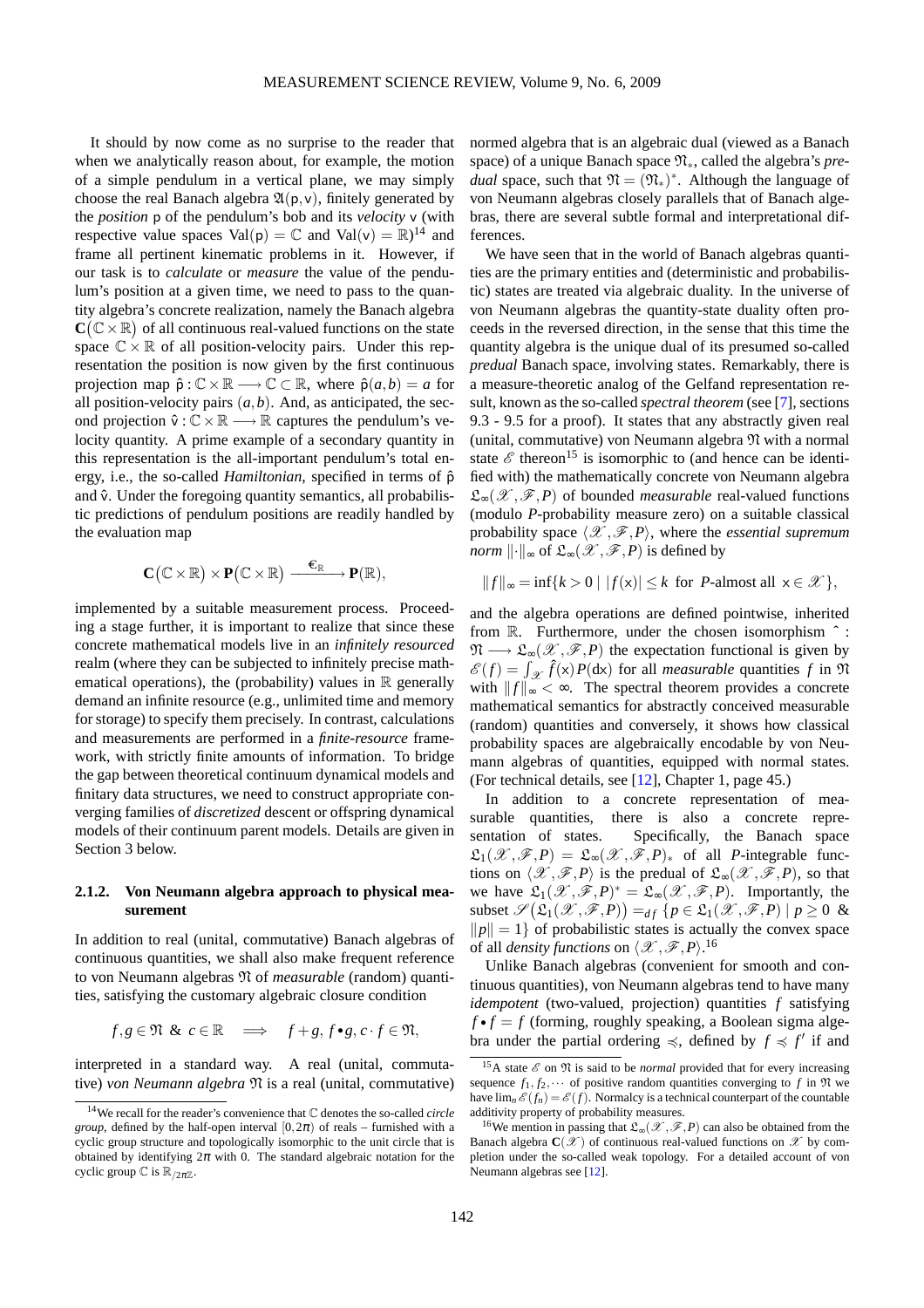only iff  $f \cdot f' = f$  for all quantities  $f$  and  $f'$ ), and are blessed with excellent convergence properties. For example, in the Banach algebra  $C([0,1])$  of continuous real-valued functions on the closed unit interval [0,1] there are only *two* continuous idempotent (projection) quantities, namely, the *constant* quantities  $k_0, k_1 : [0,1] \longrightarrow \mathbb{R}$ , defined by  $k_0(x) = 0$  and  $k_1(x) = 1$  for all x, respectively. In sharp contrast, the characteristic function  $1_B : \mathcal{X} \longrightarrow \mathbb{R}$  of each Borel measurable subset  $B \subseteq \mathcal{X}$  of any compact Hausdorff space  $\mathcal{X}$  is automatically an idempotent (two-valued) quantity in the von Neumann algebra  $\mathfrak{L}_{\infty}(\mathscr{X}, \mathscr{F}, P)$ , playing the role of events in the sense of Kolmogorov. In particular, the expected value  $P(\hat{f}^{-1}(B)) = \mathcal{E}_P(1_{\hat{f}^{-1}(B)})$  is the probability that the value of quantity *f* lies in the real Borel set *B*, when the system is in a state encoded by  $\mathscr{E}_P$ .<sup>[17](#page-9-0)</sup> Since the algebra  $\mathfrak{L}_{\infty}(\mathscr{X}, \mathscr{F}, P)$ contains only measurable functions, modulo probability measure *P* zero, it can be generated by the set of characteristic functions  $1_B$  of measurable subsets  $B \subseteq \mathcal{X}$ . (Any measurable quantity can be approximated arbitrarily well by a suitable linear combination of characteristic functions.)

It is time for an example. Along Newtonian lines, consider a quantity algebra for the kinematic behavior of a simple pendulum, swinging in a vertical plane. Earlier we mentioned that the correct quantity algebra for this target system is given by the Banach algebra  $C(C \times R)$  continuous real-valued functions of the form  $f: \mathbb{C} \times \mathbb{R} \longrightarrow \mathbb{R}$ . The operations are defined pointwise and the norm of a quantity is the supremum of its absolute values. The points of  $\mathbb{C} \times \mathbb{R}$  encode the pendulum's deterministic states (classically, in terms of its instantaneous *position* and *velocity* values), and each Borel probability measure *P* thereon specifies a probabilistic state  $\mathcal{E}_P$  in  $\mathscr{S}(\mathbf{C}(\mathbb{C}\times\mathbb{R}))$  via the expectation integral  $\mathscr{E}_P(f) = \int_{\mathbb{C}\times\mathbb{R}} f \, \mathrm{d}P$ for all quantities *f* .

In a von Neumann algebra setting the pendulum's algebra of measurable quantities is given by the concrete von Neumann algebra  $\mathfrak{L}_{\infty}(\mathbb{C} \times \mathbb{R}, \mathscr{F}, \Lambda)$  of bounded  $\Lambda$ -measurable real-valued functions on  $\mathbb{C} \times \mathbb{R}$ , where the relativizing default measure is the Lebesgue measure  $\Lambda$ . Here again, the operations are defined pointwise and the norm is the earlierintroduced essential supremum norm. The predual Banach space

$$
\mathfrak{L}_1(\mathscr{X},\mathscr{F},\Lambda)=\mathfrak{L}_\infty(\mathbb{C}\times\mathbb{R},\mathscr{F},\Lambda)_*
$$

of absolutely integrable functions contains all probability density functions on  $\mathbb{C} \times \mathbb{R}$ , comprising the convex subspace  $\mathscr{S}(\mathfrak{L}_1(\mathscr{X}, \mathscr{F}, \Lambda))$  of probabilistic states. Note that in this formalism the probabilistic states are conveniently encoded by probability density functions. And as above, the pendulum's position and velocity quantities are given by the measurable projections on the probability space  $\langle \mathbb{C} \times \mathbb{R}, \mathscr{F}, \Lambda \rangle$ .

Now we come to quantity algebras representing measuring instruments. Earlier we noted that in general it is not possible to obtain quantitative information about the target system's extant state without a physical interaction between the

system and a measuring instrument, chosen for the measurand. In attempts at modeling the measurand's measuring instrument we assume that in addition to several constituents (e.g., sensor, transducer, and processors), the instrument has a pointer (or some other display) module that moves during the measurement process along a calibrated scale in such a way that different pointer positions on the scale correspond to different measurement outcomes. More particularly, there are two principal ways of modeling a measuring instrument. The first of these treats the instrument as an ordinary natural system, so that its characterizing quantities can be measured by other measuring instruments. Second, in the context of measurement involving the instrument under consideration we use a representation that focuses primarily on the instrument's pointer module, display of measurement results, and a statistical treatment of measurement errors.

For most practical purposes, then, even though a measuring instrument  $M(f)$  (designed to measure quantity  $f$ ) comes with its own theoretical quantity algebra  $\mathfrak{A}_{\mathsf{M}(f)}$  that completely characterizes the instrument's physical structure and behavior (important in explaining how the instrument works), for the sake of simplified analysis of a given measurement process we shall assume that the instrument's *working* quantity algebra  $\mathfrak{A}(\mathcal{D}f)$  is specified more modestly by the measurand's *pointer* (output) quantity  $\mathcal{D}f$ , whose values (thanks to calibration) provide quantitative information about the objective values of measurand *f*. Abstractly, the instrument's pointer (e.g., a needle) can be thought of as a particle moving continuously in one dimension only (e.g., on a half circle) and its other degrees of freedom are simply ignored. This is a theoretical view of classical measuring instruments. However, due to the instrument's limited sensitivity, discrimination, accuracy, finitary resources, and external noise, the actual position information provided by the pointer quantity  $\widehat{f}$ about its measurand *f* is bound to be only partial and unreliable in general. Characteristically, normal measurement outcomes are small intervals containing the pointer quantity's values. For example, suppose the experimenter reads the dial (or digital display) of the measuring instrument  $M(f)$  and reports that the value of  $\Diamond f$  (in some given units) is 3.450. What this means is that the pointer quantity's actual value lies in the interval [3.4495,3.4505], providing only an *estimate* of the objective value of measurand  $f$ . In Section 3 we shall be discussing several related problems from the standpoint of *discretization* of quantities and their algebras.

Having introduced the quantity algebras for measuring instruments we will be using later on, we now briefly mention the formal description of their (deterministic and probabilistic) states. In the case of continuous quantities, we may set the model of the instrument's pointer module (for measurand *f*) to be the Banach algebra  $\mathbf{C}(\text{Val}(\mathcal{D}f))$  of (bounded) continuous real-valued functions on the value space Val $(\mathcal{D} f)$ , viewed as the pointer's underlying state space. In this way, we have access not only to the measurand's internal pointer quantity  $I_f$ : Val $(\bigcirc f) \longrightarrow \mathbb{R}$  (defined by the subspace inclusion  $I_f(x) = x$  for all x), but also to all continuous functions

<span id="page-9-0"></span><sup>&</sup>lt;sup>17</sup>As common in probability theory, here as well as in what follows, the expression 1*<sup>S</sup>* denotes the characteristic function (indicator) of the set *S*.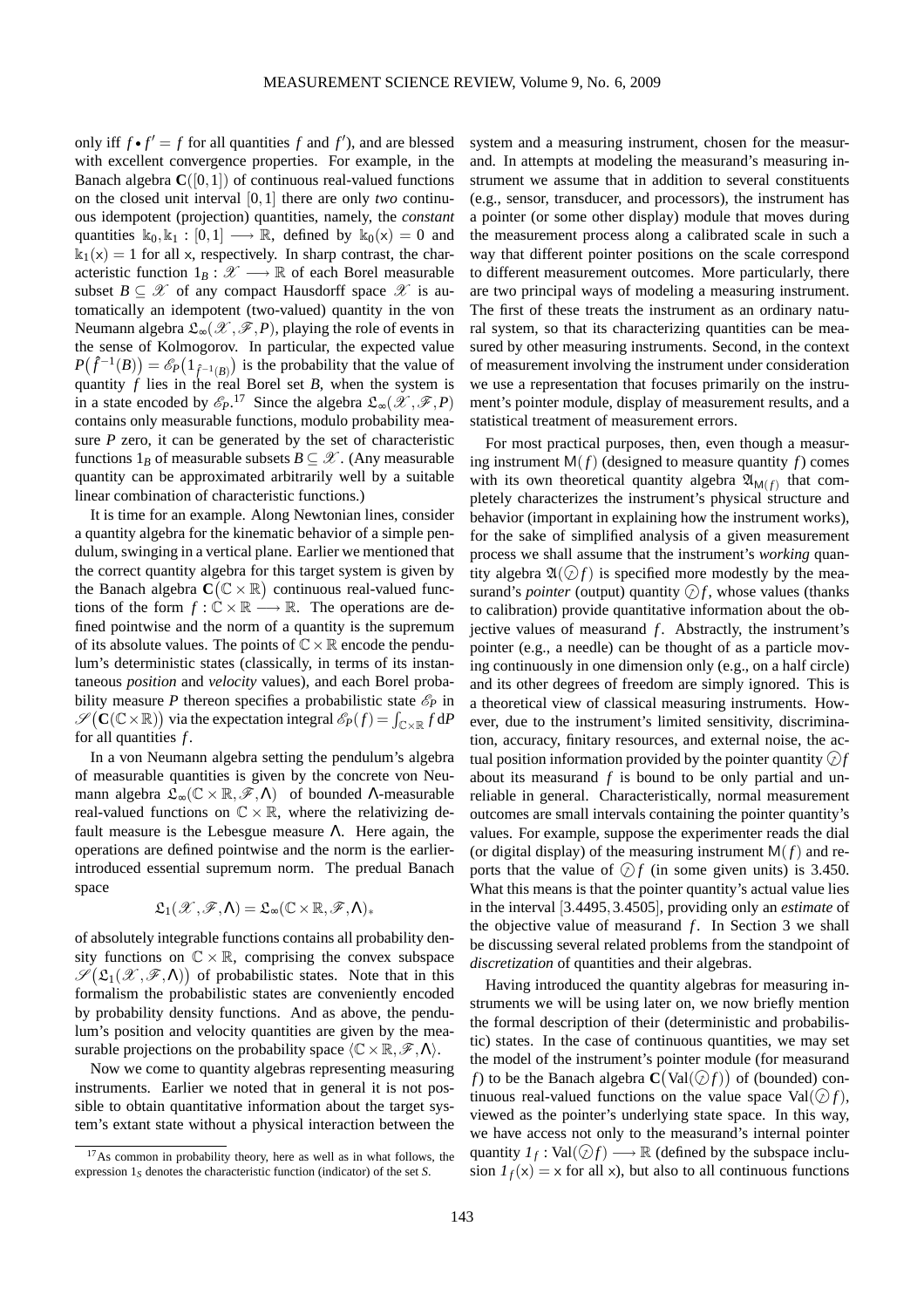defined on its set  $Val(\mathcal{D}f)$  of measurement outcomes. As anticipated, probabilistic states are encoded by expectation functionals in  $\mathscr{S}(\mathbf{C}(\text{Val}(\mathcal{Q}_f)))$ <sup>[18](#page-10-0)</sup>

In the ambience of measurable quantities, the instrument's pointer module for measurand *f* is conveniently modeled by the von Neumann algebra  $\mathfrak{L}_\infty \big( \mathrm{Val}(\mathcal{Q} f), \mathscr{F}, \Lambda \big)$  of all bounded measurable real-valued functions on the pointer quantity's value space Val $(\mathcal{D}f)$ , equipped with the Lebesgue measure. As we have already indicated, probabilistic states are usually encoded by density functions on  $Val(\widehat{f})f$ . We break off our discussion of quantity algebras and their states, since we have gone far enough to show how they work. We now turn to the discussion of (prediction and measurement) *data lattices* of quantities.

#### 2.2. Data lattices of quantity algebras

In this subsection we embark on a brief study of quantities in terms of their data lattices. Although this is not always made fully explicit in the literature on classical measurement theory, in parallel with the assignment of a minimal quantity algebra  $\mathfrak{A}_S$  to a target system S there is also an association of a *data lattice* – symbolized by  $\mathfrak{L}_S$ , intended for expressing various claims about quantities possessed by S in terms of their *values*[19](#page-10-1) and designed for reasoning about the target system's instantaneous continuous or measurable *features* and estimates thereof. Data lattices come in three basic flavors: (i) equational, (ii) comparative, and (iii) probabilistic.

In the simplest deterministic and most idealized situation, there is a consideration of an elementary *equational evaluation* mapping  $\cong : \mathfrak{A}_{S} \times \mathbb{R} \longrightarrow \mathfrak{L}_{S}$  that assigns to each quantitymagnitude pair (*f*,*c*) a unique *elementary* proposition (written in an infix form)  $f \approx c^{20}$  $f \approx c^{20}$  $f \approx c^{20}$  Its physical meaning under the classical *realist* interpretation is as follows: Quantity *f* has an objective value and that value is equal to *c* at a given instant of time.[21](#page-10-3) We mention in passing that reasoning about quan-

tities and their values in the data lattice  $\mathfrak{L}_S$  requires several logical and algebraic rules that – bearing in mind space limitations – we do not list. Although we shall continue to work in a Banach algebra framework, obviously, the assignment of data propositions to quantity algebras works equally well also in the context of von Neumann algebras.

At this point we are interested in knowing when is an elementary data proposition of the form  $f \approx c$  true? In classical measurement such data propositions (serving as units of predictive or measurement information) and their logical combinations describe certain instantaneous features of the target system that are either possessed or not possessed by the system, depending on *how the system is*, independently of any measurement or experimenter. In this way, the system's (deterministic) state becomes essential in specifying whether or not the foregoing data proposition is true. Explicitly, the state space  $\mathscr{X}_S$  of the quantity algebra  $\mathfrak{A}_S$  (determined uniquely by the Gelfand representation to within a homeomorphism) provides an effective *realist semantics* for all propositions about quantities in the associated data lattice  $\mathfrak{L}_S$ . It is easily established that each deterministic state  $x \in \mathcal{X}_S$  assigns to proposition ' $f \approx c$ ' a unique truth value. Concretely, proposition  $f \text{ }\hat{f} = c'$  is said to be *true* about quantity *f* (and the content of what it signifies is actualized by the target system) in state x exactly when  $\hat{f}(x) = c$ , where  $\hat{f}: \mathcal{X} \longrightarrow \mathbb{R}$  is the Gelfand 'observable' representing  $f$ . Evidently, the truth value of a complex data proposition is a logical combination of truth values of its simple constituents. Formally, the topological statespace semantics of proposition  $f \approx c$  is given by the (closed or measurable) subset

$$
[\![f \hat{=} c]\!] =_{df} \{ \mathbf{x} \in \mathcal{X} \mid \hat{f}(\mathbf{x}) = c \}
$$

of those states in which the representing 'observable' of quantity  $f$  takes the value  $c$ . Thus, we have specified a semantic valuation map

$$
[\![\cdot]\!]:\mathfrak{L}_\mathsf{S}\longrightarrow\mathbf{Sub}\,\mathscr{X}_\mathsf{S}
$$

from the target system's data lattice to the concrete lattice of subsets of  $\mathscr{X}_s$ . Here the technical details depend on whether  $\hat{f}$  is assumed to be continuous or measurable. For example, in the von Neumann algebra framework of measurable quantities, the logic of  $\mathfrak{L}_S$  is Boolean. However, since in the case of continuous quantities the set  $[f \simeq c] = \{x \in \mathcal{X} \mid \hat{f}(x) = c\}$ is a *closed* subset of the compact Hausdorff topological space  $\mathscr{X}_\mathsf{S}$ , the resulting lattice is Brouwerian. In general, data lattices mirror the underlying geometric structure of their state spaces. Because in a von Neumann algebra setting the characteristic function  $1_{\llbracket f = c \rrbracket}$  is automatically a two-valued (idempotent) measurable quantity (with  $1_{\llbracket f \simeq c \rrbracket}(x) = 1$  if  $\hat{f}(x) = c$ , and 0 otherwise), the expectation  $\mathscr{E}(1_{\llbracket f \rvert \leq c \llbracket f \rrbracket})$  gives the proba-

<span id="page-10-0"></span><sup>&</sup>lt;sup>18</sup>Here we would like to emphasize again that in general these so-called *theoretical* models of quantities and states assume that the underlying domains are continua (i.e., they are locally homeomorphic to the real line). Yet all measurement outcomes are known to be relatively small discrete rational numbers or histograms constructed from simple relative frequencies. The recurring point is that for reasons of effective mathematical tractability, theoretical models are bound to be far more idealized than warranted by the actual resource-sensitive physical situation they purport to represent.

<span id="page-10-1"></span><sup>&</sup>lt;sup>19</sup>Remember that quantities are assumed to be instantiated by the target system in distinguishable degrees or amounts, expressible by numbers in some units, comprising their value space.

<span id="page-10-2"></span><sup>&</sup>lt;sup>20</sup>Since proposition *f*  $\approx$  *c* is logically equivalent to *f* − *c* · *1*  $\approx$  0, formally it is sufficient to consider only equational propositions of the form  $f \approx 0$ , satisfying the equivalence  $(f \approx 0 \vee g \approx 0) \iff f \bullet g \approx 0$  for all quantities *f* and *g*.

<span id="page-10-3"></span> $2<sup>21</sup>$  Here we wish to emphasize that in classical physics the realist position is that quantities possess their *values* independently of whether or not they are measured. Furthermore, quantities possess their empirical *meaning* independently of the measurement methods which may be available for them. In contrast, some *empiricists* interpret propositions of the form  $f \approx c$  in a considerably weaker counterfactual manner thusly: If quantity *f* were measured by a designated measuring instrument  $M(f)$ , then the measurement result would be *c*. For us, if *f* were measured by a designated instrument, then in general the measurement result provided by the pointer quantity  $\mathcal{D}f$  of  $f$  would only

be an *estimate* or an *approximation* of *c*. These two diametrically opposing interpretations are particularly significant in the theory of quantum measurement. In general, the actual value of a quantity at a given time – assumed to exist from the perspective of  $\mathfrak{A}_S$  – cannot be known exactly. Quantum effects may even prevent the existence of such a value. However, various *approximations* of this idealized value are presumed to be known or knowable.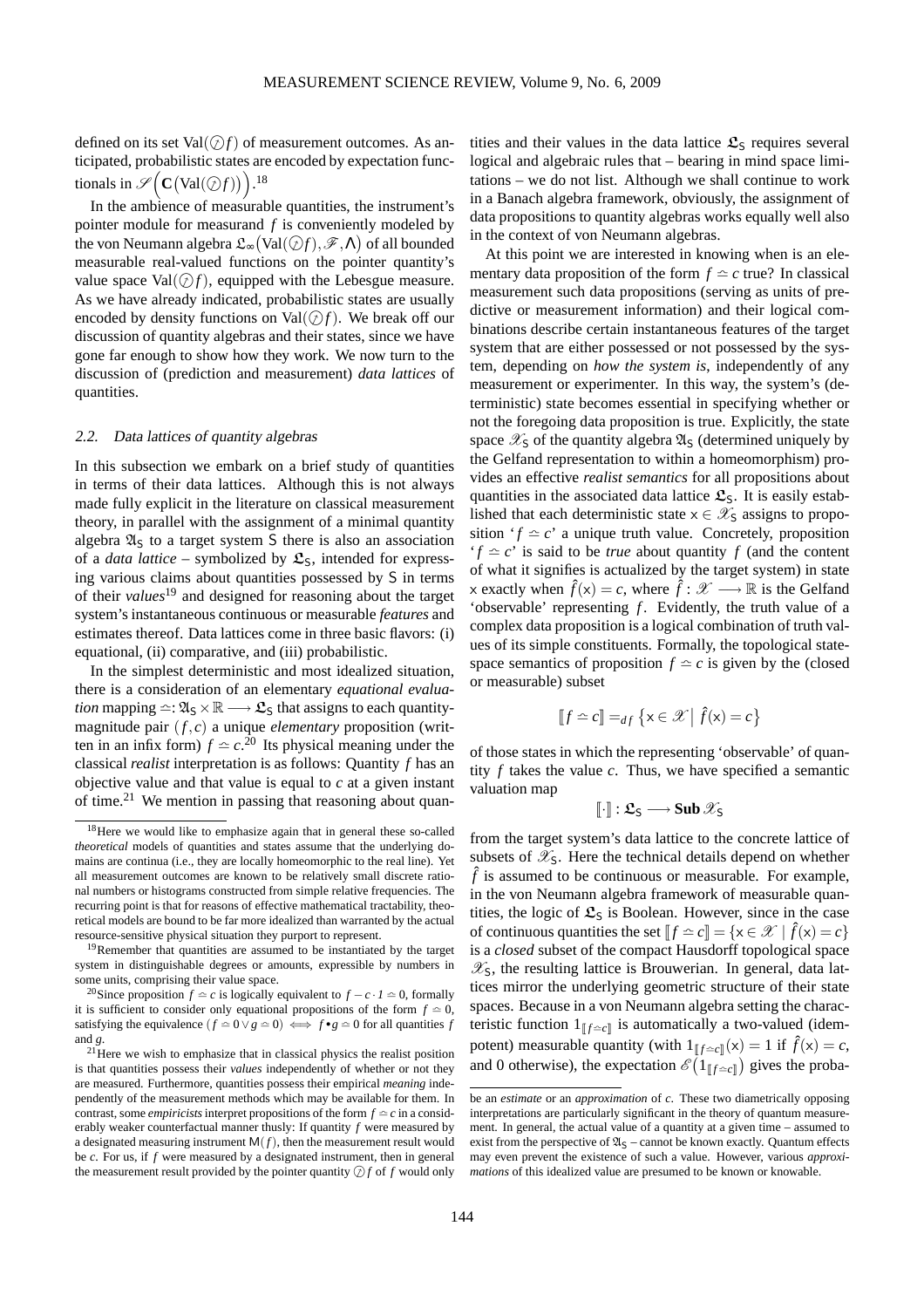bility  $P_{\mathscr{E}}(f \simeq c)$  that quantity *f* has the value *c*, given that the system is in a state encoded by  $\mathcal{E}^{22}$  $\mathcal{E}^{22}$  $\mathcal{E}^{22}$ 

One major disadvantage of equational data propositions is that in view of various resource limitations, in general experimenters cannot know the exact values of quantities. However, in the case of *comparative* propositions of the form  $f \ll c$ expressing the fact that quantity  $f \in \mathfrak{A}_S$  has a value and that value is strictly smaller than *c* – things are rather better. In particular, compound data propositions of the form  $a \le f \le b$  lead to an important interval calculus for the treatment of quantity values. Since the state-space semantics proceeds on the same line of reasoning as in the case of equational propositions, it seems unnecessary to go through the details. Measurement outcomes encoded by data propositions of the form  $\textcircled{f} \cong c$ provide complete information about the value of measurand *f* at a given time. However, most measurements extract only partial information about the measurand, discussed below.

A considerably more general and less idealized class of propositions is based on a *membership* mapping  $\in \mathfrak{A}_{S} \times$  $\mathscr{B}_{\mathbb{R}} \longrightarrow \mathfrak{L}'_{\mathsf{S}}$  that assigns to each quantity *f* and a Borel measurable subset *B* of the real line  $\mathbb R$  the proposition  $f \in B$ , written once again in an infix form. Its intended physical meaning under the realist interpretation is the following: Quantity *f* has an objective value and that value lies in the real Borel subset  $B<sup>23</sup>$  $B<sup>23</sup>$  $B<sup>23</sup>$  Reasoning about quantities and their values in the extended *Borel* data lattice  $\mathcal{L}'_S$  requires additional logical and algebraic rules we do not list. Regarding semantics, a proposition ' $f \in B$ ' is said to be *true* about quantity f (and its corresponding state of affairs is realized in the target system) in state  $x \in \mathcal{X}$  provided that  $\hat{f}(x) \in B$ . In general, the state-space semantics of a data proposition  $f \in B$  is given by the subset

$$
[\![f\in B]\!] =_{df} \left\{ \mathbf{x} \in \mathcal{X} \, \middle| \, \hat{f}(\mathbf{x}) \in B \right\} = \hat{f}^{-1}(B)
$$

of those states in which the associated observable of quantity *f* takes values belonging to *B*. Thus, we have now specified a new semantical valuation map  $[\![\cdot]\!] : \mathfrak{L}'_S \longrightarrow \textbf{Sub } \mathscr{X}_S$  from the target system's extended data lattice to the concrete Borel or Brouwer algebra of subsets of  $\mathscr{X}_S$ .

Since physical measurements are regularly subjected to uncertainties and randomness, results of measurement are frequently represented in terms of *probabilistic* propositions of the form  $\mathscr{E}(1_{\llbracket f \in B \rrbracket}) = p$  or  $P_{\mathscr{E}}(f \in B) = p$ , stating that the value of quantity  $f$  lies in the real Borel subset  $B$  with probability *p*, given that the system is in state  $\mathcal{E}$ . As we have seen, the probability measure  $P_{\mathscr{E}}$  on  $\mathscr{X}$  is obtained by a concrete representation of the expectation functional  $\mathscr{E}$  in  $\mathscr{S}(\mathfrak{A}_{\mathsf{S}})$ , using Riesz representation result.

We now know that each quantity algebra  $\mathfrak A$  comes with its associated (equational or Borel) data lattice  $\mathfrak{L}_{\mathfrak{A}}$ , endowed with a convenient logic to reason about quantity values.<sup>[24](#page-11-2)</sup> An equational data lattice of propositions represents the target system's actual or potential instantaneous measurable features. The association of equational propositions with quantities is illustrated in Figure 1 below:



Fig. 1 Data lattice of quantity algebras

Before leaving this subsection, we make a quick remark about the relevance of data lattices in von Neumann algebra settings. Because each proposition of the form  $a \leq f \leq b$ (and its Borel subset generalizations involving a measurable quantity *f*) canonically transforms into a two-valued quantity  $1_{\llbracket a \ll f \ll b \rrbracket}$  that receives value 1 just in case the value of *f* lies strictly between the reals  $a < b$ , and 0 otherwise, we can also think of the indicator  $1: \mathfrak{L}'_S \longrightarrow \mathfrak{N}_S$  as an embedding function that maps data propositions to two-valued (idempotent, projection) quantities of the von Neumann algebra  $\mathfrak{N}_S$ . In particular,  $\mathscr{E}(1_{\llbracket a < f < b \rrbracket})$  is equal to the probability that the objective value of quantity  $f$  lies in the open interval  $(a,b)$ , given that the system is in state  $\mathscr E$ . Seen in this light, the intimate relationship between quantity algebras and data lattices goes even deeper. By analogy with channels and cochannels between von Neumann (Banach) algebras, there are Boolean (Brouwer) channels between data lattices, traceable to the two-valued evaluation map  $\epsilon : \mathfrak{L}_S \times \mathfrak{X}_S \longrightarrow \{0,1\}$ , defined by  $\mathbf{E}(f \approx c, x) = 1$  if  $\hat{f}(x) = c$  and 0 otherwise.

#### 2.3. An example of <sup>a</sup> static length measurement with error

We now have at our disposal several concepts and methods of characterizing simple measurement processes and their outcomes in algebraic settings. In this subsection we present an elementary example of a classical, comparison-based, *static* measurement of length, involving deterministic (systematic) and probabilistic (random) measurement error.

Suppose we want to measure the length of a flagpole (or that of a medium-size straight rod, and so forth), using a yardstick or a tape measure, marked with carefully calibrated uniform subdivisions in inches, centimeters, or in some other

<span id="page-11-0"></span><sup>22</sup>We mention in passing that we also have the *algebraic semantics* of propositions, given by the subset  $[f \simeq c]_{alg} =_{df} {\{\mathscr{E} \in \mathscr{S}_{ex}(\mathfrak{A}) | \mathscr{E}(f) = c\}}$  of extremal functionals. However, in view of Gelfand representation, the difference between the algebraic and topological semantics is largely conceptual.

<span id="page-11-1"></span><sup>&</sup>lt;sup>23</sup>In applications, instead of using arbitrary Borel subsets, it is sufficient to use only open (or closed) intervals with rational end-points.

<span id="page-11-2"></span><sup>24</sup>As usual in logic, the *meet* operation in the data lattice corresponds to conjunction and the *join* operation refers to disjunction of propositions. It is not difficult to see that the false sentence  $I \approx 0$  specifies the bottom element ⊥ and the true sentence *1* ≏ 1 determines the top element ⊤ of the equational data lattice. It is well known that in classical physics data lattices carry the structure of a Boolean algebra or that of a Brouwer algebra, whereas in quantum physics the lattice structure is only weakly modular, orthocomplemented, and decisively nondistributive.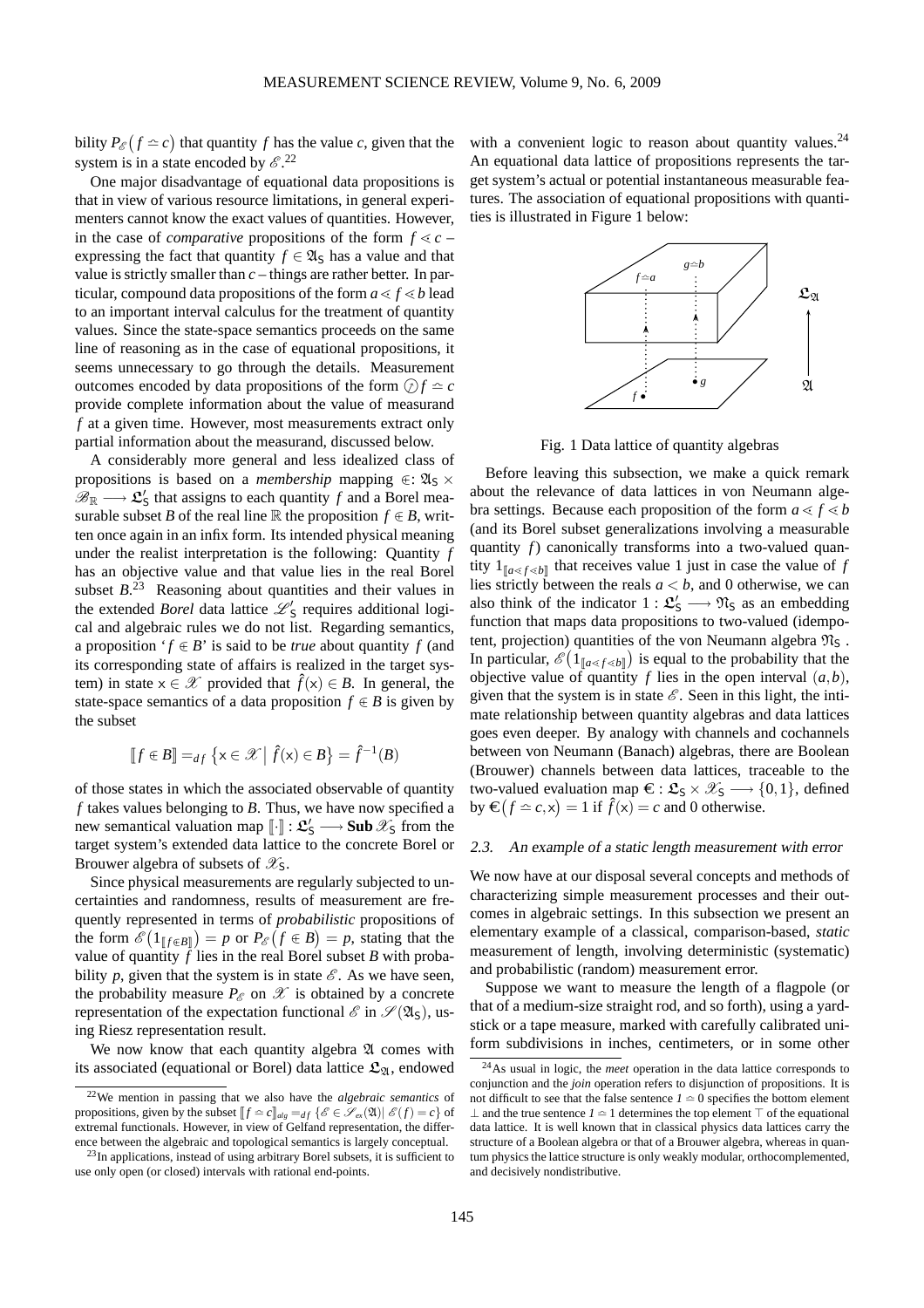units of the length dimension. Obviously, the target natural system instantiates several geometric, thermodynamical and other quantities, including length, diameter, temperature, and so on, but we shall focus only on the flagpole's length quantity  $\ell$  with its value space defined (for concreteness) by  $Val(\ell) = [0, L]$ <sup>[25](#page-12-0)</sup> Continuing in the spirit of the previous subsections, it may be natural to assume that in view of continuity being an important regulative principle for reasoning about length, flagpole length measurements should be modeled by the Banach algebra  $\mathfrak{A}(\ell) \cong \mathbf{C}(\text{Val}(\ell))$  generated by  $\ell$ , and we may want to proceed similarly in modeling the yardstick. This approach is adequate in the context of *static deterministic* measurement. However, since any mathematical model of length measurement with random error and uncertainty in the measurement outcomes will have to account for the inherent element of *randomness* in order to be adequate, we find it more appropriate to represent the target system by the von Neumann algebra  $\mathfrak{N}(\ell)$ , generated by quantity  $\ell$  and Rieszisomorphic to a concrete algebra  $\mathfrak{L}_{\infty}([0,L], \mathscr{F}, P)$ , where  $\ell$  is now regarded as a real-valued random variable with a probability distribution *P*. [26](#page-12-1) It should be noted that in measuring length  $\ell$ , the quantity algebra  $\mathfrak{N}(\ell)$  automatically extends its measurement results also to squares  $\ell \cdot \ell$  (built from flagpoles), cubes  $\ell \cdot \ell \cdot \ell$ , and a host of other systems that instantiate quantities definable in terms of  $\ell$ . In a deterministic situation it is standard to assume that the flagpole has a definite (albeit unknown) length, say  $\ell \approx \lambda$ , and therefore its state (relative to the representing algebra  $\mathfrak{N}(\ell) \cong \mathfrak{L}_{\infty}([0,L], \mathscr{F}, P)$ ) is captured by the maximally informative Dirac probability measure  $D_{\lambda}$  on [0,*L*], giving  $D_{\lambda}([\ell \simeq c]]) = 1$ , if  $c = \lambda$ , and 0 otherwise. However, in view of our interest in measurement error, we wish to consider epistemically less idealized situations in which the flagpole's actual length is described nondeterministically by a probabilistic state that is different from Dirac probability distributions.

In measuring the flagpole's length using a yardstick, generally it is impossible to determine the exact length value for at least two simple reasons: (i) the scale of the yardstick is known to have a limited resolution and accuracy, specified by finitely spaced marks and less-than superbly calibrated subdivision, and (ii) stepping off the yardstick against the flagpole usually involves small length disparities in its imperfect placements alongside the flagpole, misjudgments of tiny fractions of length on the scale, and parallax errors in outcome reading. We cast all this in the framework of an associated random *pointer* quantity  $\ell_{\varepsilon}$  with its finite value space defined (for example) by  $Val(\ell_{\varepsilon}) = \varepsilon N \cap [0, L]$ , where the set  $\mathcal{E}N = \{0, \varepsilon, 2\varepsilon, \dots\}$  is comprised of integer multiples of a fixed unit length  $\varepsilon$ , say, one inch, chosen by the measurer. Intuitively, the yardstick-based measurement process will round off the flagpole's actual length to that integer multiple of the chosen unit which is *closest* to it. Naturally, yardsticks marked off in smaller length units  $\varepsilon$  will provide appropriately more accurate measurement results, but of course they will not be brought into a one-to-one correspondence with the possible lengths in [0,*L*].

For future technical needs, let  $\lceil \lambda \rceil$  be the *integer part* of real number  $\lambda$ , so that we have  $\lambda - 1 < \lceil \lambda \rceil \leq \lambda$  and  $\lambda - \lceil \lambda \rceil$  is the fractional part of  $\lambda$ . We now have at our disposal a natural (generally nonlinear) projective *round-off* map  $\mathfrak{R}_{\varepsilon} : [0, L] \longrightarrow [0, L]_{\varepsilon}$ , defined by  $\mathfrak{R}_{\varepsilon}(\lambda) =_{df} \left[ \frac{\lambda}{\varepsilon} + \frac{1}{2} \right]$  $\left[\cdot \right]$   $\cdot \epsilon$ , that will play a crucial role in our study of discretization in Section 3. The term is aptly chosen, since  $\Re$ <sub>*ε*</sub> literally rounds off a given length (specified by a real number) to the integer multiple of  $\varepsilon$  that is numerically closest to it. We also have an accompanying *embedding* map  $\mathcal{F}_{\varepsilon}$  :  $[0,L]_{\varepsilon} \longrightarrow [0,L]$  such that  $[\mathfrak{R}_{\varepsilon} \circ \mathfrak{S}_{\varepsilon}](k \cdot \varepsilon) = \mathfrak{R}_{\varepsilon}(k \cdot \varepsilon) = k \cdot \varepsilon$  and  $[\mathfrak{S}_{\varepsilon} \circ \mathfrak{R}_{\varepsilon}](\lambda) \leq \lambda + \frac{1}{2}$ for all  $\lambda$ . Finally, note that  $\Re_{\varepsilon}(2k \cdot \varepsilon + \frac{1}{2}) = (k+1) \cdot \varepsilon$ .

Just as in the case of the flagpole's length quantity, so too it is appropriate to model the measuring instrument and associated comparison-based measurement process by the von Neumann algebra  $\mathfrak{N}(\ell_{\varepsilon})$ , generated by  $\ell_{\varepsilon}$  and Riesz-isomorphic to  $\mathfrak{L}_{\infty}([0,L]_{\varepsilon}), \mathscr{F}_{\varepsilon}, P_{\varepsilon}$ , where  $P_{\varepsilon}$  is reserved for a probability distribution of error-laden measurement outcomes that is estimated from a sequence of independently repeated measurements.

From our brief remarks above it follows that in the most common deterministic case, length measurement with a yardstick will display the round-off value (i.e., the nearest integer multiple of the chosen measurement unit  $\varepsilon > 0$ )  $\Re_{\varepsilon}(\lambda)$ , given that the flagpole's actual length is  $\lambda$ . In the language of data propositions this can be summarized by the conditional

$$
\ell \simeq \lambda \quad \Longrightarrow \quad \ell_{\varepsilon} \simeq \Re_{\varepsilon}(\lambda).
$$

We have already emphasized that states (encoded by expectation functionals) are essential in determining the values of quantities. Accordingly, a *deterministic measurement* of the flagpole's length quantity  $\ell$  with the vardstick's pointer quantity  $\ell_{\varepsilon}$  is specified by a projective deterministic state channel

$$
\mathscr{S}\big(\mathfrak{L}_{\infty}\big([0,L], \mathscr{F}, P\big)\big) \xrightarrow{\quad \mathbf{M}^* \quad \longrightarrow \quad} \mathscr{S}\big(\mathfrak{L}_{\infty}\big([0,L]_{\epsilon}, \mathscr{F}_{\epsilon}, P_{\epsilon}\big)\big),
$$

satisfying  $\mathsf{M}^*(\mathscr{E}_{D_\lambda}) = \mathscr{E}_{D_{\Re(\lambda)}}$  for all  $\lambda$  in [0,*L*], where (following Riesz representation)  $\mathsf{M}^{*}(\mathscr{E}_{D_{\lambda}})$  is the extremal linear functional specified by the Dirac probability measure  $D_{\lambda}$ . For all practical purposes the foregoing state channel abstractly captures a trivial fact, namely, that in measuring the length of a flagpole using a yardstick, we shall generally obtain an outcome that is only *approximately* equal to the flagpole's actual length, with an error less than  $\varepsilon$  units. This implies, again

<span id="page-12-0"></span><sup>&</sup>lt;sup>25</sup>The upper bound *L* of the closed real interval  $[0, L]$  of possible length values can be set to exceed the lengths of all possible real-world flagpoles or it can simply be the Hubble length, specified by the size of the observable universe.

<span id="page-12-1"></span><sup>&</sup>lt;sup>26</sup>This algebraic model seems reasonable, since at any given time the flagpole's actual length is subtly determined also by fluctuating temperature, pressure and other changes in the flagpole's material composition and its environment – not to mention randomness stemming from the measurement procedure itself. We mention in passing that our treatment of length measurement carries over, with only notational changes, also to mass measurement on a chemical balance with a calibrated pointer system, volume measurement of liquids using a graduated measuring cup, and so forth. And of course, the measurement model is meant to apply to any and therefore all flagpoles or rods.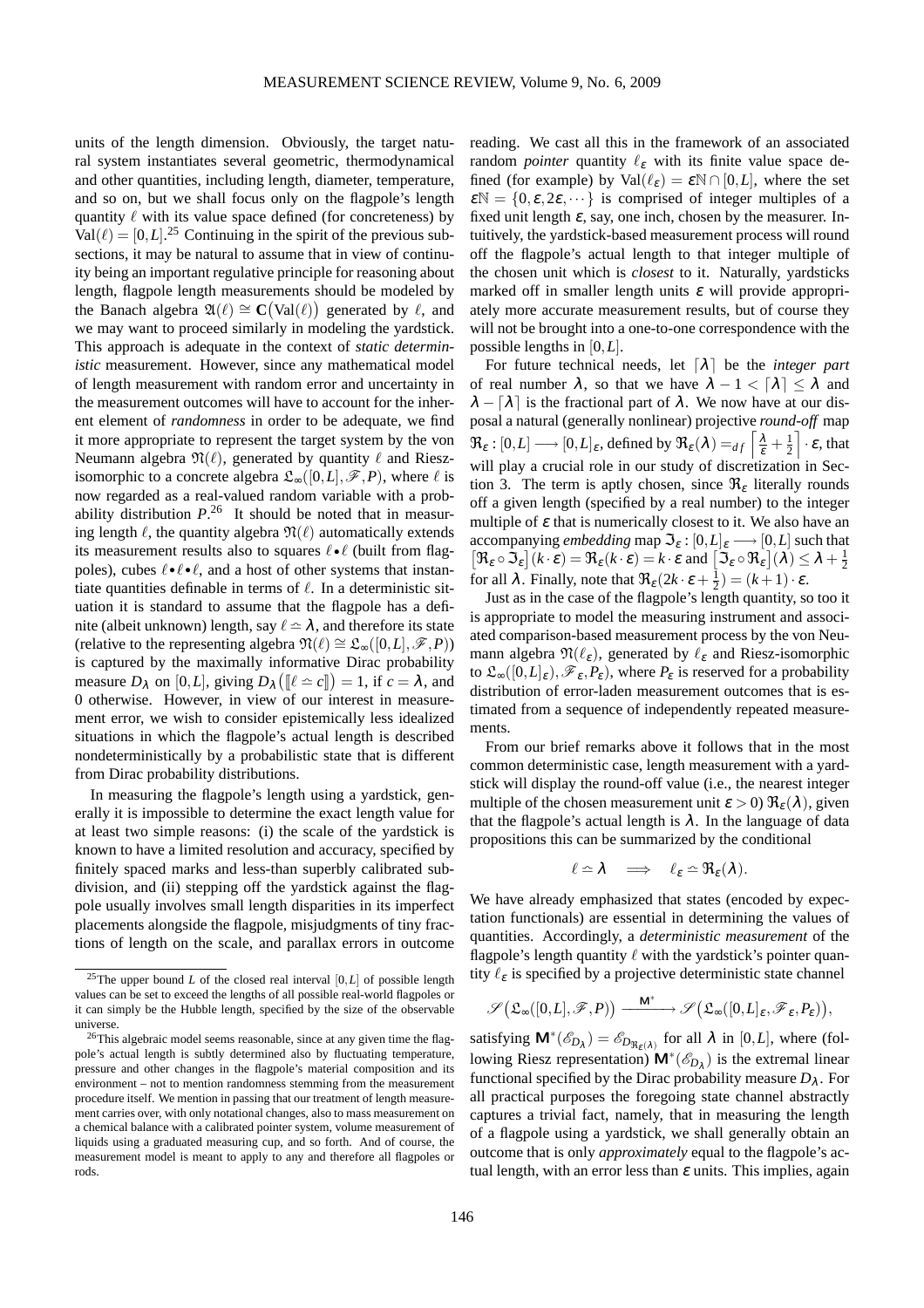trivially, that in view of the yardstick's limited accuracy, static deterministic measurement will classify different flagpoles as equally long and hence *epistemically equivalent*, given that their round-off values are detected as equal. This *underdetermination* of the flagpole's real length is encoded by the state channel's projective (onto) property.

Now, if we change our point of view somewhat and switch to the dual quantity channel (cochannel) representation, specified by the deterministic measurement model

$$
\mathfrak{L}_\infty([0,L]_\epsilon, \mathscr{F}_\epsilon, P_\epsilon) \xrightarrow{\quad \mathsf{M} \quad} \mathfrak{L}_\infty([0,L], \mathscr{F}, P),
$$

where M is now a von Neumann algebra embedding, obtained from  $\Re_{\varepsilon}$  and specified by the step function  $\mathsf{M}(\ell_{\varepsilon}) = \ell$  with  $\ell(\lambda) = k \cdot \varepsilon$ , if  $\frac{\varepsilon}{2} \cdot (2k-1) \leq \lambda < \frac{\varepsilon}{2} \cdot (2k+1)$  for all  $k \geq 1$ , and  $\widehat{\ell}(\lambda) = 0$  for  $\lambda < \frac{1}{2}$ , we obtain a recipe for the *reconstruction* of  $\ell$  in terms of  $\ell$  from measurement data. The graphs of  $\ell$  and  $\ell$  are given in Figure 2 below.



Fig. 2 Step function approximation of the actual length quantity

We see that  $\hat{\ell}$  is the best *estimator* for the flagpole's length quantity  $\ell$ , based on the measuring instrument's pointer quantity  $\ell_{\varepsilon}$ . In addition, note that  $\ell$  is discontinuous at points with maximal error. However, in view of the measurement error (maximal bias) specified by  $\|\mathbf{M}(\ell_{\varepsilon}) - \ell\| = \frac{1}{2}\varepsilon$ , the measurement model under consideration is not able to reconstruct  $\ell$ from its pointer quantity  $\ell_{\epsilon}$  with perfect accuracy. Referring again to Figure 2, what this means is that the pointer quantity  $\ell_{\varepsilon}$  by itself provides only an inexact knowledge of the flagpole's actual length. And this brings up another point. Even though the cochannel M does not specify an unbiased measurement model of  $\ell$ , in view of  $\mathbf{M}(\ell_{\varepsilon}) = \ell \pm \varepsilon'$  with  $0 \le \varepsilon' \le \frac{1}{2}$ , it is close enough to being unbiased, so that  $\widehat{\ell}$ can still be used as a reliable *reconstruction* of measurand ℓ. In this way the cochannel  $M - in$  its role of a measurement model – offers an optimal reconstruction of the measurand, relative to the chosen pointer quantity.

At this stage the reader may feel that our treatment of length measurement has tended to be simple and its technical part ended up being somewhat of an algebraic overkill. It should be aparent by now that the example we discussed above was meant to illustrate static measurement of a deterministic variety that we believe helps the reader to become aware of a large variety of modeling options. There is a general scheme for length measurement that includes the measurement model we have chosen above. We will pause only to present a variant of such a scheme and will not explore the details further, since they properly belong to Section 4. First, heuristically speaking, Dirac probability measures can alternatively be viewed from the perspective of a measurable mapping of the form  $D : [0, L] \longrightarrow \mathbf{P}_{ex}([0, L]_{\varepsilon}) \subset \mathbf{P}([0, L]_{\varepsilon})$ that assigns to each length value  $\lambda$  a unique Dirac probability measure  $D_{\lambda}$  on  $[0, L]_{\varepsilon}$ . Secondly, it is then natural to consider more general measurable mappings of the form *T* :  $[0,L] \longrightarrow \mathbf{P}([0,L]_{\varepsilon})$ , called *transition probabilities* or *Markov kernels*, that map each length value  $\lambda$  to a unique probability measure  $T_{\lambda}$  on  $[0, L]_{\varepsilon}$ . For example, we may specify  $T_{\lambda}$ by stipulating that  $T_{\lambda}$  ( $\ell_{\varepsilon} \simeq \Re_{\varepsilon}(\lambda)$ ) = *p* with  $1 > p > 0.75$ ,  $T_{\lambda} (\ell_{\varepsilon} \simeq \Re_{\varepsilon} (\lambda) - \varepsilon) = T_{\lambda} (\ell_{\varepsilon} \simeq \Re_{\varepsilon} (\lambda) + \varepsilon) = \frac{1-p}{2}$ , and zero otherwise. The basic idea behind the transition probability  $T_{\lambda}$  is that, intuitively speaking, the probability of getting the measurement outcome  $\Re_{\epsilon}(\lambda)$  is quite high (above 75%) but not certain, since the result could be different from  $\Re_{\epsilon}(\lambda)$  on both sides in the amount of  $\pm \varepsilon$  with the remaining probabilities  $\frac{1-p}{2}$  and  $\frac{1-p}{2}$ , respectively, and zero otherwise. Last but not least, in modeling length measurement with error we assume that the target system is in an unknown state encoded by a probability measure  $P \in \mathbf{P}([0,L])$  that is mapped to the probabilistic state  $\mathbf{M}^*(P) \in \mathbf{P}([0,L]_\varepsilon)$ , defined by

$$
[\mathbf{M}^*(P)](E) = \int_{[0,L]} T_{\lambda}(E) P(\mathrm{d}\lambda)
$$

for all events *E* in  $\mathcal{F}_{\varepsilon}$ , where  $T_{\lambda}$  denotes the discrete probability distribution on possible measurement outcomes, given that the flagpole's actual length is  $\lambda$ . In general, the transition probability  $T_{\lambda}$  models the 'noise' or uncertainty in the readings of measurement. In the dual algebraic setting, the cochannel counterpart

$$
\mathsf{M}: \mathfrak{L}_{\infty}([0,L]_{\varepsilon}, \mathscr{F}_{\varepsilon}, P_{\varepsilon}) \longrightarrow \mathfrak{L}_{\infty}([0,L], \mathscr{F}, P),
$$

defined by  $\mathbf{M}(\ell_{\varepsilon}) = \hat{\ell}$  with  $\hat{\ell}(\lambda) = \sum_{l \in [0,L]_{\varepsilon}} \ell_{\varepsilon}(l) \cdot T_{\lambda}(\lbrace l \rbrace)$  for all  $\lambda$ , models the measurand's reconstruction with a statistical error, using the pointer quantity  $\ell_{\varepsilon}$ . Since  $T_{\lambda}(\{l\})$  denotes the probability that the flagpole's objective length  $\lambda$  is measured by the yardstick in  $\varepsilon$  units  $as$  length  $l$ , in general the measurement error (bias) can be arbitrarily large. However, if the transition probability *T* is such that  $T_{\lambda}(\lbrace l \rbrace) = 1$  for  $\Re_{\varepsilon}(\lambda) = l$  and 0 otherwise, then we obtain the earlier discussed deterministic case.

Another concept that plays an important role in our study of length measurement is that of a *comparison of measurement methods*. Suppose we have two yardsticks or more generally two different ways of measuring the flagpole's length. The first of these is *coarser*, using a measurement unit  $\varepsilon$  in, say, centimeters, and the second method is *finer*, with a measurement unit  $\varepsilon'$  in millimeters, so that we have  $\varepsilon' < \varepsilon$ . The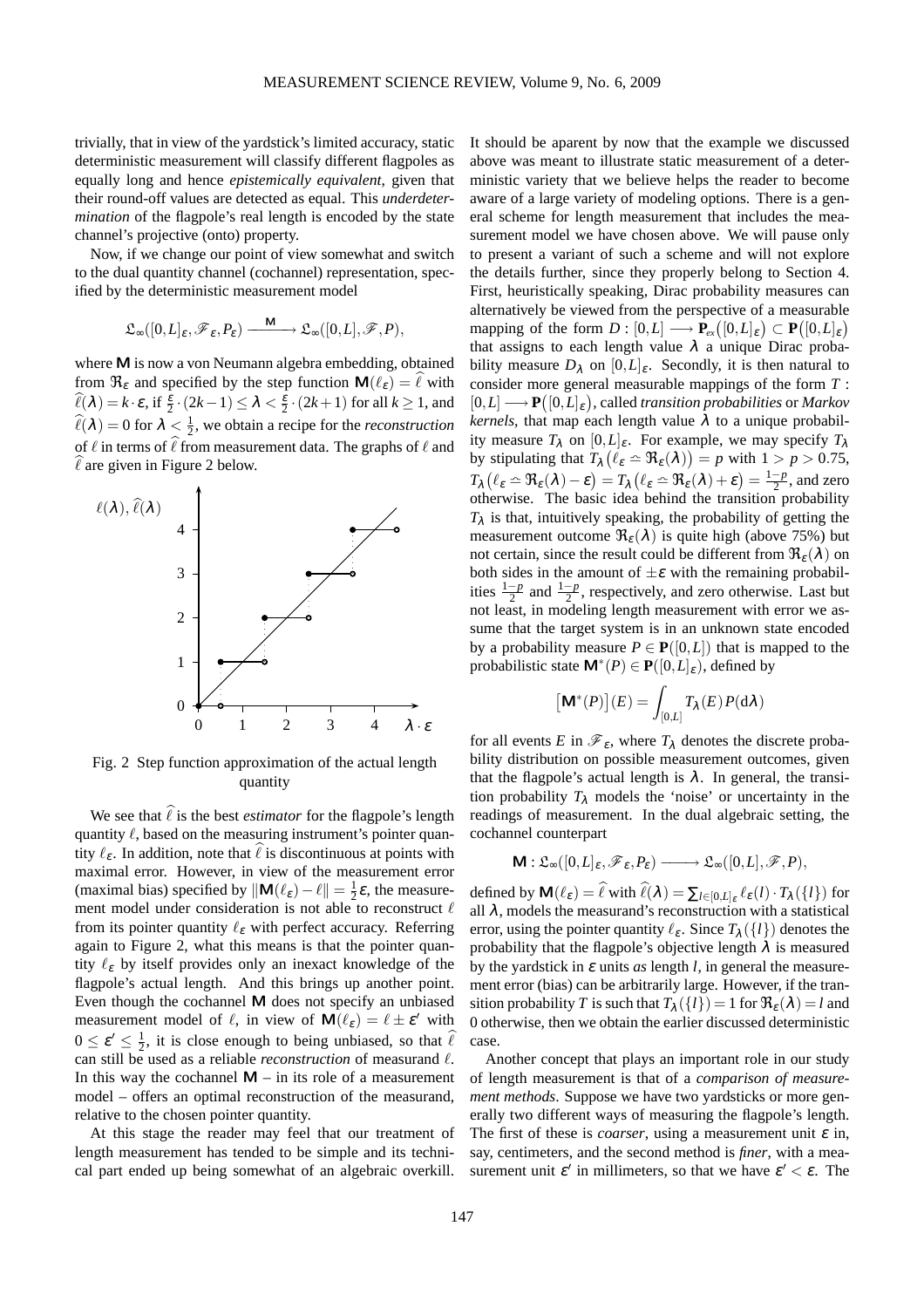commutative diagram below shows the projective (onto) relationships between the *parent* value space [0,*L*] and its two *descent* discretized value spaces.



We can readily see that  $\Re_{\varepsilon',\varepsilon}(\Re_{\varepsilon'}(\lambda)) = \Re_{\varepsilon}(\lambda)$  holds for all <sup>λ</sup>. It is of interest to consider the cochannel representations M and  $\mathsf{M}'$  of measurements of measurand  $\ell$  with the respective pointer quantities  $\ell_{\varepsilon}$  and  $\ell'_{\varepsilon}$  of unequal accuracy, shown in the commutative diagram below:



In the diagram above, the connecting map R handles the refinement relationship between two different methods of measurement. Obviously, the discrete steps of the estimator  $\ell'$ , specified by measurement  $\mathsf{M}'$ , are smaller and therefore closer to  $\ell$ , than those of  $\ell$ , determined by the cochannel M.

Having developed a general algebraic approach to static length measurement, we can now ask: What happens to length measurement in the limit, when increasingly more refined yardsticks are used with smaller and smaller measurement units  $\varepsilon$ , *ad infinitum*? For example, suppose we set  $\varepsilon_n = \frac{1}{10^n}$ with *n*  $\geq$  1 to specify a sequence of pointer quantities  $\ell_1, \ell_2, \ldots$ with respective round-off accuracies  $\frac{1}{10}$ ,  $\frac{1}{100}$ , ..., given (say) in decimal fractions of a centimeter. In this way we obtain a corresponding sequence  $M_1, M_2, \ldots$  of deterministic measurement models for measuring  $\ell$  with increasingly finer pointer quantities  $\ell_n$ , as displayed in the direct limit diagram below.[27](#page-14-0)



Since von Neumann algebras of random quantities possess excellent convergence properties, the measurement model representing the measurement of  $\ell$  with the limit pointer quantity  $\ell_{\infty} = \lim_{n} \ell_n$  is perfect. Suffice it to say, in summary, that a foundationally important classical criterion for judging the worth of an estimator  $\hat{\ell}$  for measurand  $\ell$  is to consider the limit of a nested sequence of estimators as their measurement errors go to zero.

Next, we focus our attention on tensor products of quantity algebras, crucial in the treatment of measurement coupling between target systems and measuring instruments.

# 2.4. Tensor products of quantity algebras and compound systems

Since dynamical measurement of a quantity *f* – realized in a natural system S we wish to study – is based on a physical interaction between the quantity-bearing system and a measuring instrument  $M(f)$  designed to measure f, understanding of the physics of the measurement process under consideration requires a correct mathematical representation of the composite system, henceforth denoted by  $S + M(f)$ . In this subsection we briefly review the pertinent tensor product machinery.

Suppose we have a natural system S and a measuring instrument  $M(f)$ , chosen to measure quantity f instantiated by S. Let  $\mathfrak{A}_S$  and  $\mathfrak{A}_{M(f)}$  be the respective Banach algebras describing the target system and instrument for *f* . It is well known (see, for example [\[1\]](#page-27-11)) that the *compound* system  $S + M(f)$ , including S and  $M(f)$  as its well-defined subsystems which physically interact with each other for a certain period of time, obeys the fundamental *composition* law

$$
\mathfrak{A}_{\mathsf{S}+\mathsf{M}(f)}\cong \mathfrak{A}_\mathsf{S}\otimes \mathfrak{A}_{\mathsf{M}(f)},
$$

stating that the quantity algebra associated with the *'system + instrument'* compound system  $S + M(f)$  is isomorphic to the (projective) tensor product<sup>[28](#page-14-1)</sup> of the respective algebras of constituent systems. In the algebra isomorphism above, a quantity *u* of system S is identified with the quantity  $u \otimes 1$  of the compound system  $S + M(f)$ , and likewise a quantity *v* of M(*f*) is identified with *1*⊗*v*. For example, since a measurand *f* and its pointer quantity  $\mathcal{D}f$  tend to belong to different algebras, the *theoretical error* quantity is conveniently defined by their difference  $f \otimes 1 - 1 \otimes \bigcirc f$  that employs the tensor product.[29](#page-14-2)

<span id="page-14-2"></span><sup>29</sup>Recall again that symbol *1* denotes the *unit* of the constituent algebras, encoding the uninformative quantity, having a constant value equal to 1. In this manner, the algebras of constituent systems can also be seen as independent subalgebras of their tensor product algebra. As may be expected, subal-

<span id="page-14-0"></span> $27$ It must be noted that the analysis presented here is based on the idealizations of classical physics. The so-called Planck length of  $1.616 \cdot 10^{-33}$ centimeters renders the quantum mechanical interpretation of the direct limit of the foregoing sequence of discrete quantity algebras meaningless.

<span id="page-14-1"></span><sup>28</sup>Here there are only two things that we need to know about tensor products of quantity algebras. The first is the *tensor calculus* of quantities. Simply, if  $(f_i)$  and  $(g_j)$  are bases of algebras  $\mathfrak A$  and  $\mathfrak B$ , respectively, then the family  $(f_i \otimes g_j)$  of simple tensor products is a basis of the tensor product algebra  $\mathfrak{A} \otimes \mathfrak{B}$ , where  $\otimes : \mathfrak{A} \times \mathfrak{B} \longrightarrow \mathfrak{A} \otimes \mathfrak{B}$  is a bilinear map that sends each pair  $(f, g)$  in the Cartesian product quantity algebra to the simple tensor quantity *f* ⊗ *g*. Distributivity laws  $(f+g) \otimes h = (f \otimes h) + (g \otimes h)$ and  $h \otimes (f + g) = (h \otimes f) + (h \otimes g)$  together with the associativity property  $c \cdot (f \otimes g) = (c \cdot f) \otimes g = f \otimes (c \cdot g)$  automatically hold for all quantities in the tensor product algebra. In addition, we have  $(f \otimes g) \cdot (f' \otimes g') =$  $(f \cdot f') \otimes (g \cdot g')$  for all quantities *f*, *f*<sup>'</sup> ∈  $\mathfrak{A}$  and *g*, *g*<sup>'</sup> ∈  $\mathfrak{B}$ . The second fact to know about tensor products is their *universal* property. Concretely, tensor products are specifically designed to turn *bilinear maps* that do not belong to the category of Banach algebras into legitimate Banach algebra homomorphisms. The empirical justification of tensor products of quantity algebras in algebraic-analytic measurement theory is based on their natural one-to-one correspondence with the Cartesian product of their representing state spaces.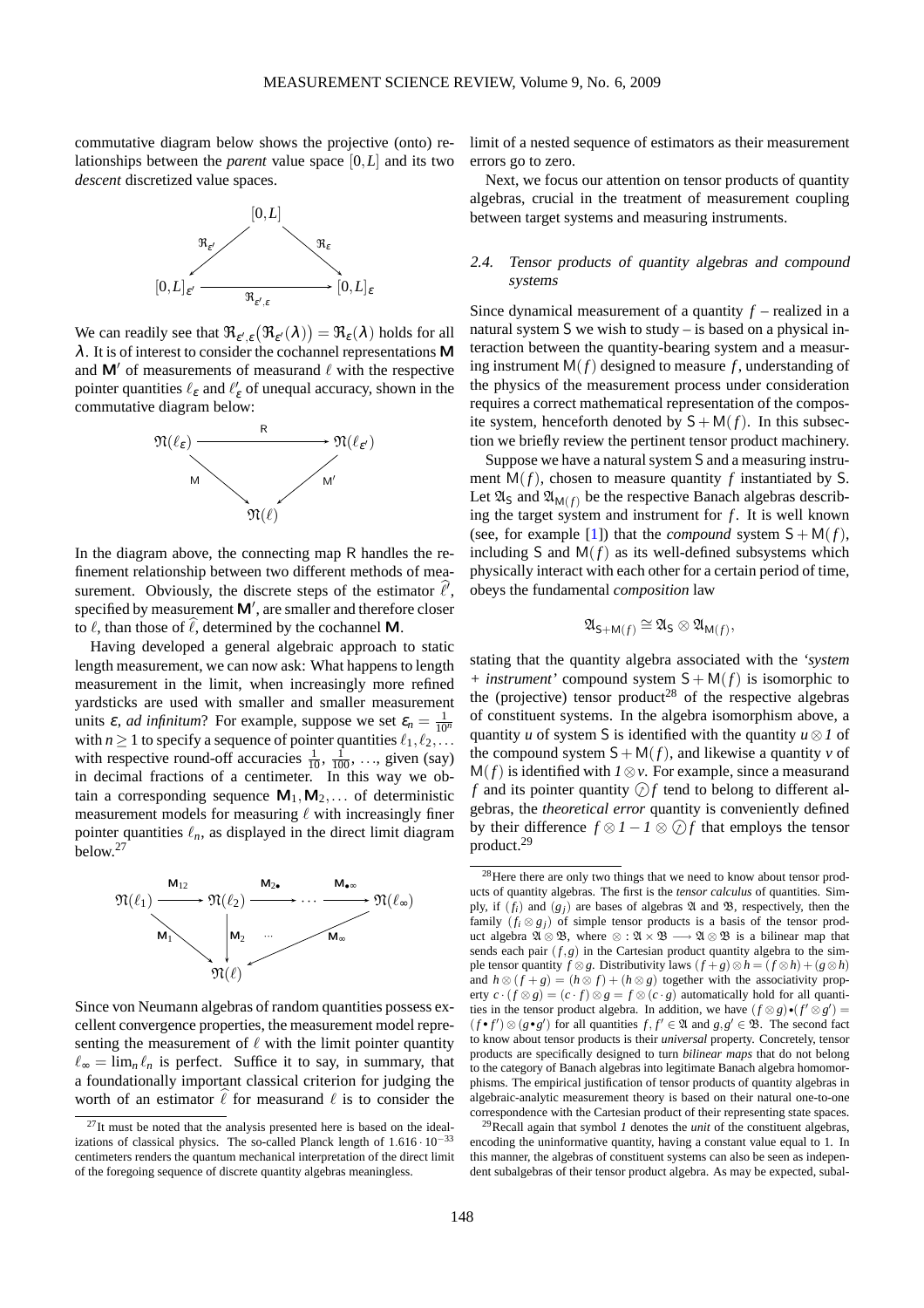From the point of view of physics, instrument-based dynamical measurement of a target system's measurand involves (i) a *measurement coupling* represented by the tensor product of the target system's quantity algebra and the algebra of the measurand's designated measuring instrument, (ii) joint dynamics thereon, and (iii) interconnection laws between them. It is important to bear in mind that by necessity or by choice, in general not all quantities in  $\mathfrak{A}_S$  are suitable for instantaneous measurement, and those that are selected for measurement, are seldom measurable directly. In view of a limited set of feasible measurands and their indirect measurements, real-world measurement procedures are bound to provide only partial information about their target systems. What is of particular measurement-theoretic interest here is an *informationally complete* subset of measurands. Such subsets completely characterize the measurands' target system at any given instant of time.

Besides tensoring quantity algebras, we must also tensor their (deterministic and probabilistic) state spaces. Suppose we are given expectation functionals  $\mathscr E$  and  $\mathscr E_f$  (representing states) on algebras  $\mathfrak{A}_\mathsf{S}$  and  $\mathfrak{A}_{\mathsf{M}(f)}$ , respectively. Then there is a unique tensor expectation functional  $\mathscr{E} \otimes \mathscr{E}_f$  on the tensor algebra  $\mathfrak{A}_S \otimes \mathfrak{A}_{\mathsf{M}(f)}$ , defined by  $[\mathscr{E} \otimes \mathscr{E}_f](u \otimes v) = \mathscr{E}(u) \cdot \mathscr{E}_f(v)$ for all *u* in  $\mathfrak{A}_S$  and *v* in  $\mathfrak{A}_{M(f)}$ . The probabilistic state represented by the expectation functional  $\mathscr{E} \otimes \mathscr{E}_f$  is appropriately called the (affine) *tensor product* of states represented by  $\mathscr E$ and  $\mathscr{E}_f$ . The (affine) tensor product of states which we have just described can be formulated in the abstract setting of the following commutative diagram:



Closely paralleling tensor products of algebras, for every biaffine mapping  $\overline{F}$  (possesses the affine property in both arguments) of states there exists a unique affine mapping  $F'$  such that  $F = F' \circ \otimes$ .

We said that to dynamically measure the value of a given quantity *f* , it is necessary to allow the target system to interact with a designated measuring instrument of *f* for a certain period of time. In view of a law-based measurement coupling, the instrument  $M(f)$  behaves in such a way that if the target system is initially in the unknown state  $\mathscr{E}_0$  and the instrument is in the familiar 'null position' or 'reference' state  $\mathscr{E}_0^f$ ,<br>0, then after the interaction is turned on, the composite system  $S + M(f)$  evolves (ideally after an infinite duration of time) from the initial tensor product state  $\mathscr{E}_0 \otimes \mathscr{E}_0^f$  $\frac{1}{0}$  into an entangled final tensor product state  $\mathscr{E}_t$  belonging to  $\mathscr{S}(\mathfrak{A}_S \otimes \mathfrak{A}_{M(f)}),$ determined by the dynamics of the interaction, terminated at time *t*. Now, this final joint post-measurement state of the

*'system + instrument'* bipartite system determines a unique state  $\mathscr{E}_t | \mathfrak{A}_{\mathcal{D}f}$  of the measuring instrument  $\mathsf{M}(f)$ , specified by the following simple *restriction* operation:  $\left[\mathcal{E}_t[\mathfrak{A}_{\mathcal{O}f}](v) =_{df}$  $\mathscr{E}_t(I \otimes v)$  for all instrument quantities *v*. And the 'reduced' instrument state in turn determines the (expected) value of the pointer quantity  $\mathcal{D}f$ , interpreted as the final outcome of measuring quantity  $f$ . We shall return to this matter in Section 4, where it will be more adequately discussed in the language of information channels.

We round off the present subsection with a brief remark about tensor products of data lattices. Suppose we have a natural system S with measurand *f* and a measuring instrument  $M(f)$  chosen for its measurement, characterized by the respective quantity algebras  $\mathfrak{A}_S$  and  $\mathfrak{A}_{M(f)}$ . We already know that the description of the *compound* system  $S + M(f)$  is accomplished by the tensor product quantity algebra  $\mathfrak{A}_S \otimes$  $\mathfrak{A}_{\mathsf{M}(f)}$ . Here the basic result is the associated data lattice isomorphism law

$$
\mathfrak{L}_{\mathsf{S}+\mathsf{M}(f)}\cong \mathfrak{L}_{\mathsf{S}}\otimes \mathfrak{L}_{\mathsf{M}(f)},
$$

stating that the data lattice associated with the compound system  $S + M(f)$  is lattice isomorphic to the tensor product of the system's data lattice and the measuring instrument's data lat-tice.<sup>[30](#page-15-0)</sup> As in the case of the underlying quantity algebras, the lattices  $\mathfrak{L}_S$  and  $\mathfrak{L}_{M(f)}$  are naturally embedded into their tensor product lattice. In particular, a pair of elementary propositions  $f \cong c$  (about the system S) and  $\textcircled{f} f \in B$  (about the instrument  $M(f)$ ) is mapped to the simple tensor product proposition  $(f \simeq c) \otimes (\widehat{\mathcal{Q}}f \in B)$  (thought of as a joint proposition) of the bipartite system. We can now analyze the deterministic relationship between a measurand *f* having the value *c* at a given time and its pointer quantity  $\mathcal{D}f$  responding with a determined value in a Borel set *B<sup>c</sup>* in terms of implications of the form

$$
(f \simeq c) \otimes \top \implies \top \otimes (\bigcirc f \in B_c)
$$

in the tensor data lattice  $\mathfrak{L}_S \otimes \mathfrak{L}_{M(f)}$ , where  $\top$  denotes the unit element in constituent data lattices. In a law-like manner, this *forward* relationship links an unknown precise equational item of information about the system's measurand *f* to a generally less precise item of information about the instrument's pointer quantity  $\mathcal{D}f$ , expressing some form of approximation. To obtain information about the measurand's actual value from the value of its pointer quantity, experimenters must resort to certain *inverse* methods of estimation. This is not a problem in Bayesian approaches, because in state  $\mathscr E$ the conditional probability  $P_{\mathscr{E}}(\widehat{\mathcal{Q}}) f \in B_c | f \simeq c$  is intimately linked to its 'causal converse'  $P_{\mathscr{E}}(f \simeq c \mid \mathcal{D}f \in B_c)$  by the Bayes theorem.

gebras of a quantity algebra can also be used in characterizing subsystems of the target system. Tensor product represents an interactive 'conjunction' of quantities.

<span id="page-15-0"></span><sup>30</sup>The notion of a tensor product of two lattices parellels that of Banach algebras. It is based on a lattice bihomomorphism  $\otimes$  :  $\mathfrak{L}_{S} \times \mathfrak{L}_{M(f)}$ .  $\mathfrak{L}_{\mathsf{S}} \otimes \mathfrak{L}_{\mathsf{M}(f)}$  that assigns to pairs  $(\Phi, \Psi)$  of propositions in the Cartesian product lattice their tensor product  $\Phi \otimes \Psi$  proposition in such a way that the usual distributive laws  $(\Phi \vee \Psi) \otimes \Theta = (\Phi \otimes \Theta) \vee (\Psi \otimes \Theta)$  and  $\Theta \otimes (\Phi \vee \Psi) =$  $(\Theta \otimes \Phi) \vee (\Theta \otimes \Psi)$  hold for the join operation  $\vee$ , and likewise for the meet operation ∧.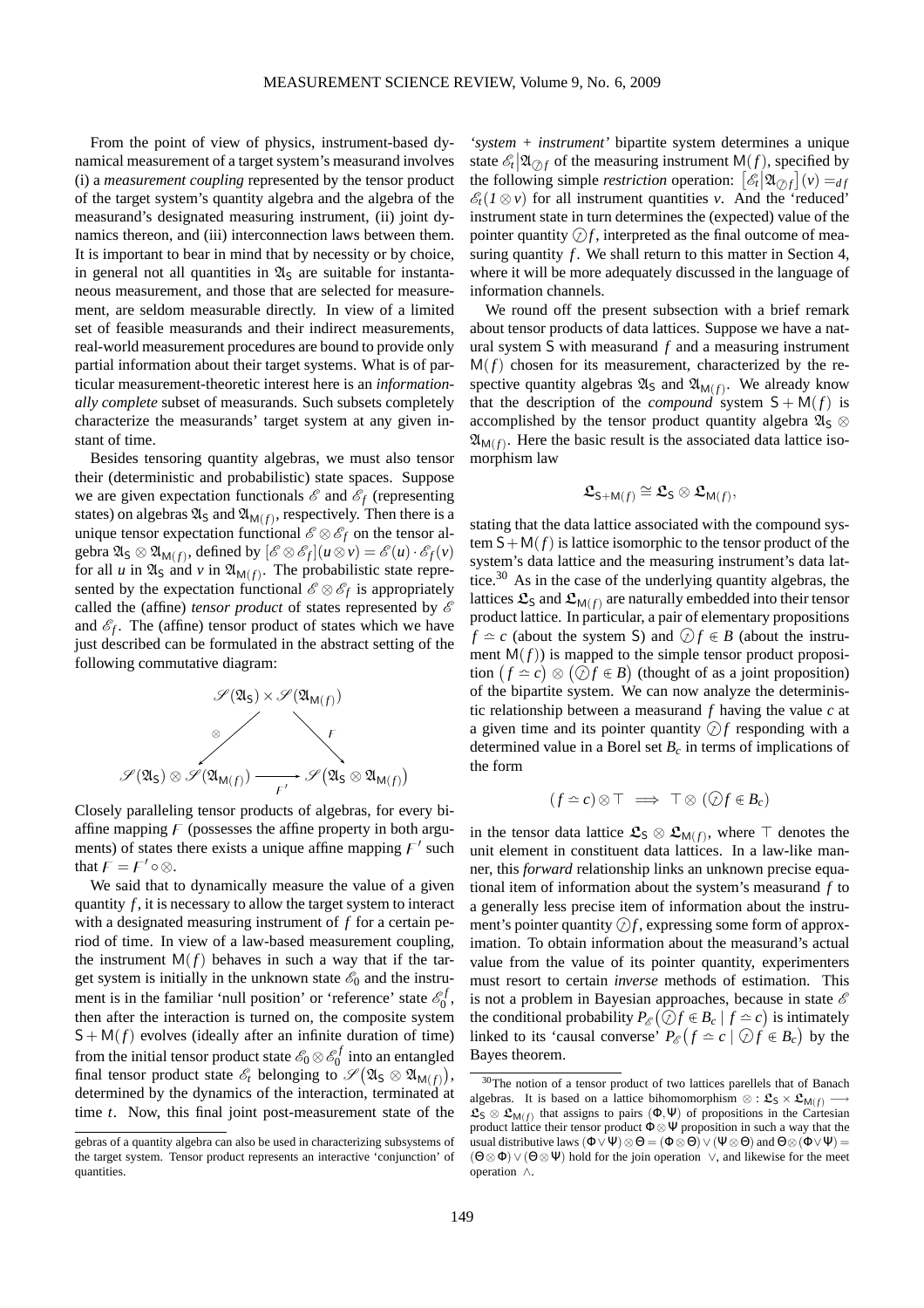Since in von Neumann algebra settings of quantity algebras the characteristic functions of the form  $1_{\llbracket f \rvert \geq c \llbracket}$  or  $1_{\llbracket g \notin B \rrbracket}$ are two-valued quantities (and so is their tensor product  $1_{\llbracket f \simeq c \rrbracket} \otimes 1_{\llbracket g \in B \rrbracket} = 1_{\llbracket f \simeq c \rrbracket \times \llbracket g \in B \rrbracket}$ , data lattices of propositions can be identified with the quantity algebra's lattice of twovalued quantities. The details are omitted since we will not need them.

#### 2.5. Temporal evolution of quantities in dynamical systems

In the absence of a time structure, quantity algebras are appropriate for *static* measurements, such as measuring the diameter of a shaft with a micrometer. However, in the case of quantity algebras of *temporally varying quantities* and in their *continuous measurements* (in which information is continually extracted from the system about the measurand), there is a need for an important additional structure, namely, the algebra's *temporal dynamics* that tells us how quantities change from an earlier time to a later time and how measurement information varies. Mathematically, we are provided with a one-parameter family of maps  $\mathfrak{d}_t : \mathfrak{A} \longrightarrow \mathfrak{A}$  from the representing Banach algebra  $\mathfrak A$  to itself, called the target system's time-indexed dynamical *transition maps* (where the indexing variable *t* takes its values in a *time monoid*  $\langle \mathbb{T}, 0, + \rangle$ , which is usually either the additive monoid of non-negative reals  $\langle \mathbb{R}_+,0,+\rangle$  or the monoid of natural numbers  $\langle \mathbb{N},0,+\rangle$ ), satisfying the following so-called *monoid-action* laws for all  $t, t' \in \mathbb{T}$  and for all quantities *f* and *g* in  $\mathfrak{A}$ :

(i) *Banach algebra endomorphism requirements:*

(a) 
$$
\mathfrak{d}_t(I) = I
$$
,  
\n(b)  $\mathfrak{d}_t(f+g) = \mathfrak{d}_t(f) + \mathfrak{d}_t(g)$ , and  
\n(c)  $\mathfrak{d}_t(f \cdot g) = \mathfrak{d}_t(f) \cdot \mathfrak{d}_t(g)$ .<sup>31</sup>

- (ii) *Identity*:  $\mathfrak{d}_0 = I_{\mathfrak{A}}$ .
- (iii) *Monoid action:*  $\mathfrak{d}_t \circ \mathfrak{d}_{t'} = \mathfrak{d}_{t+t'}$ .

The one-parameter family  $(\mathfrak{d}_t)$  $t \in T$  of dynamical transition maps defined above represents the target system's irreversible (dissipative) *deterministic temporal dynamics*. In more detail, the transition map  $\mathfrak{d}_t$  specifies the temporal evolution of quantities by sending a given quantity  $f_0$  considered at time  $t = 0$  to the quantity  $f_t = df \mathbf{d}_t(f_0)$  considered at time *t* that evolved from  $f_0$  in a dimensionally homogeneous manner. A Banach algebra  $\mathfrak A$  equipped with a one-parameter family  $(\mathfrak{d}_t)$ *t*∈T of dynamical transition maps, which encodes the irreversible action of a time monoid  $\mathbb T$  on the algebra  $\mathfrak A$ , is called a T-*dynamical Banach algebra* or simply a *dynamical Banach algebra* (when the time domain is clear from the context), and in view of the time monoid-action on quantities,

it is suggestively denoted by  $\mathbb{T} \underset{\mathbf{d}}{\sim} \mathfrak{A}$ . This concept will be used extensively throughout this paper in representing natural time-dependent systems. As an aside, we mention that several additional dynamical algebra structures become available upon passing from time domains to spatial, spacetime or other parameterizing domains, arising, for example, in the context of systems described by partial differential equations.

Transition maps on quantities are often determined by the target system's underlying laws of motion. Classically, the target system's time evolution is given by an ordinary differential equation of the form  $\frac{dx}{dt} = F(x)$  (satisfying the Lipschitz existence condition), in which the unknown quantity is represented by a state-valued function (describing a signal)  $x : \mathbb{T} \longrightarrow \mathcal{X}$  such that its value  $x(t)$  encodes the system's deterministic state at time *t*. We know that the general solution of the equation above involves an arbitrary constant  $x_0$ , determined by the equation's initial condition. Since solutions depend both on the time parameter  $t$  and an initial value  $x_0$ , we can represent all of them by a single jointly continuous transition map  $\delta : \mathbb{T} \times \mathcal{X} \longrightarrow \mathcal{X}$ , satisfying the following *continuous monoid-action* properties for all time instants  $t, t' \in \mathbb{T}$ and for all states  $\times$  in  $\mathscr{X}$ :

- (i) *Identity property:*  $\delta(0, x) = x$ , and
- (ii) *Group property:*  $\delta(t, \delta(t', x)) = \delta(t + t', x)$ .

As in the case of dynamical Banach algebras, a monoid time-domain  $\mathbb T$  acting on a topological state space  $\mathscr X$ , specified by a jointly continuous transition map  $\delta$  satisfying the monoid-action properties listed above, defines a (deterministic) *topological dynamical model*, denoted  $\mathbb{T} \underset{\delta}{\sim} \mathscr{X}$ . Our interest in topological dynamical models is motivated by their Gelfand-style relationship to dynamical Banach algebras. Specifically, the foregoing jointly continuous transition map  $\delta$  on the state space  $\mathscr X$  induces a unique family of dynamical transition maps of the form  $\mathfrak{d}_t$  :  $\mathbf{C}(\mathscr{X}) \longrightarrow \mathbf{C}(\mathscr{X})$  on the Banach algebra  $\mathbf{C}(\mathscr{X})$  of continuous real-valued functions on  $\mathscr{X}$ , defined by  $\mathfrak{d}_t(g_0) =_{df} g_t$ , where  $g_t(x) = g_0(\delta(t,x))$  for all x.

There is also an induced (dual) dynamics on states, having the form of affine (convex) endomorphisms  $\mathfrak{d}_t^* : \mathscr{S}(\mathbf{C}(\mathscr{X})) \longrightarrow \mathscr{S}(\mathbf{C}(\mathscr{X}))$  on probabilistic states (preserving their convex combinations), defined by the composition  $\mathbf{D}_t^*(\mathcal{E}) = \mathcal{E} \circ \mathbf{D}_t$  for all states  $\mathcal{E}$ . Under this dynamics, a state  $\mathcal{E}_t$  at time *t* evolves into the state  $\mathcal{E}_{t+t'} = \mathfrak{d}_{t'}^*(\mathcal{E}_t)$ for all  $t' \geq 0$ . Importantly, this dynamics induces in turn a dynamics on the space  $\mathscr{S}_{ex}(\mathfrak{A})$  of *extremal* expectation functionals (representing deterministic states), so that by the Riesz representation theorem we are permitted to return to the topological dynamics  $\delta(t, \cdot): \mathcal{X} \longrightarrow \mathcal{X}$  we have started from. This implies that we may work, as convenient, in a geometric setting with topological dynamical models of the form  $\mathbb{T} \underset{\delta}{\sim} \mathscr{X}$  or in an algebraic framework with corresponding dynamical Banach algebras of the form  $\mathbb{T}_{\widehat{\mathcal{O}}} \mathbf{C}(\mathscr{X})$ . The fact that a modeler deals with the dynamics on the probabilistic

<span id="page-16-0"></span><sup>&</sup>lt;sup>31</sup> As is obvious from the linearity requirement, the dynamical evolution of a quantity in essence means a temporal change of its values. As for the temporal evolution of product quantities, they vary in accordance with the temporal changes in their factors. Of course, the unit quantity never changes its value.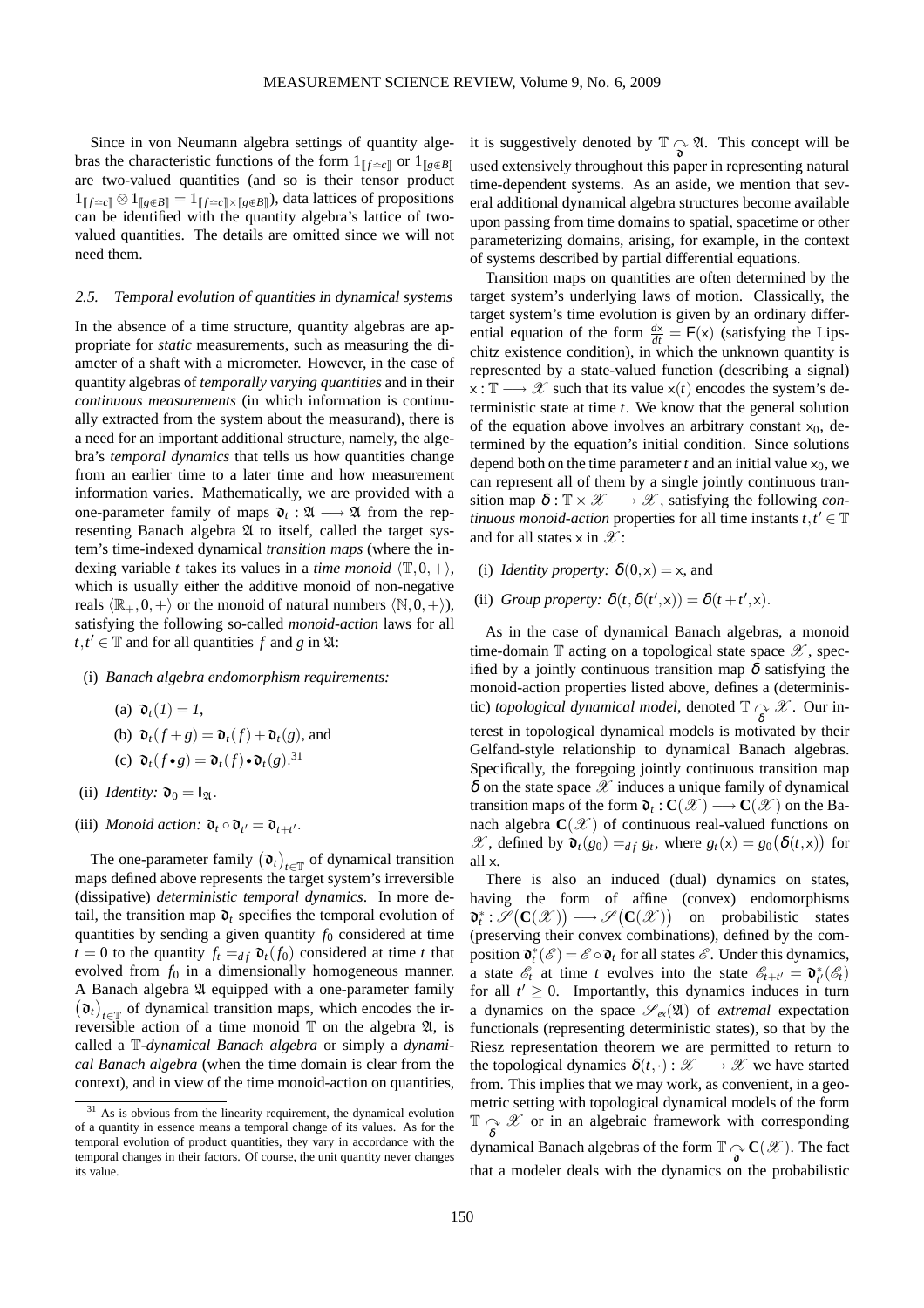′

state space  $\mathscr{S}(\mathbf{C}(\mathscr{X}))$  rather than on the deterministic state space  $\mathscr X$  is directly related to his or her ignorance about the target system's precise initial state.

Of central importance is the construction of tensor products of *dynamical* Banach algebras. As we shall see, the tensor product

$$
\bigl(\mathbb{T} \underset{\textbf{o}}{\curvearrowright} \mathfrak{A}_S\bigr)\otimes \bigl(\mathbb{T} \underset{\textbf{o}'}{\curvearrowright} \mathfrak{A}_{S'}\bigr)=\mathbb{T} \underset{\textbf{o} ; \textbf{o}'}{\curvearrowright} \mathfrak{A}_S\otimes \mathfrak{A}_S
$$

of dynamical Banach algebras  $\mathbb{T} \underset{\delta}{\sim} \mathfrak{A}_S$  and  $\mathbb{T} \underset{\delta'}{\sim} \mathfrak{A}_{S'}$  is the cornerstone of the algebraic model of measurement coupling between a time-varying target system S and a measuring instrument S'. As expected, the transition map  $\mathfrak{d}$ ; $\mathfrak{d}'$  on the tensor product  $\mathfrak{A}_S \otimes \mathfrak{A}_{S'}$  algebra is given by the tensor product  $\mathfrak{d} \otimes \mathfrak{d}'$  of constituent transitions. Later on, we shall be discussing several applications of tensor product quantity algebras. At this stage, however, we briefly mention just one, touched upon earlier.

Algebraic approaches to *measurement error* usually rely on a comparison of the measurand's *f* actual values with the measured values of its associated *pointer* quantity  $\mathcal{D}f$ . However, since *f* is an element of the target system's quantity algebra  $\mathfrak{A}_S$  and its pointer quantity  $\mathcal{D}_f$  belongs to the instrument's algebra  $\mathfrak{A}_{\mathsf{M}(f)}$  designed to measure f, no straightforward comparison makes mathematical sense. Nevertheless upon passing to the measurement dynamics

$$
\mathfrak{A}_S\otimes\mathfrak{A}_{\textup{\textcircled{D}} f}\xrightarrow{\quad\mathfrak{m}_t\quad\quad\mathfrak{A}_S\otimes\mathfrak{A}_{\textup{\textcircled{D}} f}
$$

on the tensor product algebra  $\mathfrak{A}_S \otimes \mathfrak{A}_{M(f)}$ , the much needed comparison is readily expressed by the tensorial *measurement error* quantity

$$
I\otimes \mathcal{Q}f_t-f_0\otimes I
$$

in  $\mathfrak{A}_S \otimes \mathfrak{A}_{M(f)}$ , given by the difference between the temporally evolved pointer quantity  $\mathcal{D}f_t$  under dynamics  $\mathfrak{m}_t$  at time instant  $t > 0$  immediately following the termination of measurement and the measurand  $f_0$  at the pre-measurement time instant  $t = 0$ , immediately preceding the act of measurement. Unfortunately, because the actual value of the measurand  $f_0$ cannot be known exactly, it is usually replaced with an *operationalized* value, that can (at least in principle) be obtained by the most accurate measurement method.

Several important classical measurement processes can now be put into the above dynamical Banach or von Neumann algebra framework. As a simple application of tensor products, we now take up the example of length measurement, discussed in some detail in Subsection 2.3. Recall that in modeling the measurement a flagpole's length, using a yardstick as our designated measuring tool, we relied on von Neumann algebras  $\mathfrak{N}(\ell)$  and  $\mathfrak{N}(\ell_{\epsilon})$ , finitely generated by the length quantity  $\ell$  and its associated pointer quantity  $\ell_{\varepsilon}$ , respectively. To obtain a workable model of the pertinent measurement procedure, it became necessary to pass to the corresponding state space frameworks  $\mathscr{S}(\mathfrak{N}(\ell))$  and  $\mathscr{S}(\mathfrak{N}(\ell_{\varepsilon}))$ .

To understand the flagpole-yardstick measurement interaction better and in order to bring our reasoning about a large variety of measurement processes under a common conceptual umbrella, we now consider an automorphism  $\mathfrak{m}^*$ :  $\mathscr{S}(\mathfrak{N}(\ell)\otimes \mathfrak{N}(\ell_\varepsilon))\longrightarrow \mathscr{S}(\mathfrak{N}(\ell)\otimes \mathfrak{N}(\ell_\varepsilon))$  that models the passage from a pre-measurement state  $D_{\lambda} \otimes D_0$  (when the flagpole and yardstick were not yet engaged in any act of measurement) to a post-measurement state  $D_\lambda \otimes D_{\mathfrak{N}_\varepsilon(\lambda)}$  (when the measurement is complete and ready for readout). Obviously, we set  $\mathfrak{m}^*(D_\lambda \otimes D_0) =_{df} D_\lambda \otimes D_{\mathfrak{R}_{\varepsilon}(\lambda)}$  for all length values  $\lambda$ in  $[0, L]$ .<sup>[32](#page-17-0)</sup>

A fundamental algebraic feature of interactive instrumentbased measurements is captured by the commutative diagram

$$
\begin{array}{ccc} \mathscr{S} \big( \mathfrak{N}(\ell) \otimes \mathfrak{N}(\ell_{\epsilon}) \big) & \xrightarrow{\mathfrak{m}^*} & \mathscr{S} \big( \mathfrak{N}(\ell) \otimes \mathfrak{N}(\ell_{\epsilon}) \big) \\ \\ \mathsf{J}^* \Big\uparrow & & \Big\downarrow \mathsf{R}^* \\ \\ \mathscr{S} \big( \mathfrak{N}(\ell) \big) & \xrightarrow{\mathsf{M}^*} & \mathscr{S} \big( \mathfrak{N}(\ell_{\epsilon}) \big) \end{array}
$$

in which the flagpole's initial (pre-measurement, deterministic) state  $D_{\lambda} \in \mathscr{S}(\mathfrak{N}(\ell))$  encodes its unknown objective length  $\lambda$ , mapped by **J** to the tensor state  $D_{\lambda} \otimes D_0$  that includes the yardstick's 'null' or 'reference' state  $D_0$ . As we have already remarked, in mirroring the length measurement procedure, the endomorphism  $\mathfrak{m}^*$  maps the unknown initial state to the final joint state  $D_{\lambda} \otimes D_{\Re_{\varepsilon}(\lambda)}$  that retains the flagpole's length unchanged. However, it appropriately modifies the yardstick's readout state. An important final step is the extraction of the measuring instrument's known state from the joint state. As explained above, this is accomplished by the restriction map  $\mathsf{R}^*$  (emulating the assignment of marginal probability measures), defined by  $\mathbf{R}^*(D_\lambda \otimes D_{\Re_{\varepsilon}(\lambda)}) = D_{\Re_{\varepsilon}(\lambda)}$ . It is elementary to check that the measurement model (formally a quantity channel)  $M^*$ , introduced in Subsection 2.3, is now specified by the composition  $M^* = R^* \circ \mathfrak{m}^* \circ J^*$ , obtained from the diagram above. As we shall see, upon appropriately changing the dynamics, the foregoing diagram automatically carries over to other vastly more involved interactive instrument-based measurement processes. But first, before we embark on a channel-theoretic approach to measurement, we outline a few concepts from discretization theory, which are needed for the presentation of various measurement models.

## 3. CONTINUUM AND DISCRETE MODELS OF MEASURING **SYSTEMS**

In pursuits of powerful technical results under well-chosen tractability and complexity constraints, most advanced mathematical models of natural dynamical systems rely on the assumption that their underlying domains of time, space and states are furnished with the structure of a topological *continuum*, locally homeomorphic to  $\mathbb{R}^n$  for some  $n \geq 1$  or to

<span id="page-17-0"></span><sup>32</sup>Since this is a trivial temporal evolution, from an *off* moment of measurement to the completed *on* moment, the time monoid  $\mathbb T$  is given by the two element  $\{0,1\} = \mathbb{Z}_{/2}$  cyclic group, so that  $\mathfrak{m}_1^* = \mathfrak{m}^*$  and  $\mathfrak{m}_0^* =$  identity. Under this representation, static measurement can be viewed as a degenerate case of interactive dynamical measurement. Because probabilistic states are convex superpositions of deterministic states represented by Dirac probability measures, extension to more general states is essentially routine.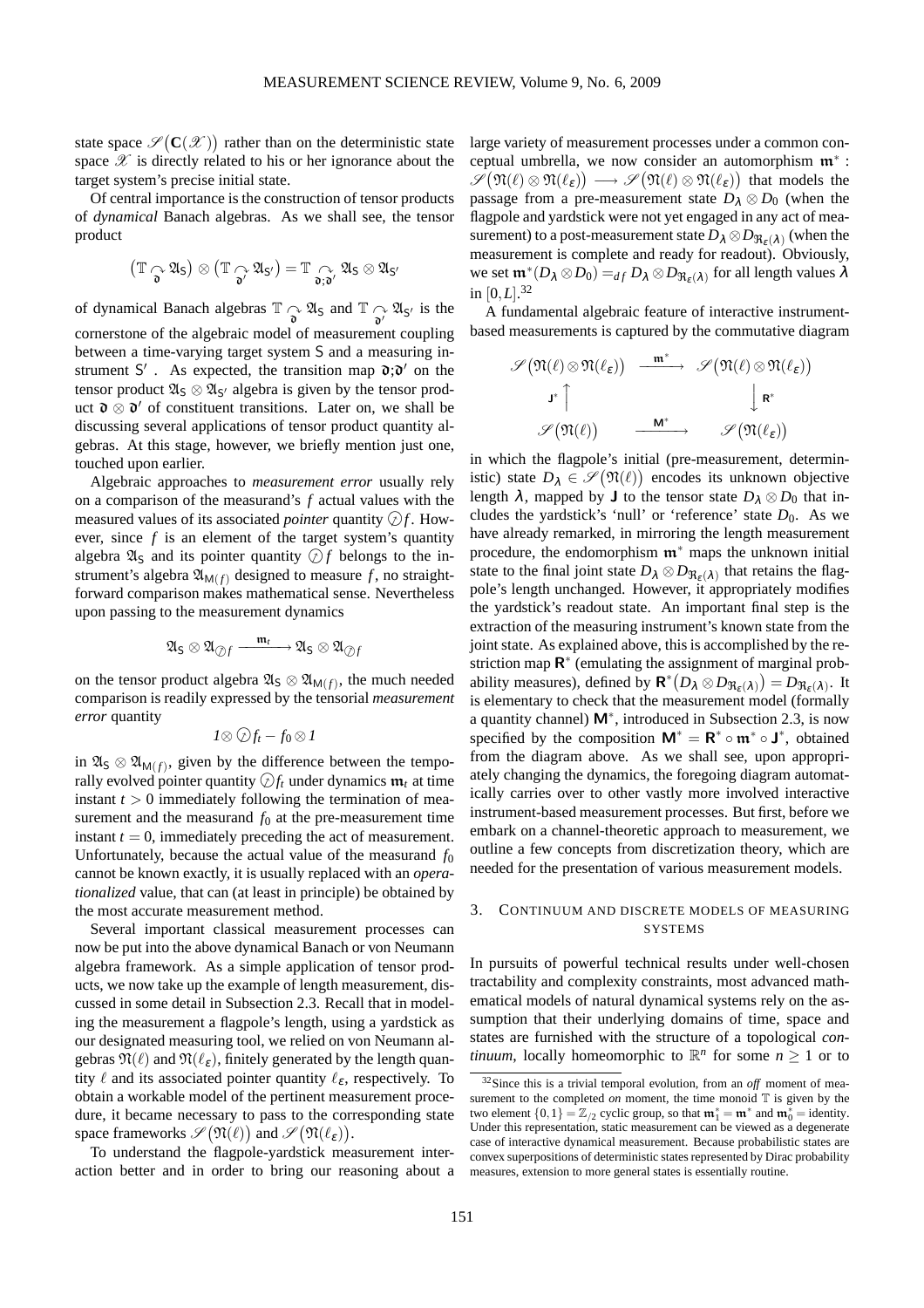its compactified variants under the natural topology. In the literature on mathematical modeling it is rarely noticed that this *ontologically* driven structural assumption about mathematical models of dynamical systems is at odds with a crucial *epistemic finiteness condition*, capturing the *finiteness of all physical resources* (manifested in available time, memory, laboratory size, measurement, etc.), necessary for the *acquisition, transmission and storage of information* pertaining to the target system's quantities. It becomes immediately obvious that any geometric point chosen at random from any of the continuum domains of mathematical models will have, with Lebesgue probability measure equal to one, at least one (nonalgebraic) transcendental coordinate that no *normal* measurement process can ever identify with absolute accuracy. Models framed in this way raise challenging questions about the empirical relevance of ideal geometric points. Clearly, a measuring instrument designed to measure a quantity *f* with a continuum value space  $Val(f)$  will need a continuum state space for a perfect measurement of each value of *f*. However, since such an instrument can only display a finite measurement outcome in finite time, the result will at best be a small rational number. A major conceptual issue in the theory of mathematical modeling of natural dynamical systems is bridging the gap between ontologically motivated continuum models and epistemically necessitated discrete models encountered in computation and measurement.

In this section we introduce the notion of *discretization* of continuum dynamical models and study the relationships between a given so-called *parent* continuum model and its *descent* (offspring) discrete models, constructed by suitable discretization methods in the ambience of measurement processes and prediction. We start by considering a continuum model representing a natural dynamical system. This setting is general enough to accommodate the characterization of measured and measuring systems. Next, we show how to discretize the model's underlying *time domain*, *state space*, and *dynamics* thereon. Of course, these ingredients can be discretized in different ways, using different time steps and spatial mesh sizes. The resulting descent discrete models will in general be quite different and will approximate the parent continuum model in different ways. The opposition between continuum and discrete models is not a challenging problem as long as they agree asymptotically or in the limit in the sense that a given sequence of descent discrete models rapidly approaches its parent continuum model as the discretization parameter goes to zero, so that the former can be used as a more or less crude approximation of the latter. Unfortunately, as we shall see, there are many kinds of limits to consider and most of them fail to bring the epistemic and ontological perspectives together. Discretizing smooth and continuum models is considerably more subtle than what one may initially think. As we have already indicated, continuum dynamical models provide a perfect ambience in which the concept of Gelfand duality between topological dynamical models and dynamical Banach algebras operates successfully, and this is also true in the framework of their discretization. For example, discretiza-

tion of state spaces turns out to be dual to the discretization of Banach algebras of quantities. Since von Neumann algebras abstract away all continuity and smoothness properties, they serve the objectives of discretization particularly well.

Returning to the general situation, given a target system's measurand *f* with a continuum value space Val(*f*), the *reading scale* of an *ideal* instrument for pointer quantity  $\mathcal{D}f$  is also a continuum, captured by  $Val(\mathcal{D}f)$ . However, the epistemic finiteness condition tells us that a *normal* measuring instrument's pointer module can only have a finite number of detectable states and that the measurement outcome associated with a pointer module state is bound to be a rational number. Thus, in an attempt to read and record the value of  $\mathcal{D}f$ , the experimenter has no choice but divide its value space into tiny intervals and then decide which interval actually contains the measured value. In this way, the reading scale of a normal instrument determines only a discrete, coarse-grained version of  $\bigcirc f$ , denoted by  $\bigcirc$ <sub>*ε*</sub>  $f$  and called a *discretization* of pointer quantity  $\mathcal{D}f$  with discretization parameter (level of resolution)  $\varepsilon$ . Simply, the mathematical continuum of an ideal measuring instrument dial is observationally accessible only in its discretized form.

Thus, we can conclude that researchers must distinguish between ontologically driven mathematical representations of target systems in the form of *parent continuum models* on one side, and prediction- and measurement-based tools in the form of *descent discrete models* on the other side. These distinctions are intimately related to the notion of model validation. This brings us to a brief review of basic discretization methods of time domains, state spaces and quantity algebras. We begin by describing the passage from continuum-time dynamical models to discrete-time dynamical models.

# 3.1. Temporal discretization of continuum dynamical models

From the standpoint of physical measurement, most (if not all) time instants are inherently beyond precise observation. Likewise, from the standpoint of computer analysis, the ideal elements of classical spaces (based on a continuum) are accessible only partially in terms of finitary approximations. Therefore, for purposes of measurement and numerical analysis, the continuum-time domain  $\langle \mathbb{T}, 0, + \rangle$ , henceforth assumed to be homeomorphic to the monoid  $\langle \mathbb{R}_+,0,+\rangle$  of nonnegative reals, has to be replaced by a family of informationtheoretically tractable discrete-time monoids  $\langle \tau N, 0, + \rangle$  with a suitable time-step (sampling) parameter  $\tau > 0$ , where  $\tau \mathbb{N} =$  $\{0, \tau, 2\tau, \dots\}$  is a submonoid of  $\mathbb{R}_+$ , comprised of discrete time-steps (i.e., integer multiples of *tau*, measured in milliseconds, minutes, days, etc.), determined by experimental sampling regimes.

Clearly, to extract a workable *finitary* information from a parent continuum-time dynamical model  $\mathbb{R}_+$   $\underset{\delta}{\sim}$  of a target system about its phase portrait, some form of time domain discretization is necessary.<sup>[33](#page-18-0)</sup>

<span id="page-18-0"></span><sup>&</sup>lt;sup>33</sup>Recall that even in classical systems science, solutions of (nonlinear) dif-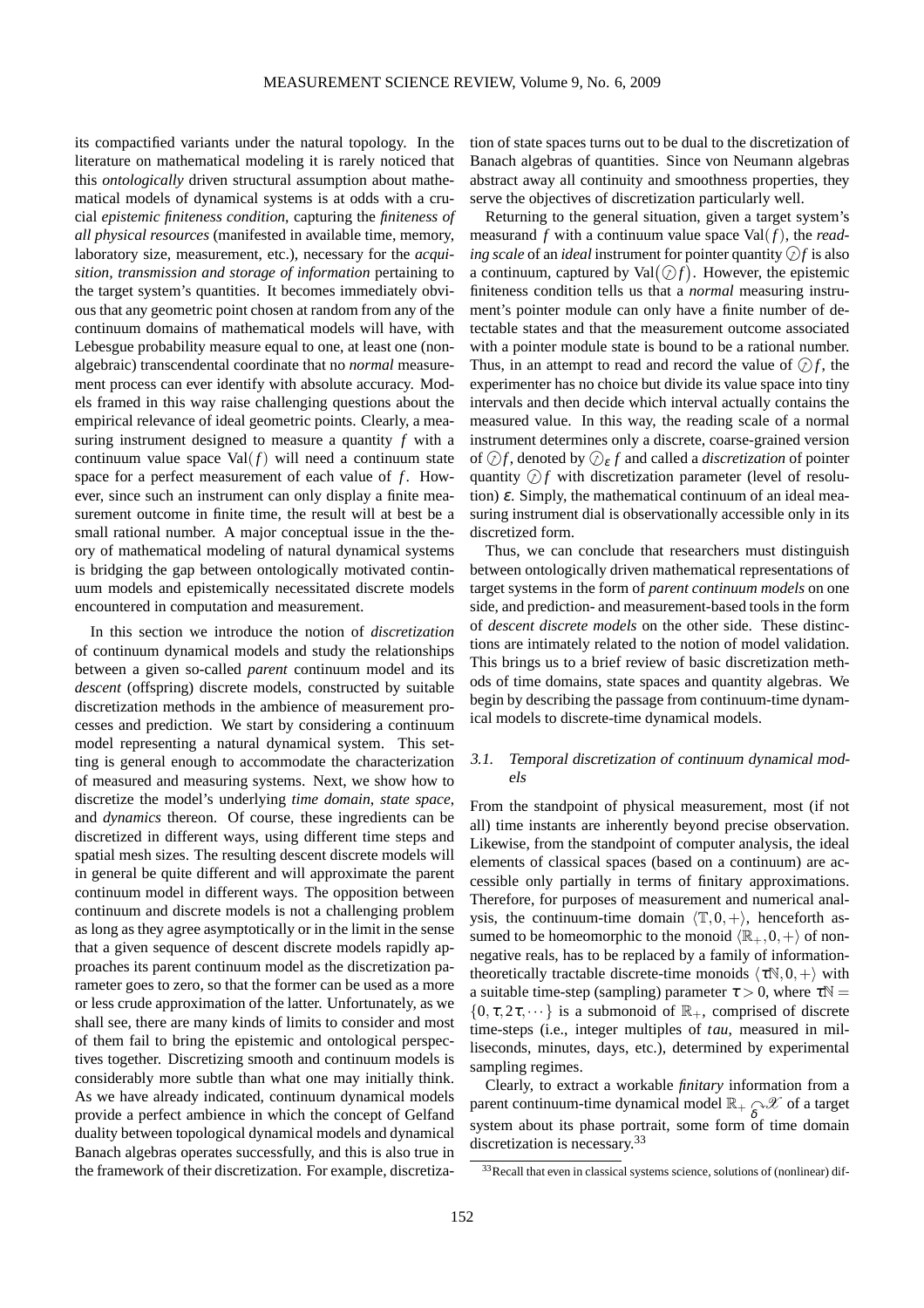Quite simply, the  $\tau$ -time discretization of a parent continuum-time dynamical model  $\mathbb{R}_+ \underset{\delta}{\sim} \mathscr{X}$  is defined by the time domain *restriction*

$$
(\mathbb{R}_+ \underset{\delta}{\curvearrowright} \mathscr{X})_{\big| \tau \mathbb{N}} =_{df} \tau \mathbb{N} \underset{\delta_\tau}{\curvearrowright} \mathscr{X},
$$

of  $\mathbb{R}_+$  to  $\tau \mathbb{N}$ , where  $\delta_{\tau}(\tau k, x) =_{df} \delta(\tau k, x)$  for all natural numbers  $k$  and states  $x$  in  $\mathscr{X}$ . Clearly, when a continuous time function is sampled in discrete time-steps  $\tau, 2\tau, 3\tau, \dots$ , in general, there will be a loss of information that depends on the size of the time-step. In applications, it is important to identify sufficiently good discrete-time approximations of the parent continuum-time model's trajectories and other dynamical objects. As a matter of further interest, it is easily verified that there is a transformation on models that transforms each parent continuum-time dynamical model  $\mathbb{R}_+$   $\underset{\delta}{\sim}$   $\mathscr{X}$  into its discrete-time variant  $\tau \mathbb{N} \underset{\delta_{\tau}}{\curvearrowright} \mathscr{X}$  with a positive time-step parameter  $\tau$ . Importantly, note that the overall intended interpretation now spreads over two distinct universes of models, namely, the world of parent continuum-time dynamical models and that of descent discrete-time dynamical models.

For example, in the familiar continuum dynamical model of a simple pendulum, the temporal (and spatial) discretization of smooth trajectories, having the geometric form of ellipses, results in *discrete* ellipses, as shown in Figure 3 below, where the discreteness is controlled by the size of the time-step  $\tau$ :

Fig. 3 Temporally discretized elliptical trajectories using two different time steps in a 2-dimensional Cartesian state space

A possible close fit between a parent continuum-time dynamical model and its associated sequence of (descent) temporally discretized dynamical models is established by an isomorphism between the parent model and the inverse limit of the chosen sequence of descent discrete-time dynamical models, as the positive time-step  $\tau$  parameter approaches zero. It is important to bear in mind that a parent continuum-time dynamical model  $\mathbb{R}_+$   $\underset{\delta}{\sim}$   $\mathscr X$  cannot be directly linked to any of its descent discrete-time dynamical models of the form  $\tau \mathbb{N}_{\widehat{\delta}} \mathcal{X}$ , because these models belong to entirely different categories.

Nevertheless, their empirical interpretations usually overlap or are closely related.

Since time discretization does not seem to be a serious technical problem, in what follows, we shall tacitly assume that it has already been completed and we shall focus exclusively on discrete-time (smooth, topological, etc.) deterministic dynamical models.

#### 3.2. Spatial discretization of continuum dynamical models

When a system of differential equations is nonlinear, it will in general be impossible to solve its equations analytically. Computer solutions inevitably bring in the effects of finiteness, round-off, and other truncation operations that can sometimes be very drastic, making the comparisons of computed and 'true' solutions questionable. In a top-down analytic setting, typical in engineering modeling, model construction in the form of equations proceeds in two interleaved phases. First, a system of (differential, difference, etc.) equations is derived or determined in some analytic form. Then, second, its parameter (coefficient) values are *estimated* from available measurement data. If the equations are incorrect, no coefficient values can make the solutions' predictions match the target system's measurement data. Simply, the equations will have to be revised (e.g., by passing from linear to quadratic equations). In general, these activities are not performed in the world of continuum models. However, upon passing to the solution spaces of differential (difference) equations, we obtain a rigorous universal basis for state space discretization.

Given a temporally discretized variant  $\tau \mathbb{N} \curvearrowright \mathcal{X}$  of a topological dynamical model  $\mathbb{R}_+ \underset{\delta}{\curvearrowright} \mathscr{X}$ , where  $\overset{\delta_{\tau}}{\mathscr{X}}$  is a compact subset of  $\mathbb{R}^n$  (for some  $n \ge 1$ ), in the simplest situation the associated (descent) discrete state space  $\mathscr{X}_{\varepsilon}$  is defined by an *n*-dimensional countable lattice (grid)  $\mathcal{X}_{\varepsilon} = (\varepsilon \mathbb{Z})^n \cap \mathcal{X}$  of homogeneously spaced vectors with a positive space-step  $\varepsilon$  in all *n* directions, serving as centers of an *n*-dimensional mesh of cells (squares, cubes, hypercubes or *n*-cubes in general) of uniform size  $\varepsilon^{34}$  $\varepsilon^{34}$  $\varepsilon^{34}$  In this way, finitary information about the continuum model's topological state space  $\mathscr X$  (and associated phase portrait) is extracted by identifying the pertinent cells in which the ideal elements of  $\mathscr X$  are presumed to lie. Since the cell size and the number of cells have a direct bearing on computational costs, investigators prefer to choose a relatively small continuum dynamical *submodel*  $\mathbb{R}_+$   $\underset{\delta}{\sim}$  X' of the continuum parent model  $\mathbb{R}_+ \underset{\delta}{\curvearrowright} \mathcal{X}$  on a (compact) subspace  $\mathscr{X}'$  of  $\mathscr{X}$  – dictated by importance and interest – and proceed to study its localized phase portrait. In this case the submodel's descent discrete space is finite. To identify the overall dynamics and soundness of the parent model, several special submodels of  $\mathbb{R}_+$   $\underset{\delta}{\curvearrowright} \mathcal{X}$  are investigated.

There are many ways to construct a cell structure over the

ferential equations often prompt approximations by discrete-time difference equations. Furthermore, the solutions of analytically given differential equations are usually meant to refer to the underlying 'reality' of target system behaviors, and the associated discretized variants are introduced to capture that 'reality' in an (approximate) *epistemically accessible* manner.

<span id="page-19-0"></span><sup>&</sup>lt;sup>34</sup>Here and below we adopt the usual notation  $\epsilon \mathbb{Z}$  =  $\{\ldots,-2\varepsilon,-\varepsilon,0,\varepsilon,2\varepsilon,\ldots\}.$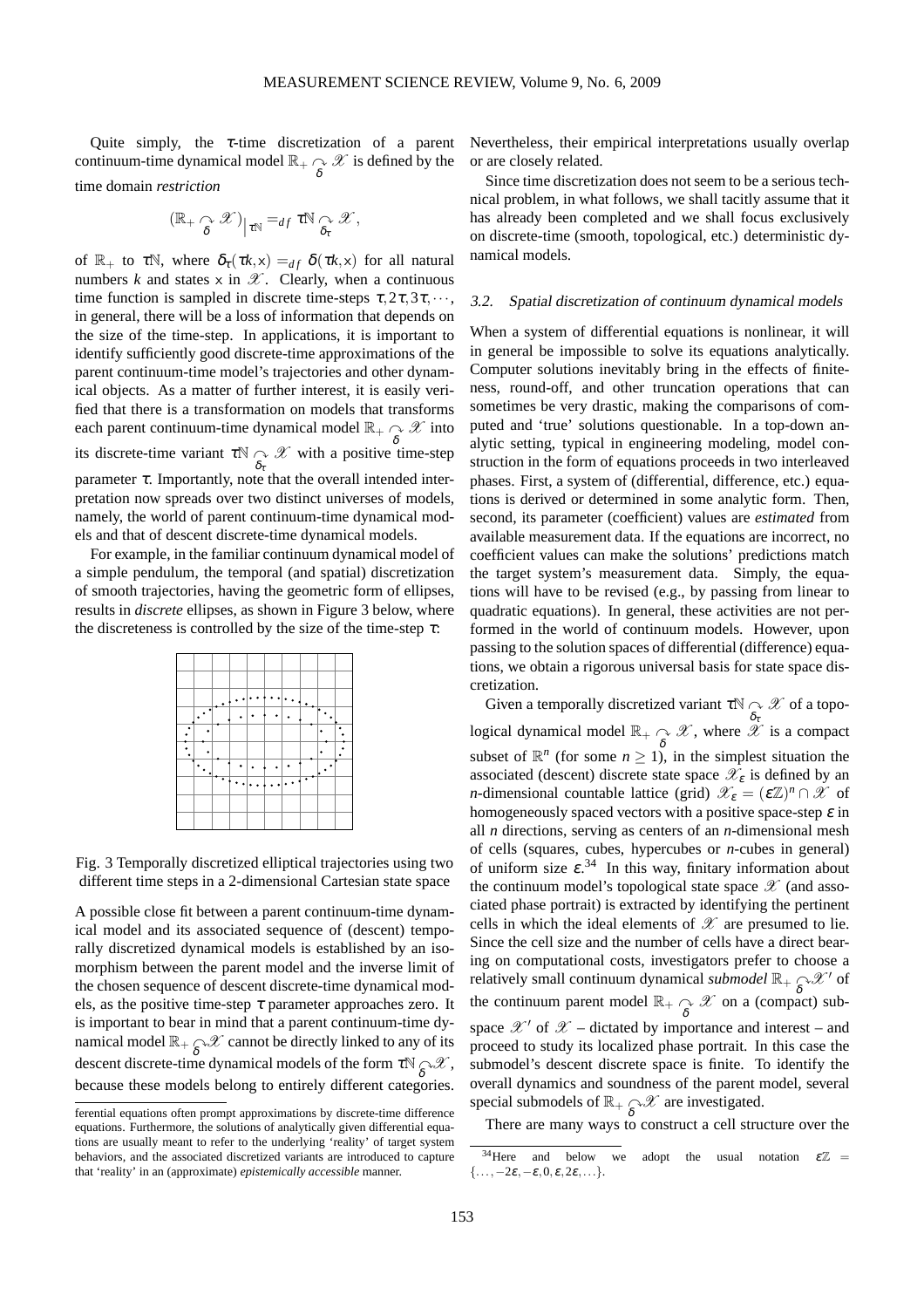underlying state space of a continuum dynamical model.<sup>[35](#page-20-0)</sup> For example, suppose the parent continuum dynamical model represents the behavior of a simple pendulum and the investigator's main interest is in the verification of one of its elliptical trajectories (forming a period-one cycle), specified by some initial state and a parameter value. For this purpose, it suffices to confine the parent continuum model's state space to a smaller two-dimensional rectangular (compact) subspace  $\mathscr{X} \subset \mathbb{R}^2$  of position-velocity points, say,  $\mathscr{X} =$  $\left[-L, L\right] \times \left[-L', L'\right]$ . The subspace  $\mathscr X$  together with its homogeneous grid of size  $\varepsilon = 0.25$  inches is illustrated in Figure 4 below.

In approximating the elliptical trajectory by a discretization algorithm, the investigator is confronted with the problem of deciding on a mesh, assessing the quality of approximation with that mesh, and then adjusting or refining it as needed. Each chosen positive space-step <sup>ε</sup> determines a unique <sup>ε</sup>-*cell*

$$
\Box_{\varepsilon} =_{df} \left\{ (x_1, x_2) \middle| \ -\frac{\varepsilon}{2} \leq x_1 < \frac{\varepsilon}{2} \ \& \ \frac{\varepsilon}{2} \leq x_2 < \frac{\varepsilon}{2} \right\},
$$

which is geometrically a half-open square of size  $\varepsilon \times \varepsilon$ , centered in the origin of the subspace  $\mathscr{X} \subset \mathbb{R}^2$ . This cell can be moved anywhere in the state space  $\mathscr X$  by translation. For instance, the cell defined by  $\Box_{\varepsilon,(p,\nu)} =_{df} (\varepsilon p, \varepsilon \nu) + \Box_{\varepsilon}$ , which is easily seen to be equal to the square

$$
\left\{ (x_1, x_2) \middle| (p - \frac{1}{2})\varepsilon \le x_1 < (p + \frac{1}{2})\varepsilon
$$
  
&  $(v - \frac{1}{2})\varepsilon \le x_2 < (v + \frac{1}{2})\varepsilon \right\},\right\}$ 

is centered in the lattice point  $(\varepsilon p, \varepsilon v)$  of  $\varepsilon \mathbb{Z} \times \varepsilon \mathbb{Z}$ . For concreteness, let  $\mathscr{X}_{\varepsilon}$  be the set of lattice points of the form  $(\varepsilon p, \varepsilon v)$  in  $(\varepsilon \mathbb{Z} \times \varepsilon \mathbb{Z}) \cap ([-L, L] \times [-L', L'])$ .



Fig. 4 Refinement of state space discretizations

In Figure 4, cells are displayed using two different mesh sizes: larger (mesh size  $\varepsilon$ ) on the left and more refined (mesh

size  $\varepsilon' < \varepsilon$ ) on the right. The empty circles illustrate measurement results from validation experiments, important in evaluating the discrepancy between *predicted* and *measured* quantity values, specifying states.

Next, we need an *ε-discretization* map  $\Re_{\varepsilon}: \mathscr{X} \longrightarrow \mathscr{X}_{\varepsilon}$ that sends each state x in the continuum state space  $\mathscr X$  to its nearest discrete state  $\Re_{\varepsilon}(x)$  in the associated discretized state space  $\mathscr{X}_{\varepsilon}$ . In general, the structural ingredients of a descent spatially discretized model of the parent continuum dynamical model  $\tau \mathbb{N}_{\widehat{\delta}} \mathscr{X}$  of interest are defined as follows:

(i) *Discretized state space:* For a given (usually small) *space-step* (grid size, mesh or lattice spacing)  $\varepsilon > 0$  we define the <sup>ε</sup>-*grid* or <sup>ε</sup>-*discretization* (*n*-dimensional <sup>ε</sup>*lattice*) of the parent state space  $\mathscr{X} \subset \mathbb{R}^n$  as the set

$$
\mathscr{X}_{\varepsilon} =_{df} \mathscr{X} \cap (\varepsilon \mathbb{Z})^n.
$$

As signalled above, the descent spatially discretized state space  $\mathscr{X}_{\varepsilon}$  comes with its *projective discretization* map  $\mathfrak{R}_{\varepsilon}: \mathscr{X} \longrightarrow \mathscr{X}_{\varepsilon}$ , defined by  $\mathfrak{R}_{\varepsilon}(x) =_{df} (\varepsilon p, \varepsilon v)$  with  $x \in$  $E_{\mathcal{E},(p,\nu)}$  for all x in  $\mathcal{X}$ . We have already indicated that the discretization (round-off) map sends each state  $x$  in the parent continuum model's state space  $\mathscr X$  to a unique point in its  $\varepsilon$ -integer lattice subspace  $\mathscr{X}_{\varepsilon}$  that is closest to it. Naturally enough (in accordance with a computer discretization procedure), each point is 'rounded off' by its approximant in the integer lattice. This is how the investigator obtains information about the parent model's states or more generally about the phase portrait's trajectories and other dynamical objects. In the reverse direction we have the dual *injective dediscretization* map  $\mathfrak{I}_{\varepsilon} : \mathscr{X}_{\varepsilon} \longrightarrow \mathscr{X}$  satisfying  $\mathfrak{R}_{\varepsilon} \circ \mathfrak{I}_{\varepsilon} = \mathsf{I}_{\mathscr{X}_{\varepsilon}}$ .

(ii) *Discretized dynamics:* Given a continuum-space dynamics  $\delta : \tau \mathbb{N} \times \mathcal{X} \longrightarrow \mathcal{X}$ , its discretized transition map  $\delta_{\epsilon} : \tau \mathbb{N} \times \mathscr{X}_{\epsilon} \longrightarrow X_{\epsilon}$  is defined by the base diagram

$$
\mathscr{X} \xrightarrow{\delta(1, \cdot)} \mathscr{X}
$$
  

$$
\mathfrak{I}_{\varepsilon} \uparrow \qquad \qquad \downarrow \mathfrak{R}_{\varepsilon}
$$
  

$$
\mathscr{X}_{\varepsilon} \xrightarrow{\delta_{\varepsilon}(1, \cdot)} \mathscr{X}_{\varepsilon}
$$

and then extended to all discrete time steps by iterations  $\delta_{\varepsilon}(n+1,\mathsf{x}) = \delta_{\varepsilon}(n,\delta_{\varepsilon}(1,\mathsf{x}))$  for all *n* and x.

It is easy to verify that in the case of the pendulum example discussed above we have

$$
\delta_{\varepsilon}\big(1,(\varepsilon p,\varepsilon v)\big)=\Re_{\varepsilon}\Big(\delta\big(1,(\varepsilon p,\varepsilon v)\big)\Big),
$$

specifying a map  $\delta_{\varepsilon}(1,\cdot): \mathscr{X}_{\varepsilon} \longrightarrow \mathscr{X}_{\varepsilon}$  that is quickly extended to all discrete time instants by iteration.

Given a descent spatially and temporally discretized dynamical model  $\tau \mathbb{N}_{\widehat{\delta_{\tau,\varepsilon}}}\ \widetilde{\mathscr{X}}_\varepsilon$  of a continuum dynamical model  $\tau \mathbb{N}_{\widehat{\delta}}$  $\mathscr X$ , stroboscopic measurement results of the pendulum's positions and velocities at discretized times can be entered into

<span id="page-20-0"></span><sup>&</sup>lt;sup>35</sup>In the case of abstract topological state spaces  $\mathscr X$  the starting point is a *coarse graining* in the form of a (measurable, open, etc.) *partition* (covering, tessellation) that induces an equivalence relation on  $\mathscr X$ . Then the representative points (nerves) of the corresponding abstraction classes determine a discrete set of points, giving a locally 'averaged' information about the points in  $\mathscr X.$  In this general setting, a major problem is that these types of equivalence relations fail to be dynamical congruence relations.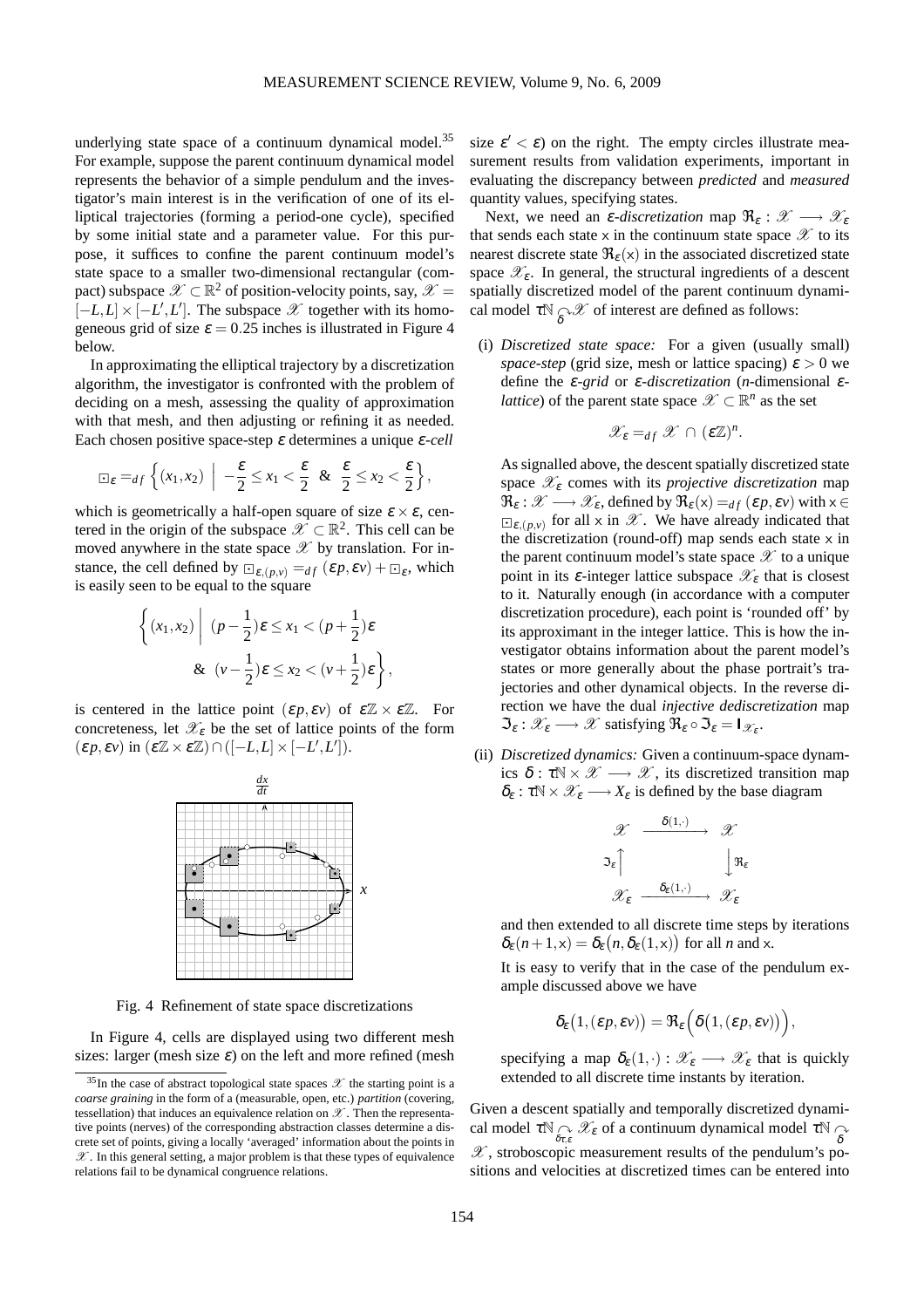the cell diagram, as shown in Figure 4, and make comparisons with discretized trajectories, given by the parent continuum dynamical model.

As in the case of temporal discretization, the success of spatial discretization depends on the behavior of (inverse) limits of converging sequences of descent spatially discretized dynamical models, as  $\varepsilon$  goes to zero. Comparing spatial discretization with temporal discretization, we see that a major technical problem in spatio-temporal discretization is the correct choice of a double limit, as the time step and mesh size approach zero. Here the essential idea is to let the sequence of spatial discretizations to be at least logarithmically far ahead of the sequence of temporal discretizations, so as to allow the dynamics of the latter to correctly converge to the continuum parent model's dynamics. (See [\[2\]](#page-27-1) for a more detailed discussion of why the succession of temporal vs. spatial discretizations can not be interchanged.)

Because the parent continuum dynamical model's states are not observable directly, they must be identified indirectly in terms of (smooth, continuous, measurable, etc.) quantities, whose values are obtained via measurement. Thus, we also need to look at approximating rational-valued functions of the form  $f_{\varepsilon}: \mathscr{X}_{\varepsilon} \longrightarrow \mathbb{Q}$  that are extendable by extrapolation to functions  $\bar{f}_\varepsilon : \mathcal{X} \longrightarrow \mathbb{R}$  on the entire state space  $\mathcal{X}$ . The details are investigated further in the next subsection, where we consider Genfand representation in the context of discretization theory.

Every elliptical trajectory in the pendulum dynamical model is reconstructed from a discrete trajectory of a descent discrete model via subsequent refinement, as illustrated in Figure 5.



Fig. 5 Discretizing a smooth pendulum trajectory

In this manner, we obtain a descent spatially discretized dynamical model  $\tau \mathbb{N}_{\widehat{\delta}_{\tau,\varepsilon}}$   $\mathscr{X}_{\varepsilon}$  (with space-step  $\varepsilon$ ) of the parent dynamical model  $\overline{X} \cap \overline{X}$ . As alluded to earlier, dynamicists are interested in the asymptotic behavior of the discretized dynamical model  $\tau \mathbb{N} \bigotimes_{\delta_{\tau,\varepsilon}} \mathscr{X}_{\varepsilon}$ , as the mesh size  $\varepsilon$  goes to zero. It is well known that discretized models even with tiny mesh sizes  $\varepsilon$  are not very helpful deterministically, since the correlation between the behavior of the discretized models  $\tau \mathbb{N}_{\widehat{\delta}_{\tau,\varepsilon}} \mathcal{X}_{\varepsilon}$  (with varying  $\varepsilon$ ) and that of the parent continuum dynamical model  $\tau \mathbb{N} \underset{\delta}{\curvearrowright} \mathcal{X}$  is usually very weak. Concretely,

the descent discretized dynamical model will generate a variety of discretization-dependent spurious and 'phantom' dynamical regimes (periodic orbits, fixed points, etc.) and other artifacts that do not correspond to any behavior present in the parent model. The investigators need to recognize that descent discrete dynamical models are radically different models that may approximate their parent model in some circumstances, but nevertheless they tend to possess properties (e.g., degrees of freedom) and structure that are patently inconsistent with those instantiated by the parent model. The difficulty has to do with the fact that discretization algorithms usually break the parent continuum dynamical model's infinitesimal symmetries, invariant under smooth or continuous dynamical isomorphisms. This problem would not matter too much, if one had a well-defined way of taking the limit of a descent sequence of discretized dynamical models – in which state space and time discretizations go to zero – that would ensure not only a gradual disappearance of inconsistencies (manifested by spurious regimes) but also a total *reconstruction* of the parent continuum model, modulo dynamical isomorphism. Unfortunately, presently there are no known general necessary and sufficient conditions for the existence of a limit of a descent sequence of discretized dynamical models that faithfully reproduces the parent dynamical model.

#### 3.3. Algebraic discretization

Throughout this work we have emphasized the fact that experimenters do not have direct access to the states of their target dynamical systems. To obtain a workable model, it is necessary to characterize the states indirectly, in terms of certain observable quantities, so that instead of observing a state encoded by a point  $x \in \mathcal{X}$  of a representing dynamical model  $\tau \otimes \mathscr{X}$ , experimenters measure the *values* of smooth, continuous, or measurable observables of the form  $f : \mathcal{X} \longrightarrow \mathbb{R}$ in state x, sufficient to generate informative data propositions about x. As a prelude to algebraic discretization, recall that in a

topological setting each (discrete-time) continuum dynamical model  $\tau \mathbb{N} \underset{\delta}{\sim} \mathscr{X}$  comes with its associated dynamical Banach algebra model  $\tau \mathbb{N} \underset{\delta^*}{\curvearrowright} \mathbf{C}(\mathscr{X})$ , where  $\mathbf{C}(\mathscr{X})$  denotes the Banach algebra of all continuous real-valued functions on the underlying state space  $\mathscr{X}$  of  $\tau \mathbb{N} \underset{\delta}{\curvearrowright} \mathscr{X}$  (interpreted as the target system's algebra of continuous quantities), and the induced linear (dynamical) transition map  $\delta^* : \tau \mathbb{N} \times \mathbf{C}(\mathcal{X}) \longrightarrow$ **C**( $\mathcal{X}$ ) is defined by  $\delta^*(\tau k, f) =_{df} g$  with  $g(x) = f(\delta(\tau k, x))$ for all x. The topology in the algebra  $\mathbf{C}(\mathscr{X})$  is obtained from the *uniform norm*  $||f|| =_{df} \sup_{x \in \mathcal{X}} |f(x)|$ .

The same algebraicizing idea works also in the universe dynamical von Neumann algebras. Specifically, to each measurable dynamical model  $\tau \mathbb{N} \underset{\delta}{\curvearrowright} (\mathscr{X}, \mathscr{F}, P)$  (where *P* is usually the Lebesgue probability measure on  $\mathscr{X}$ ) there corresponds a unique dynamical von Neumann algebra model  $\tau\mathbb{N} \mathop{\curvearrowright}\limits_{\delta^*}$  $(\mathfrak{L}_{\infty}(\mathscr{X},\mathscr{F},P),\mathscr{E}_P)$  such that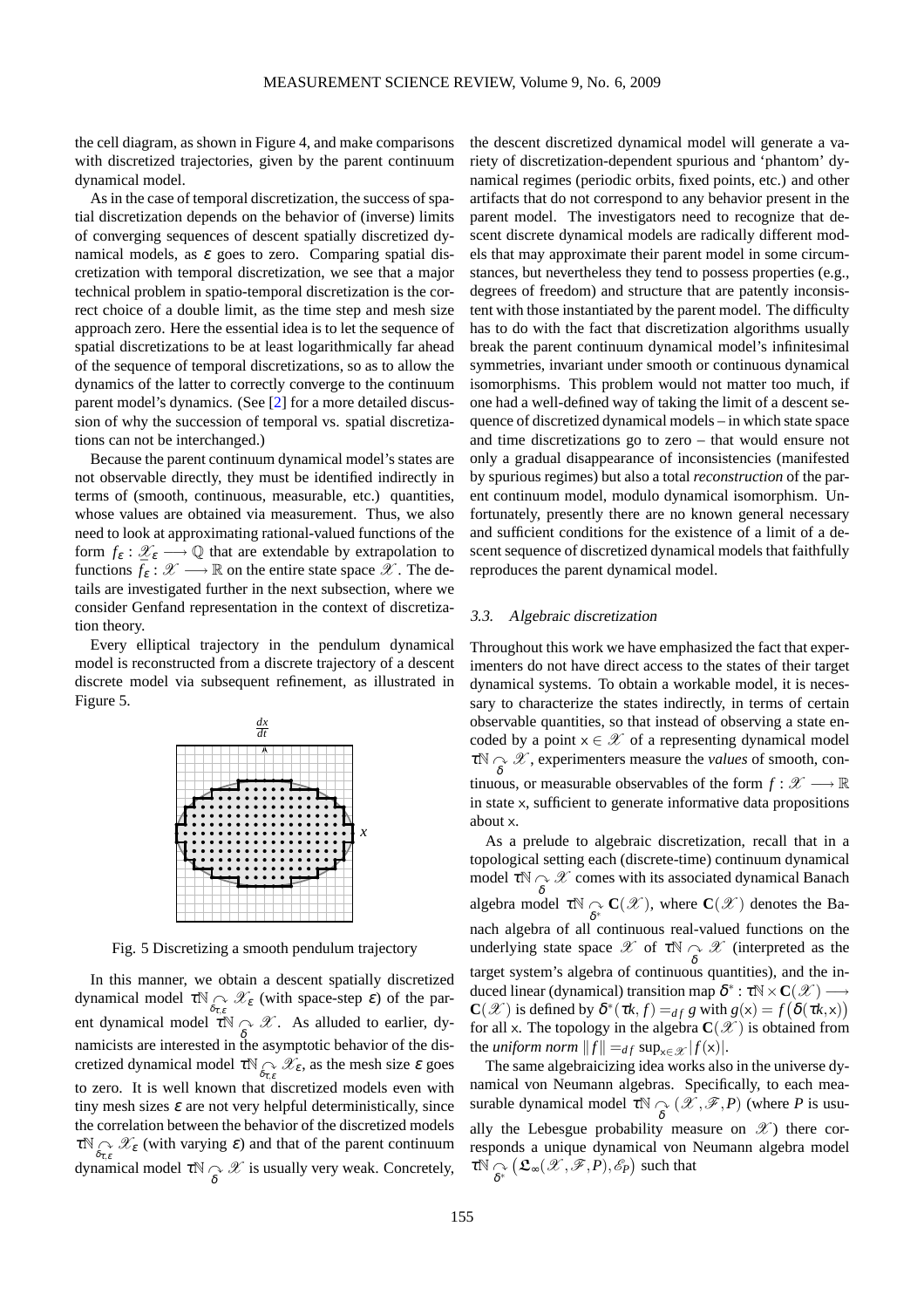- (i)  $\mathfrak{L}_{\infty}(\mathcal{X}, \mathcal{F}, P)$  is the von Neumann algebra of essentially bounded real-valued measurable functions on state space  $\mathscr{X}$ , modulo probability measure *P* zero, with its induced state  $\mathscr{E}_P$  in  $\mathscr{S}(\mathfrak{L}_{\infty}(\mathscr{X},\mathscr{F},P))$ , and
- (ii) the transition map  $\delta^*$  :  $\tau \mathbb{N} \times \mathfrak{L}_{\infty}(\mathscr{X}, \mathscr{F}, P) \longrightarrow$  $\mathfrak{L}_{\infty}(\mathscr{X}, \mathscr{F}, P)$  is defined as before, by  $[\delta^*(\tau k, f)](x) =$  $f(\delta(\tau k, x))$  for all x, where  $f \in \mathfrak{L}_{\infty}(\mathscr{X}, \mathscr{F}, P)$ . Importantly,  $\delta^*$  preserves the probabilistic state  $\mathscr{E}_P$ , i.e., we have  $\mathscr{E}_P \circ \overline{\delta^*}(\tau k, \cdot) = \mathscr{E}_P$  for all discrete times  $\tau k$  in  $\tau \mathbb{N}$ .

Thanks to Gelfand and Riesz representation theorems, there is also a reverse construction that transforms algebraic dynamical models back into topological or measurable dynamical models. There are several other important relations between *topological* (or measurable) dynamical models and *algebraic* dynamical models, but in this subsection we shall focus only on the problem of algebraic discretization.

In particular, we recall the ever-present pair of projective *discretization* and injective *dediscretization* maps between a given continuum parent dynamical model and its descent spatially <sup>ε</sup>-discretized dynamical model

$$
(\tau{\mathbb N}\underset{\delta}{\curvearrowright}{\mathscr X})\xrightarrow[\hspace{.3cm}{\mathfrak{I}_{\epsilon}}]{\mathfrak{R}_{\epsilon}} (\tau{\mathbb N}\underset{\delta_{\epsilon}}{\curvearrowright}{\mathscr X}_{\epsilon}),
$$

discussed in the previous subsection. Note that because for compact spaces  $\mathscr X$  the set  $\mathscr X_{\varepsilon}$  is a finite discrete (lattice, grid) state space with spacing  $\varepsilon > 0$ , the associated Banach algebra  $\mathbf{C}(\mathscr{X}_{\varepsilon})$  is finite-dimensional, comprised of vectors or diagonal matrices of dimension  $|\mathscr{X}_{\varepsilon}|$ , and likewise for  $\mathfrak{L}_{\infty}(\mathscr{X}_{\varepsilon},\mathscr{F}_{\varepsilon},P_{\varepsilon})$  (where  $P_{\varepsilon}$  is specified by the Lebesgue probability of  $\varepsilon$ -cells). Regarding the empirical interpretation of 'observables' in  $\mathbf{C}(\mathscr{X}_{\varepsilon})$ , we may assume that they are evaluated on  $\mathcal{X}_{\varepsilon}$  in terms of dial readings on appropriate measuring instruments, interacting with the target system. The values of discretized quantities in a descent von Neumann algebra model  $\mathfrak{L}_{\infty}(\mathscr{X}_{\varepsilon},\mathscr{F}_{\varepsilon},P_{\varepsilon})$  can given by the averages of corresponding parent dynamical model quantities over  $\mathscr{X}_{\varepsilon}$ -cells. Having reached this stage, we can now consider ways of lifting the discretization  $\Re_{\varepsilon}$  and dediscretization  $\Im_{\varepsilon}$  maps from topological models to their Gelfand-given algebraic counterparts  $\mathfrak{R}_{\varepsilon} : \mathbf{C}(\mathscr{X}) \longrightarrow \mathbf{C}(\mathscr{X}_{\varepsilon})$  and  $\mathfrak{S}_{\varepsilon} : \mathbf{C}(\mathscr{X}_{\varepsilon}) \longrightarrow \mathbf{C}(\mathscr{X})$ , respectively. It should be clear that this 'lifting procedure' may be rephrased also in terms of von Neumann algebras.

As we have already remarked in Subsection 3.2, the main obstruction to providing workable algebraic discretization schemes lies in finding convenient discretization and dediscretization maps that support an asymptotic or limit correspondence between the continuum algebraic model  $\tau \mathbb{N} \cap \mathbb{N}$  $\mathbf{C}(\mathcal{X})$  and its sequence of descent discretized algebraic models  $\tau \mathbb{N} \underset{\delta_{\epsilon}^*}{\curvearrowright} \mathbf{C}(\mathscr{X}_{\epsilon}), \tau \mathbb{N} \underset{\delta_{\epsilon'}^*}{\curvearrowright}$  $\mathbf{C}(\mathscr{X}_{\varepsilon}),...$ , as their ordered sequence  $\varepsilon > \varepsilon' > \dots$  of spacing parameters goes to zero. It turns out that the much-studied pair  $(\Re_{\varepsilon}, \Im_{\varepsilon})$  in the discretization/dediscretization relations

$$
\mathbf{C}(\mathscr{X}) \xrightarrow{\Re_{\varepsilon}} \mathbf{C}(\mathscr{X}_{\varepsilon})
$$

$$
\mathfrak{L}_{\infty}(\mathscr{X}, \mathscr{F}, P) \xrightarrow{\Re_{\varepsilon}} \mathfrak{L}_{\infty}(\mathscr{X}_{\varepsilon}, \mathscr{F}_{\varepsilon}, P_{\varepsilon})
$$

satisfies the definitions of a channel and cochannel, respectively, so that, in particular, the map

$$
\mathscr{S}\big(\mathfrak{L}_{\infty}(\mathscr{X},\mathscr{F},P)\big)\xrightarrow{\mathfrak{I}_{\epsilon}^*}\mathscr{S}\big(\mathfrak{L}_{\infty}(\mathscr{X}_{\epsilon},\mathscr{F}_{\epsilon},P_{\epsilon})\big)
$$

is a channel. Since the treatment of discretization works best in von Neumann algebra settings, we shall devote the rest of this subsection to the study of discretization of measurable quantities.

In the case of von Neumann dynamical models, the discretization map  $\mathfrak{R}_{\varepsilon}: \mathfrak{L}_{\infty}(\mathscr{X}, \mathscr{F}, P) \longrightarrow \mathfrak{L}_{\infty}(\mathscr{X}_{\varepsilon}, \mathscr{F}_{\varepsilon}, P_{\varepsilon})$ sends each quantity *f* to its *average* on the associated cell of each lattice state in  $\mathscr{X}_{\varepsilon}$ . By way of illustration, we return to the pendulum example discussed in the previous subsection and for each measurable quantity *f* we set

$$
\mathfrak{R}_{\varepsilon}(f) =_{df} f_{\varepsilon} : \mathscr{X}_{\varepsilon} \longrightarrow \mathbb{R},
$$

 $\int_{\Box_{\mathcal{E},(p,\nu)}} f(x) P(\mathrm{d}x)$ . As indicated earlier, at each discrete point to be a discrete function specified by  $f_{\varepsilon}(\varepsilon p, \varepsilon v) =_{df}$  $(\varepsilon p \varepsilon v)$ , the value of function  $f_{\varepsilon}$  is obtained by the average of *f* on the cell determined by the point. It is easy to check that  $\Re_{\varepsilon}$  is a linear positive unital map. Now, since the discretized quantity  $f_{\varepsilon}$  of  $f$  remains real-valued, its measurements discretize its values by a suitable *value* round-off operation on Val $(f)$ .

The dediscretization map  $\mathfrak{S}_{\varepsilon}$  :  $\mathfrak{L}_{\infty}(\mathscr{X}_{\varepsilon},\mathscr{F}_{\varepsilon},P_{\varepsilon}) \longrightarrow$  $\mathfrak{L}_{\infty}(\mathscr{X},\mathscr{F}_{\varepsilon},P)$  is defined by a cellwise interpolation of each discrete quantity. That is to say, each measurable quantity  $\Im$ <sub>ε</sub>( $f$ <sub>ε</sub>) =  $f$  is obtained by setting  $f(x) =_{df} f$ <sub>ε</sub>( $\Box$ <sub>ε,(*p*,*v*)</sub>), where  $\square_{\varepsilon,(p,\nu)}$  is a cell in  $\mathscr{X}_{\varepsilon}$  containing x. Of course, there are several other choices. The goal of algebraic discretization is to find a convenient discretization-dediscretization pair  $(\Re_{\varepsilon}, \Im_{\varepsilon})$ such that

$$
\lim_{\varepsilon\to 0}\lVert \mathfrak{I}_\varepsilon\circ\mathfrak{R}_\varepsilon(u)-u\rVert_\infty=0
$$

holds for all quantities *u* in  $\mathcal{L}_{\infty}(\mathcal{X}, \mathcal{F}_{\varepsilon}, P)$  and the diagram

$$
\begin{array}{ccc}\mathfrak{L}_{\infty}(\mathscr{X},\mathscr{F}_{\epsilon},P) & \xrightarrow{\mathfrak{d}_{\tau k}} & \mathfrak{L}_{\infty}(\mathscr{X},\mathscr{F}_{\epsilon},P) \\
\otimes_{\mathfrak{K}_{\epsilon}} & & \uparrow \mathfrak{I}_{\epsilon} \\
\mathfrak{L}_{\infty}(\mathscr{X}_{\epsilon},\mathscr{F}_{\epsilon},P_{\epsilon}) & \xrightarrow{\mathfrak{d}_{\tau k}^{\epsilon}} & \mathfrak{L}_{\infty}(\mathscr{X}_{\epsilon},\mathscr{F}_{\epsilon},P_{\epsilon})\n\end{array}
$$

linking descent discretized dynamics with its parent continuum dynamics commutes in the limit, meaning that the identity

$$
\lim_{\varepsilon \to 0} \|\mathfrak{I}_{\varepsilon} \circ \mathfrak{d}^{\varepsilon}_{\tau k} \circ \mathfrak{R}(f) - \mathfrak{d}_{\tau k}(f)\|_{\infty} = 0
$$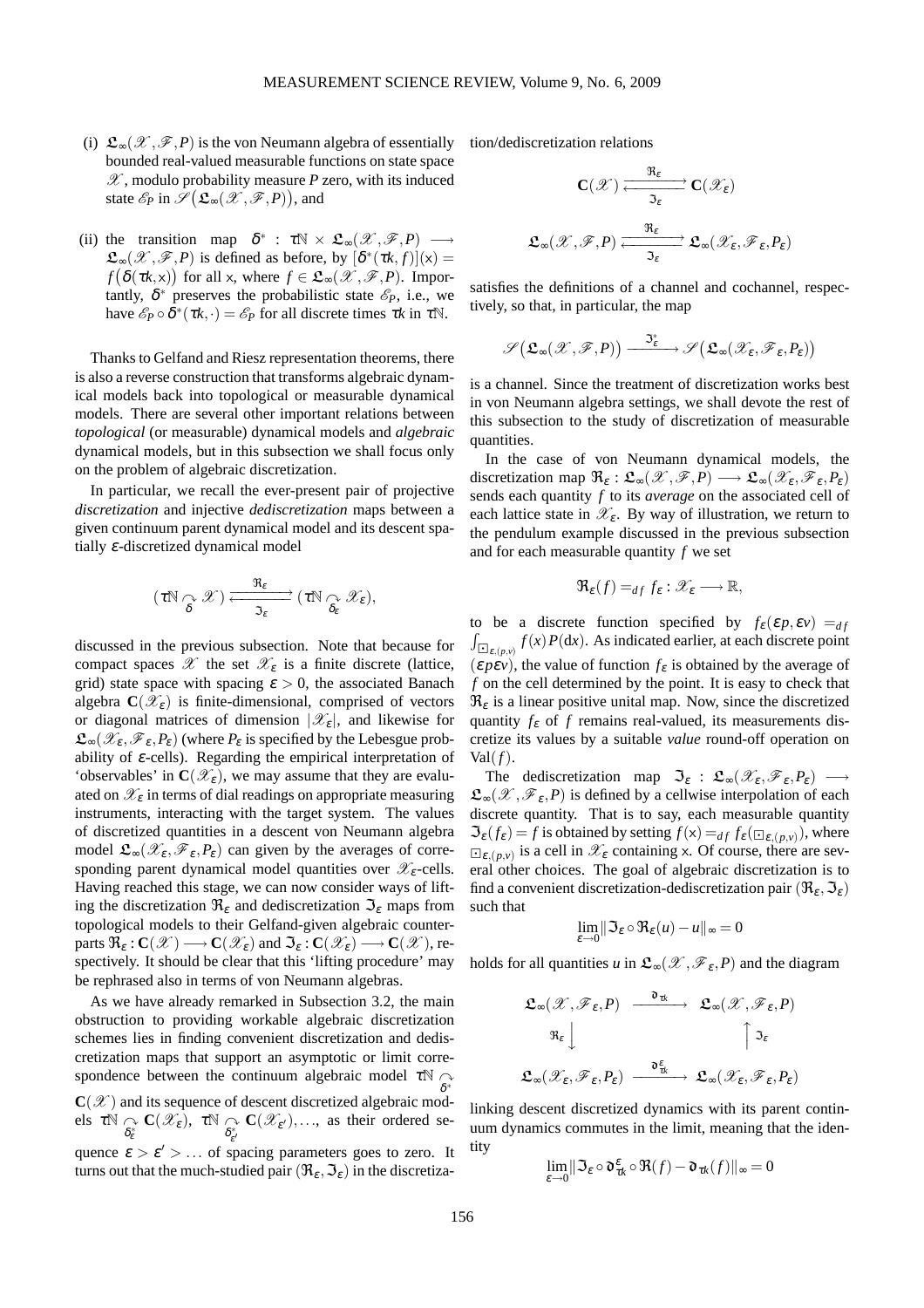holds for all quantities  $f$  and discrete time instants  $\tau k$ . Intuitively, the foregoing requirement states that as a descent discretized dynamical model  $\tau \mathbb{N} \underset{\mathfrak{d}_{tk}^{\varepsilon}}{\sim}$  $\mathfrak{L}_{\infty}(\mathscr{X}_{\varepsilon},\mathscr{F}_{\varepsilon},P_{\varepsilon})$  becomes finer and finer under gradually smaller choices of parameter  $\varepsilon$ , it will approximate the dynamical behavior of its parent continuum dynamical model  $\tau \mathbb{N} \bigcap_{\substack{\delta \\ \delta \tau_k}}$  $\mathfrak{L}_\infty(\mathscr{X}, \mathscr{F}, P)$  better and better, and in the limit, as  $\varepsilon$  goes to 0, the approximation will be perfect, modulo probability measure zero.

In [\[3\]](#page-27-12), Fabio Benatti and Valerio Cappellini have noted that the foregoing limit of spatial discretization crucially depends on the presence of a logarithmic time scale of temporal discretization. Concretely, in the ambience of a concrete dynamical von Neumann algebra of measurable quantities on a twodimensional continuum torus state space they have shown that the following double-limit theorem

$$
\lim_{\varepsilon \to 0} \lim_{\substack{\tau k \to \infty \\ \tau k < \log \frac{1}{\varepsilon}}} \|\mathfrak{d}^{\varepsilon}_{\tau k} \circ \Re_{\varepsilon}(u) - \Re_{\varepsilon} \circ \mathfrak{d}_{\tau k}(u)\|_{\infty} = 0
$$

holds for all quantities *u* in the dynamical von Neumann algebra model  $\mathbb{Z}$   $\underset{\delta^*}{\curvearrowright}$  $(\mathfrak{L}_{\infty}(\mathbb{C}^2,\Lambda),\mathscr{E}_{\Lambda})$ , where  $\mathbb{C}^2$  is the twodimensional donut-shaped  $\mathbb{C} \times \mathbb{C}$  torus space,  $\Lambda$  is the Lebesgue probability measure on it and the dynamical transition map  $\delta^*$  is specified by some simple equations.

Although the significance of the double limit result above is smaller than a discretization specialist might have hoped, it nevertheless indicates an important relationship between spatial and temporal discretizations. Informally, this remarkable result says that if the time evolution of the descent discretized dynamical model is constrained by the exponential inequality of the form  $e^{\tau k} < \frac{1}{\varepsilon}$ , stating that as long as the investigator does not go too far into the future in making predictions – so that the necessary spatial discretization refinement by choosing a sufficiently small  $\varepsilon$  can be guaranteed – a suitable form of commutativity between discretization and dynamics actually holds. One would hope for similar results to be valid for general dynamical von Neumann algebras. The problem lies, as hinted at earlier, in the correct choice of the pair  $(\Re_{\varepsilon}, \Im_{\varepsilon})$ .

# 4. INFORMATION CHANNEL PERSPECTIVE ON MEASUREMENT

In this section we take up the discussion of the channeltheoretic approach to measurement, begun in Subsection 2.3. As we observed there, measurement can conveniently be characterized in terms of channel-cochannel pairs, relating system and instrument quantity algebras.

Recall again that a classical measurement process involves (i) a measurand of a physical system of interest with a definite but unknown value, and (ii) a correctly calibrated measuring instrument (appropriately chosen for the measurand) – presumed to be dynamically coupled with the physical system for a certain period of time, until an (approximate) equilibrium state is reached. Now, if the coupling and the resulting physical interaction are of the proper kind, then the numerical

value read from the measuring instrument's pointer module will be found to be strongly correlated with the measurand's objective value, as it existed immediately prior to the act of measurement. In a successful measurement process, a combined initial *'system + instrument'* state (consisting of the system's unknown pre-measurement state and the instrument's known initial 'null position' state) evolves into a unique correlated (entangled) composite post-measurement state, determined by the joint *'system + instrument'* physical dynamics. A subsystem restriction of this joint state to the instrument completely determines the pointer quantity's outcome, from which the measurand's real value can then be reconstructed or estimated. Specifically, suppose the physical response of the measuring instrument is given by the *direct model* equation  $f$   $f = f(f, \ldots)$ , where *f* denotes the measurand and  $f$  *f* stands for the 'response signal'.<sup>[36](#page-23-0)</sup> Now, the final outcome of measurement, specified by the values of the instrument's pointer quantity  $\mathcal{D}f$  – providing support for the measurand's estimation or reconstruction – is obtained from the values of the response quantity  $f$ , using a variant of the *calibration* equation  $\mathcal{D}f = \mathbf{f}'(\mathcal{F}, \dots)$ . Needless to add, the pointer quantity  $Of$  serves also as an interface between the instrument and a human observer.

In the spirit of the so-called Heisenberg picture (understood to be a description of natural dynamical systems in terms of Banach or von Neuman algebras of *quantities* rather than in terms of *probabilistic state spaces*) suppose the target physical system S is described by a Banach (von Neumann) algebra  $\mathfrak{A}_S$  and let  $\mathfrak{A}_{\partial f}$  be the Banach (von Neumann) algebra of the instrument's pointer module (designed to provide measurement outcomes for measurand *f*, instantiated by the system S) with output quantity  $\mathcal{D}f$ .

In modeling the temporal dynamics of the measurement process, the modeler must come up with a dynamical description of not only the (uncoupled) measured S and measuring  $M_{\odot}$  system, but also a complete description of their physical interaction during the measurement process that involves an exchange of energy and directed information flow. Let us assume that the respective dynamical Banach (von Neumann) algebras of the independently prepared target system and pointer module are  $\mathbb{T} \underset{\mathbf{a}}{\curvearrowright} \mathfrak{A}_{\mathsf{S}}$  and  $\mathbb{T} \underset{\mathbf{a}'}{\curvearrowright} \mathfrak{A}_{\oslash f}$ .<sup>[37](#page-23-1)</sup> Finally, let the joint dynamics of the *'system + instrument'* bipartite system (coupled together at time  $t = 0$ ) be captured by the family of time-indexed transition maps of the form

$$
\mathfrak{A}_S\otimes\mathfrak{A}_{\textup{\textcircled{D}} f}\xrightarrow{\ \mathfrak{m}_t\ \ }\mathfrak{A}_S\otimes\mathfrak{A}_{\textup{\textcircled{D}} f},
$$

involving the systems' energy quantities and energy flow. Then, as indicated above, the compound system's statistical

<span id="page-23-0"></span><sup>&</sup>lt;sup>36</sup>Note that here we deliberately use the lightning symbol  $\frac{1}{2}f$  to denote the instrument's internal response quantity as a reminder that in practice mediating quantities tend to be electrical or optical in nature, and the ellipsis in the law serves as a place-holder for unspecified auxiliary quantities. For example, in many instruments the transducer comes with an additional input quantity, capturing environmental interaction, bias, control or modulation.

<span id="page-23-1"></span> $37$ As before, the transition map's indexing domain T is a time monoid, usually isomorphic to the additive monoid  $\langle \mathbb{R}_+,0,+\rangle$  of non-negative reals.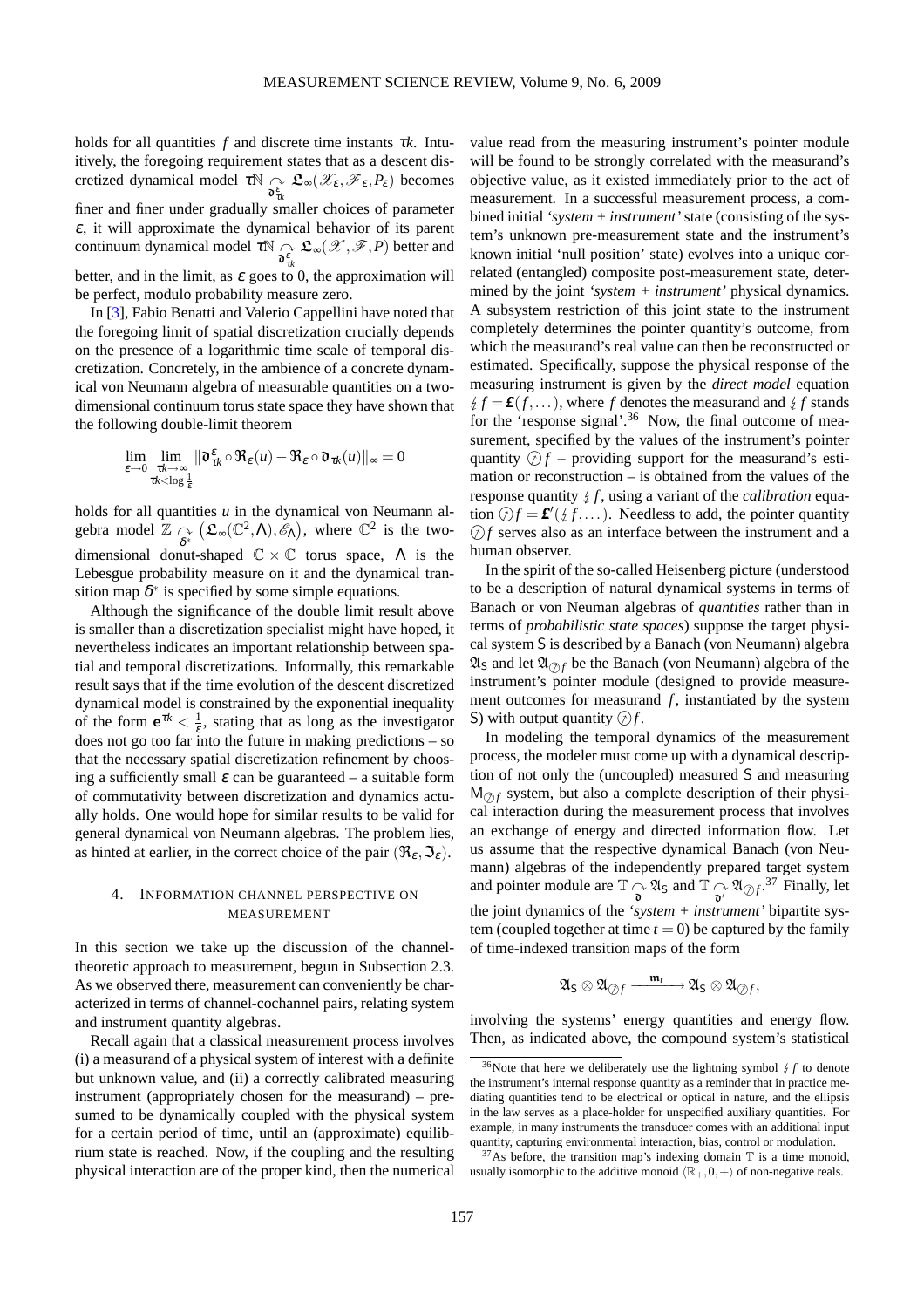state considered at time  $t = 0$ , encoded by  $\mathcal{E}_0$ , evolves in accordance with the earlier defined dual (state) transition map

$$
\mathscr{S}\big(\mathfrak{A}_S\otimes\mathfrak{A}_{\oslash f}\big)\xrightarrow{\mathfrak{m}_t^*}\mathscr{S}\big(\mathfrak{A}_S\otimes\mathfrak{A}_{\oslash f}\big),
$$

into a unique state at time  $t > 0$ , denoted by the expectation functional  $\mathscr{E}_t = \mathfrak{m}_t^* (\mathscr{E}_0)$ .

In more detail, during the interaction process, an unknown pre-measurement system state  $\mathscr{E}_0$  the experimenter wants to learn about together with the instrument's known 'initial null' state  $\mathcal{E}_f^0$  at time  $t = 0$ , specifying the input *product state* by the affine *lifting* (extension) channel  $J^*(\mathscr{E}_0) =_{df} \mathscr{E}_0 \otimes \mathscr{E}_f^0$ .<sup>[38](#page-24-0)</sup> In accordance with the dynamics of *'system + instrument'* composite (determined by the physical laws of interaction), the input product state evolves into a correlated compound state  $\mathscr{E}_t = \mathbf{m}_t^* (\mathscr{E}_0 \otimes \mathscr{E}_f^0)$  considered at time instant  $t > 0$ . The last step – as it should be apparent by now – is provided by the so-called *restriction* channel  $\mathbb{R}^*$ , defined by the state restriction  $\left[\mathbf{R}(\mathscr{E}_t](v) = \mathscr{E}_t(I \otimes v)$  for any instrument quantity *v* in  $\mathfrak{A}_{\mathcal{D}f}(\mathcal{D}f).$ 

At the root of interactive (instrument-based) measurement processes is the following fundamental commutative square (and its obvious dual):

$$
\begin{array}{ccc} \mathscr{S}(\mathfrak{A}_{\mathsf{S}}\otimes\mathfrak{A}_{\oslash f}) & \xrightarrow{\mathfrak{m}_t^*} & \mathscr{S}(\mathfrak{A}_{\mathsf{S}}\otimes\mathfrak{A}_{\oslash f}) \\ \mathsf{J}^*\upharpoonright & & \downarrow\mathsf{R}^* \\ \mathscr{S}(\mathfrak{A}_{\mathsf{S}}) & \xrightarrow{\mathsf{M}_t^*} & \mathscr{S}(\mathfrak{A}_{\oslash f}) \end{array}
$$

Upon examining the diagram, we see that the system-toinstrument measurement channel  $M_t^*$  is specified by the composite  $\mathbf{M}_t^* =_{df} \mathbf{R}^* \circ \mathbf{m}_t^* \circ \mathbf{J}^*$  for all moments of time *t*.

One reason why instrument-based measurement theory appears to be so complex is because it deals with structures at two distinct levels, one of which complements or *supervenes* on the other. Structures at the most fundamental level – enjoying a great deal of attention by physicists in view of being essential to the physical understanding all classical measurement processes – are given by the underlying *physical interactions* between the measured and measuring systems. In the pursuit of this ground level structure, measurement theorists regularly take concepts from physics and systems theory, and apply them to various measuring instruments and measurement processes. For us, this level requires least comment, since it has been covered already, based on [\[5\]](#page-27-2).

The second level of structure is best seen in the formal embodiment of a *functionalist* view of measurement. As is by now well known, in practice the measurand (e.g., mass, temperature, energy, and so forth) of a target system can be measured in many distinct and competing ways, and with varying degrees of accuracy, employing different physical methods and principles, and yet, by and large, the resulting quantity of information obtained about the target system in the corresponding measurement outcomes is, modulo some errors, essentially the same. Thus, if what matters is only the transfer of information about the measurand from its instantiating target system to the instrument's pointer module, where it is received in the form of the instrument's pointer quantity value to be read off later, and not the specific physical mechanism underlying the measurement process, then it is more effective to work with a considerably simpler *channel-theoretic* model of measurement, based on quantity and state channels. In information-theoretic frameworks it is completely irrelevant which type of measuring instrument is used to perform a measurement and which physical laws are involved. This higherlevel (supervening) approach to measurement processes is extremely convenient, because it is relatively easy to transform information between different types of physical carriers (such as electric currents in wires, light pulses in optical fibers, and so on). Furthermore, errors, perturbations and possible losses of information occurring during transmission are also easily tractable. The viewpoint we adopt next is to regard measurement as a transfer of information from the target system to the measurand's pointer module.[39](#page-24-1)

As we have already seen, from the standpoint of algebraicanalytic measurement theory, the basic strategy is to represent each step in a measurement process by a suitable channelcochannel pair, in which the cochannel maps all quantities of an input (source) system M (usually a measurement apparatus), described by (say) a Banach algebra  $\mathfrak{A}_M$ , to suitable *estimator* quantities of an output (receiver) system S, in general represented by a different Banach algebra  $\mathfrak{A}_S$ .

Our aim here is to model the measurement process channeltheoretically (without invoking any details regarding the physics of measurement coupling), usually by a cochannel *M* which maps the pointer module's measurement quantities in  $\mathfrak{A}_{M}$  to those quantities in the system's algebra  $\mathfrak{A}_{S}$  which serve as optimal *estimators* for the system's quantities, *given* the instrument's information about S embodied in the pointer module of  $\mathfrak{A}_{M}$ . Each cochannel *M* captures a particular way in which a measuring system encodes information about the measured system. Conditionally upon the results of continuous measurement, a cochannel minimally revises and updates a prior quantitative information about the system's quantities.

<span id="page-24-0"></span><sup>&</sup>lt;sup>38</sup>A lifting channel of the form  $J^* : \mathfrak{A}_S \longrightarrow \mathfrak{A}_S \otimes \mathfrak{A}_{\mathcal{Q},f}$  is said to be *nondemolitionist* for the system state  $\mathscr E$  (or  $\mathscr E$  is invariant with respect to  $J^*$ ) provided that  $[J^*(\mathscr{E})](u \otimes I) = \mathscr{E}(u)$  holds for all system quantities *u*. Nondemolitionist channels characterize measurement interactions that do not alter the system's initial state. We know that various measurement processes tend to change the measured system. For example, active sensors (e.g, radars and sonars) *add* energy to the *'system + instrument'* environment as part of the measurement process, and electrical instruments usually *draw* energy from the measured system, causing a *loading error*. Most chemical measurements damage or destroy at least part of the analyzed substance, and so forth.

<span id="page-24-1"></span><sup>&</sup>lt;sup>39</sup>Here we assume that information is not a concrete thing or substance that is transported like furniture from one place to another; it is not part of the material contents of the world, located somewhere in space. Rather, *information* is a fundamental theoretical entity (in the sense of Hans Reichenbach's *abstracta*), representing that which is brought into existence by an information source and required to be reproducible at the receiver end of a communication channel, if the transmission is to be regarded as a success. Its roundabout description *'that which is brought into existence'* is formally analyzed in terms of (continuous, measurable, etc.) sequences of probabilistic states.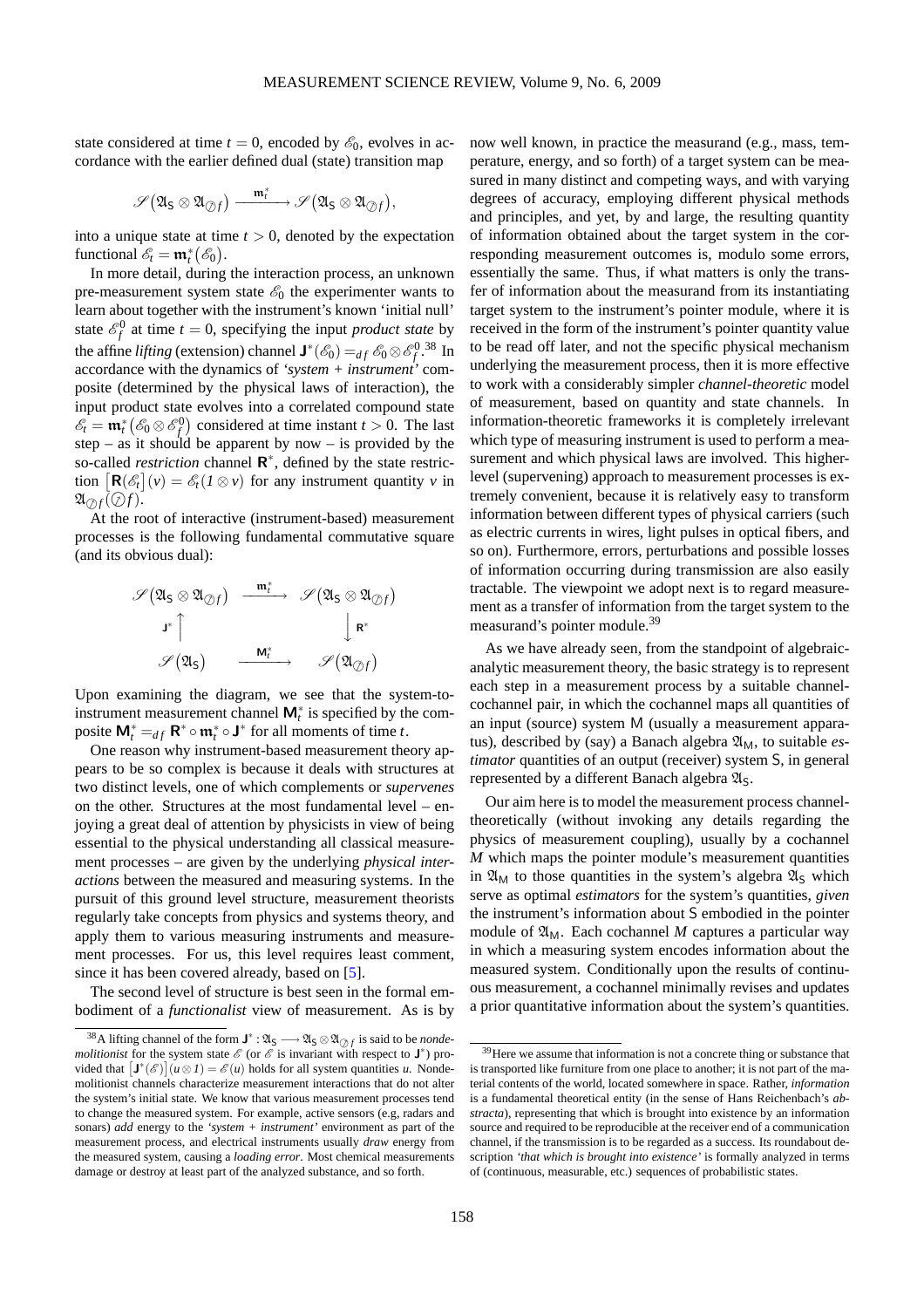# 4.1. Discrete measurement of angular positions of a physical pendulum

There are at least three major categories of classical measurement. Historically, the earliest types of measurement were those based on the principle of direct comparison. We have already met some of these in Subsection 2.3 and called them *static* measurements. Indirect or interactive instrument-based measurements dominate modern measurement practices. As well known, these measurements come in two major flavors: *discrete-time* and *continuous-time* dynamical measurements. We shall have space to consider only one example of a discrete-time dynamical measurement.

Suppose we wish to measure the angular positions of a simple pendulum's bob at various instants of time. We have already seen in Subsection 2.1.1 that in the case of instrumentbased measurement of pendulum positions the starting point is the Banach algebra  $\mathfrak{A}(p,v)$ , generated by position p and velocity v quantities, and Gelfand-isomophic to the concrete Banach algebra of observables  $C(Val(p) \times Val(v)) \cong$  $\mathbf{C}(\text{Val}(\mathsf{p})) \otimes \mathbf{C}(\text{Val}(\mathsf{v}))$ . Since the value space Val(p) is equal to the circle group  $\mathbb{C} = \mathbb{R}_{/2\pi\mathbb{Z}}$  of reals and Val(v) = [0, V] for some upper limit *V* of angular velocity that does not exceed the speed of light, we quickly obtain our start-up dynamical Banach algebra  $\mathbb{R}_+ \underset{\delta}{\curvearrowright} \mathbf{C}(\mathbb{C}) \otimes \mathbf{C}([0,V])$  (together with the algebra isomorphism  $\mathfrak{A}(\mathsf{p},\mathsf{v}) \cong \mathbf{C}(\mathbb{C}) \otimes \mathbf{C}([0,V]),$  intended for modeling the pendulum's dynamical behavior. As shown in [\[5\]](#page-27-2) and reviewed in Subsection 2.5, the transition map of this dynamical Banach algebra is derived from the solution space of classical pendulum equations. Here, as before, the dynamical Banach algebra represents the temporal evolution of all quantities that have been found to be decisive in a complete description of the pendulum's motion under consideration, without any regard for measurement interaction.

In order to meet the requirements of discrete measurement, we need a discrete variant of the above-discussed parent dynamical Banach algebra. To obtain the descent discrete-time dynamical Banach algebra  $\tau \mathbb{N} \underset{\mathbf{\hat{o}}_{\tau}}{\curvearrowright} \mathbf{C}(\mathbb{C}) \otimes \mathbf{C}([0,V])$ , we use the temporal discretization method of Subsection 3.1. By construction, in this discrete algebraic model the pendulum's angular position and velocity values are available only at discrete moments of time, referred to by <sup>τ</sup>*k* (integer *k* time units of a chosen time-step  $\tau$ ).

We now turn our attention to position measurement. Since pendulums are among the most studied physical systems, there are several known ways of measuring their positions and velocities. In *discrete* position measurements the most common methods are the so-called *stroboscopic* approaches. In a typical experimental set-up, position measurement is based on the variation of a suitably positioned light-dependent resistor, located proximally to the pendulum's plane of motion, whose electrical resistance abruptly changes when the pendulum's moving bob cuts the path of the light from a laser. In one implementation, equally spaced laser beams are directed perpendicularly to the pendulum's plane of motion, with electric sensors on its opposite side. Design specifics of this and related position measurement methods may be found in [\[9\]](#page-27-13) and the references therein. Since we may know the response of this stroboscopic measuring system without knowing the technical details of its optical and electrical dynamics, we shall assume that the value space  $Val(\mathcal{D}p)$  of pointer quantity  $\mathcal{D}p$  (calibrated in angular or length units) of p is a subset of discrete points in C. This means that since the pendulum's positions are measured at discrete time instants stroboscopically with limited accuracy, we need a spatial discretization of the circle group  $\mathbb C$  of positions, specified by the discrete set  $\mathbb C_{\varepsilon} =_{df}$  $\mathcal{E} \mathbb{N} \cap \mathbb{C} = \{0, \varepsilon, 2\varepsilon, \dots\}$  of possible angular pendulum positions on a circle, where  $\varepsilon > 0$  is a fixed discretization parameter, chosen in arc or length units, e.g., one arc second or one millimeter. We can now define the space-time parametrized discretization map  $\mathfrak{R}_{\tau,\varepsilon} : \mathbb{R}_+ \times \mathbb{C} \longrightarrow \tau \mathbb{N} \times \mathbb{C}_{\varepsilon}$  as in Subsection 2.3, by setting  $\Re_{\tau,\varepsilon}(t,\theta) =_{df} \left( \left[ \frac{t}{\tau} + \frac{1}{2} \right] \cdot \tau, \left[ \frac{\lambda}{\varepsilon} + \frac{1}{2} \right] \right)$  $\bigg] \cdot \varepsilon$ ). Here the basic idea is to assign to each ideal angular position value  $\theta$  at a given ideal time point *t* the unique discrete position that is closest to  $\theta$  – measured stroboscopically – at the discrete time nearest to *t*.

Moving on to the *'system + instrument'* state dynamics

$$
\mathscr{S}\big(\mathbf{C}(\mathbb{C}\times[0,V])\times\mathbb{C}_{\varepsilon})\big)\xrightarrow{\mathfrak{m}_{t}^*}\mathscr{S}\big(\mathbf{C}(\mathbb{C}\times[0,V])\times\mathbb{C}_{\varepsilon})\big),
$$

note that because the pendulum's state of motion is not affected by measurement, we may set for deterministic states  $\mathfrak{m}_t(\theta_0 \otimes v_0 \otimes \theta'_{\tau 0}) = \theta_t \otimes v_t \otimes \mathfrak{R}_{\tau,\varepsilon}(t,\theta_t)$ , where the tensor component for position measurement changes from its initial value to the next discrete value, established by stroboscopic measurement.

By exactly the same reasoning used in the previous subsection, we use the fundamental contravariant commutative square

$$
\mathbf{C}(\mathbb{C}\times[0,V]\times\mathbb{C}_{\varepsilon})\xrightarrow{\mathfrak{m}_{t}}\mathbf{C}(\mathbb{C}\times[0,V]\times\mathbb{C}_{\varepsilon})
$$
\n
$$
\downarrow \qquad \qquad \downarrow \qquad \qquad \downarrow \qquad \qquad \downarrow \qquad \qquad \downarrow \qquad \qquad \downarrow
$$
\n
$$
\mathbf{C}(\mathbb{C}_{\varepsilon})\xrightarrow{\mathbf{M}_{tk}}\mathbf{C}(\mathbb{C}\times[0,V])
$$

to specify the quantity channel (cochannel)  $M_{\tau k} =_{df} E_{\tau k}$  ං  $\mathfrak{m}_t \circ \mathsf{J}$ , intended for modeling a discrete measurement of the target pendulum's positions. As before, we set  $\mathbf{J}(v) = 1 \otimes 1 \otimes$ *u* for each pendulum quantity *u*. Since the dynamics of the *'system + instrument'* does not alter the pendulum's states, we define the right most cochannel  $E_{\tau k}$  in the square for all observables  $\xi$  in  $\mathbf{C}(\mathbb{C}\times[0,V]\times\mathbb{C}_{\varepsilon})$  by  $\left[\mathbf{E}_{\tau k}(\xi)\right](\hat{\theta}_t,v_t,\theta_{\tau k}')=$  $\theta'_{\tau k}$ .

The channel  $\mathbf{M}_{\tau k}^*$  maps the pendulum's position-velocity deterministic state( $\theta_t$ ,  $v_t$ ) at time *t* to the measured position value  $\theta'_{\tau k}$  at discrete time  $\tau k$ , nearest to *t*. This discrete value, in turn, can be used to specify the value of the position estimator  $\hat{p}$ . We do not have space to treat discrete position measurement with random error. More general forms of position measurement require the cochannel  $E_{\tau k}$  to be a *conditional expectation*. (Full details on conditional expectations in this context are given in [\[10\]](#page-27-14) and references therein.)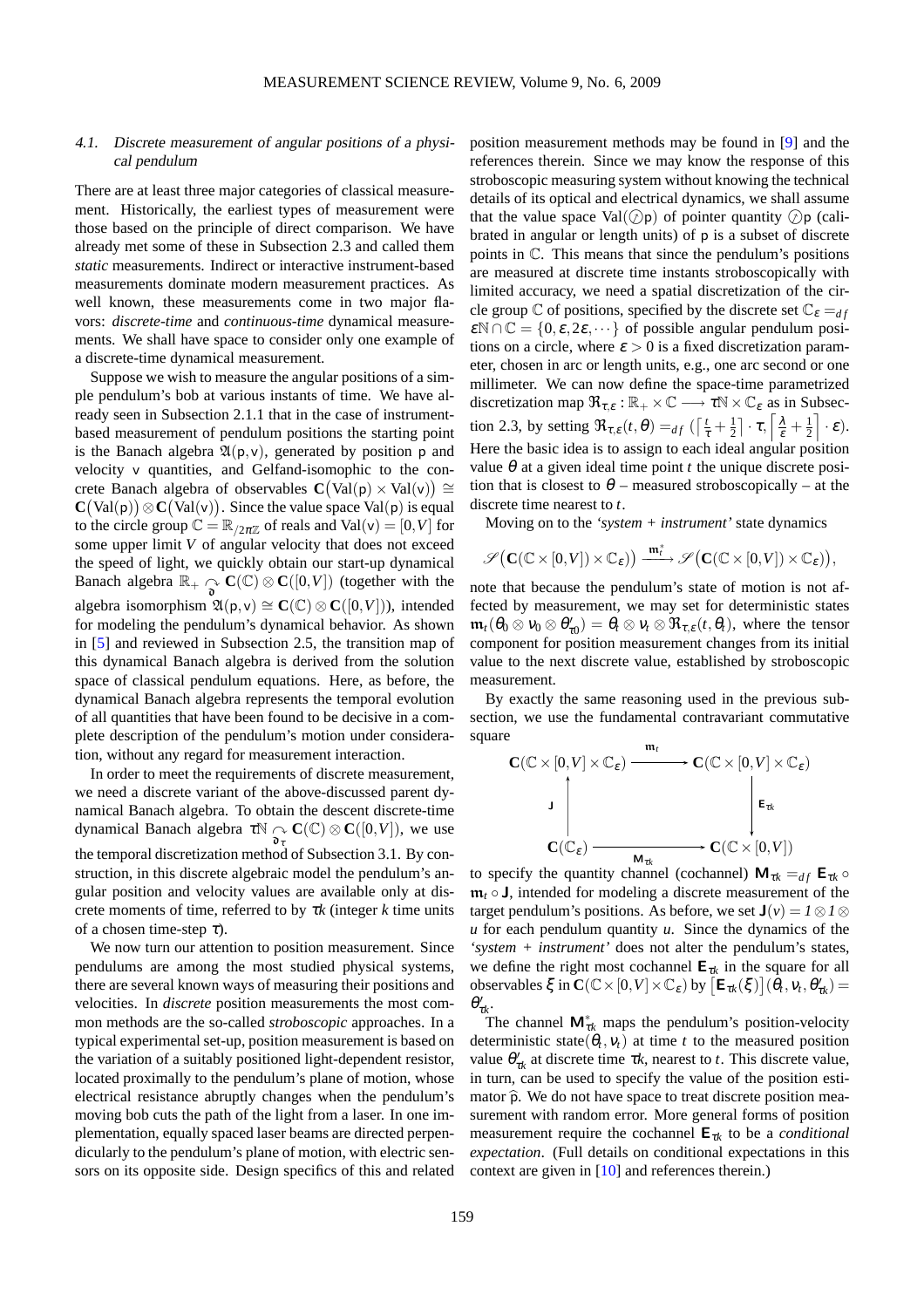# 4.2. Information channels from measured systems to measuring instruments

Before turning to the explicit details of application of state channels and their cochannels to measurement problems, it is important to point out that in the case of quantity channels of form  $M_f : \mathfrak{A}_{\mathcal{O}f} \longrightarrow \mathfrak{A}_{S}$  for measuring quantity *f*, no account is taken of the *measurement interaction* between the target system S and the selected measuring instrument for *f* . The formal framework in which the instrument-based measurement interaction problem (and many problems like it) can be framed is given by the so-called *conditional expectation* cochannel, having the form

$$
\mathfrak{A}_\mathsf{S}\otimes\mathfrak{A}_{\oslash f}\xrightarrow{\qquad \qquad \mathsf{E}} \mathfrak{A}_\mathsf{S}
$$

whose dual state channel  $E^*$  transfers the system's extant (statistical) state to a *correlated* state of the composite *'system + instrument'* bipartite system, from which the instrument's final state is determined by a subsystem reduction. More particularly, as we have seen, the state channel of a measurement process is modeled by the following cascade of information channels:

$$
\mathscr{S}(\mathfrak{A}_\mathsf{S}) \xrightarrow{\mathbf{E}^*} \mathscr{S}(\mathfrak{A}_{\text{op}} \otimes \mathfrak{A}_\mathsf{S}) \xrightarrow{\mathfrak{m}_t} \mathscr{S}(\mathfrak{A}_{\text{op}} \otimes \mathfrak{A}_\mathsf{S}) \xrightarrow{\mathbf{R}} \mathscr{S}(\mathfrak{A}_{\text{op}})
$$

The channel diagram above shows how to obtain knowledge about the *unknown* pre-measurement state of the system from a *known* correlated post-measurement state of the instrument, after the measurement interaction has reached its equilibrium.

The quantity channel  $\mathbf{E} : \mathfrak{A}_S \otimes \mathfrak{A}_{\partial f} \longrightarrow \mathfrak{A}_S$  turns out to be extremely important in handling the information-theoretic aspects of measurement processes. It is easy to verify that its Gelfand representation is given an *averaging operator* of the form

$$
\mathbf{C}(\mathscr{X}_{\mathsf{S}}\times\mathscr{X}_{\mathscr{D}f})\cong\mathbf{C}(\mathscr{X}_{\mathsf{S}})\times\mathbf{C}(\mathscr{X}_{\mathscr{D}f})\xrightarrow{\quad \widehat{\mathsf{E}}}\mathbf{C}(\mathscr{X}_{\mathsf{S}}),
$$

defined by  $\left[\hat{\mathbf{E}}(h)\right](x) = \int_{\mathcal{X}_{\text{opt}}} h(x, x') T(x, dx'),$  where *T* :  $\mathscr{X}_{\mathsf{S}} \longrightarrow \mathbf{P}(\mathscr{X}_{\mathcal{O}_1 f})$  is a given transition probability. Thanks to its relationship to averaging, the cochannel E satisfies the following properties for all quantities *u* and *v* on the product state space  $\mathscr{X}_{\mathsf{S}} \times \mathsf{X}_{\mathcal{D}f}$ :

(i)  $E(I \otimes I) = I;$ 

(ii) 
$$
u \geq 0 \implies \mathsf{E}(u) \geq 0;
$$

(iii) 
$$
E(u + v) = E(u) + E(v);
$$

(iv) 
$$
\mathbf{E}(u \cdot \mathbf{E}(v)) = \mathbf{E}(u) \cdot \mathbf{E}(v)
$$
.

What is perhaps even more startling than the properties of E listed above is the fact that cochannels are Banach (von Neumann) algebra analogs of *existential quantifiers* in distributive lattices. Note that the quantity channel  $M_f$  introduced at the beginning of this subsection earlier is obtained from E by restriction:  $\mathbf{M}_f(h) = \mathbf{E}(I \otimes h)$  for all *h* in  $\mathfrak{A}_{\mathcal{D}f}$ .

We turn now to describing some important measurement processes using the cochannel-channel framework. In Section 2.1 we have already noted the fundamental importance of the cochannel-channel pair

$$
\mathfrak{A}'\times\mathscr{S}\big(\mathfrak{A}'\big)\xrightarrow{\phantom{a}(\mathbf{M},\mathbf{M}^*)\phantom{a}}\mathfrak{A}\times\mathscr{S}\big(\mathfrak{A}\big)
$$

between Banach (von Neumann) algebras and their respective state spaces. Let us point out at once that a cascade sequence (important in representing a sequence of measurement sensors, processors, filters, amplifiers, and convertors)

$$
\mathfrak{A}''\times\mathscr{S}\big(\mathfrak{A}''\big)\xrightarrow{(\mathbf{N},\mathbf{N}^*)}\mathfrak{A}'\times\mathscr{S}\big(\mathfrak{A}'\big)\xrightarrow{(\mathbf{M},\mathbf{M}^*)}\mathfrak{A}\times\mathscr{S}\big(\mathfrak{A}\big)
$$

composes in the usual way into the cochannel-channel pair

$$
\mathfrak{A}''\times\mathscr{S}\big(\mathfrak{A}''\big)\xrightarrow{\quad\mathsf{(M}\circ\mathsf{N},\mathsf{(M}\circ\mathsf{N})^*)}\mathfrak{A}\times\mathscr{S}\big(\mathfrak{A}\big)
$$

The verification is easy, based on the definition of ther cochannel-channel pair. From the foregoing composition operation we obtain a category of cochannel-channel pairs, that can be used as a formal framework for the study of measurement processes. Along similar lines, it is easy to check that two cochannel-channel pairs

$$
\mathfrak{A}' \times \mathscr{S}(\mathfrak{A}') \xrightarrow{\phantom{a}(\mathbf{M}, \mathbf{M}^*)} \mathfrak{A} \times \mathscr{S}(\mathfrak{A})
$$
  
and

$$
\mathfrak{B}'\times\mathscr{S}\big(\mathfrak{B}'\big)\xrightarrow{\phantom{a}(\mathbf{N},\mathbf{N}^*)\phantom{a}}\mathfrak{B}\times\mathscr{S}\big(\mathfrak{B}\big)
$$

determine their tensor product pair (important in applications to repeated measurement of a single measurand or to a joint measurement of several measurands)

$$
(\mathfrak{A}' \otimes \mathfrak{B}') \times \mathscr{S} (\mathfrak{A}' \otimes \mathfrak{B}') \xrightarrow{(\mathsf{M} \otimes N, (\mathsf{M} \otimes \mathsf{N})^*)} (\mathfrak{A} \otimes \mathfrak{B}) \times \mathscr{S} (\mathfrak{A} \otimes \mathfrak{B})
$$

There are many other important constructions on channels and cochannels, needed for the description of special measurement processes, including measurement fusion, measurements involving demolition, and continuous measurement that, due to limitations on space and time, must be omitted.

#### 5. CONCLUSIONS

In this paper we have presented and developed the framework of Banach and von Neumann algebras for quantities, together with their associated (convex) spaces of expectation functionals, as a comprehensive and unified algebraic-analytic framework for measurement theory. It is our hope that the formal adequacy of this paradigm was made apparent by the remarkable flexibility with which it accommodated mathematically natural constructions, representing various aspects of measurement - such as *tensor products* of algebras (modeling various couplings of target systems and measuring instruments),